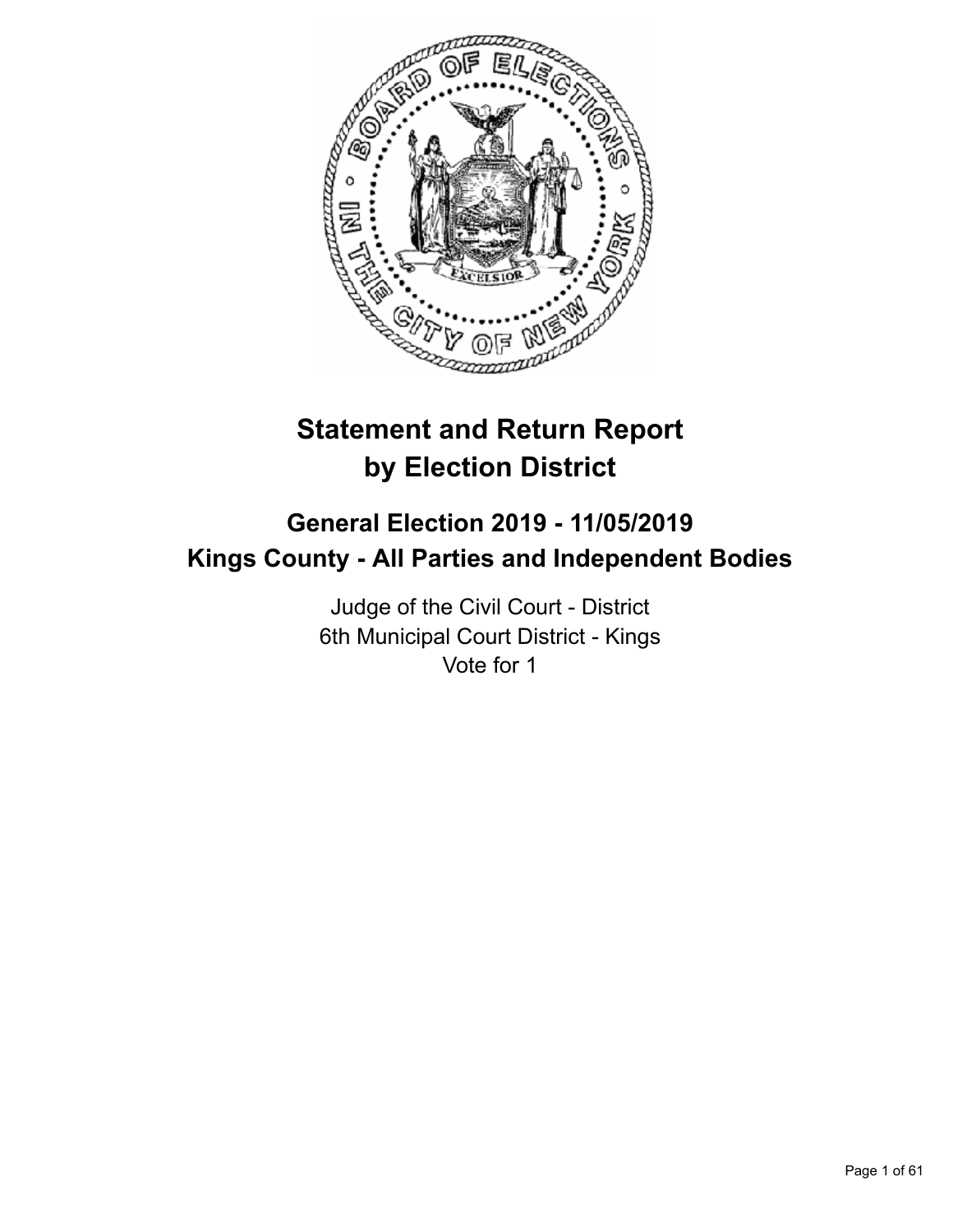

# **026/41 COMBINED into: 051/41**

# **050/41**

| PUBLIC COUNTER                                           | 194            |
|----------------------------------------------------------|----------------|
| MANUALLY COUNTED EMERGENCY                               | $\mathbf 0$    |
| ABSENTEE / MILITARY                                      | $\overline{2}$ |
| AFFIDAVIT                                                | $\overline{2}$ |
| <b>Total Ballots</b>                                     | 198            |
| Less - Inapplicable Federal/Special Presidential Ballots | $\mathbf{0}$   |
| <b>Total Applicable Ballots</b>                          | 198            |
| CAROLINE P. COHEN (DEMOCRATIC)                           | 156            |
| UNATTRIBUTABLE WRITE-IN (WRITE-IN)                       |                |
| <b>Total Votes</b>                                       | 157            |
| Unrecorded                                               | 41             |

# **051/41**

| <b>PUBLIC COUNTER</b>                                    | 74       |
|----------------------------------------------------------|----------|
| <b>MANUALLY COUNTED EMERGENCY</b>                        | $\Omega$ |
| ABSENTEE / MILITARY                                      | 0        |
| AFFIDAVIT                                                | 0        |
| <b>Total Ballots</b>                                     | 74       |
| Less - Inapplicable Federal/Special Presidential Ballots | $\Omega$ |
| <b>Total Applicable Ballots</b>                          | 74       |
| CAROLINE P. COHEN (DEMOCRATIC)                           | 70       |
| <b>Total Votes</b>                                       | 70       |
| Unrecorded                                               | 4        |
|                                                          |          |

# **052/41 COMBINED into: 098/41**

# **053/41 COMBINED into: 055/41**

| PUBLIC COUNTER                                           | 133      |
|----------------------------------------------------------|----------|
| <b>MANUALLY COUNTED EMERGENCY</b>                        | 0        |
| ABSENTEE / MILITARY                                      | 2        |
| AFFIDAVIT                                                |          |
| <b>Total Ballots</b>                                     | 136      |
| Less - Inapplicable Federal/Special Presidential Ballots | $\Omega$ |
| <b>Total Applicable Ballots</b>                          | 136      |
| CAROLINE P. COHEN (DEMOCRATIC)                           | 123      |
| UNATTRIBUTABLE WRITE-IN (WRITE-IN)                       |          |
| <b>Total Votes</b>                                       | 124      |
| Unrecorded                                               | 12       |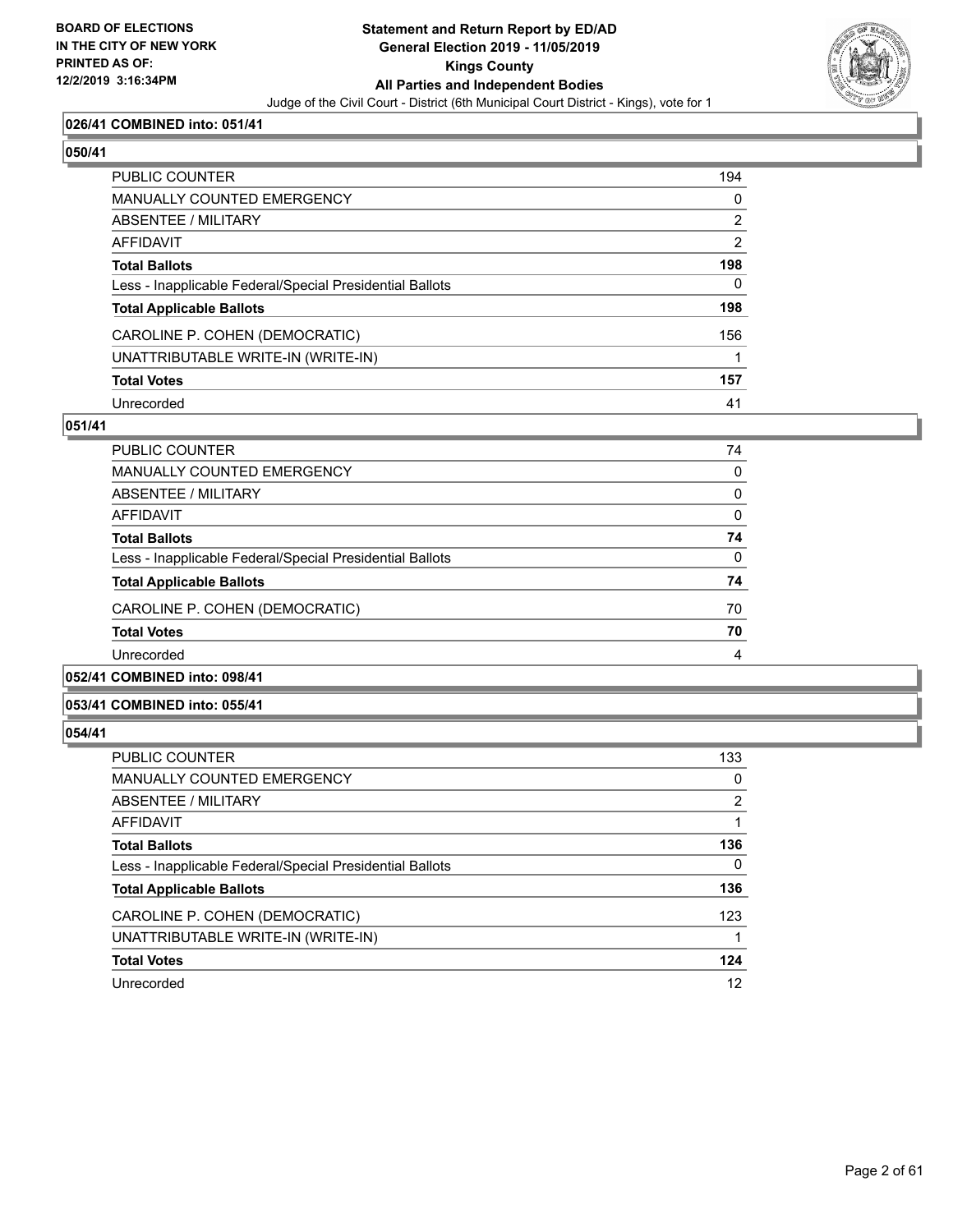

| PUBLIC COUNTER                                           | 288 |
|----------------------------------------------------------|-----|
| <b>MANUALLY COUNTED EMERGENCY</b>                        | 0   |
| ABSENTEE / MILITARY                                      | 13  |
| AFFIDAVIT                                                | 6   |
| <b>Total Ballots</b>                                     | 307 |
| Less - Inapplicable Federal/Special Presidential Ballots | 0   |
| <b>Total Applicable Ballots</b>                          | 307 |
| CAROLINE P. COHEN (DEMOCRATIC)                           | 257 |
| UNATTRIBUTABLE WRITE-IN (WRITE-IN)                       |     |
| <b>Total Votes</b>                                       | 258 |
| Unrecorded                                               | 49  |

| PUBLIC COUNTER                                           | 155      |
|----------------------------------------------------------|----------|
| <b>MANUALLY COUNTED EMERGENCY</b>                        | $\Omega$ |
| ABSENTEE / MILITARY                                      | 3        |
| AFFIDAVIT                                                | $\Omega$ |
| <b>Total Ballots</b>                                     | 158      |
| Less - Inapplicable Federal/Special Presidential Ballots | $\Omega$ |
| <b>Total Applicable Ballots</b>                          | 158      |
| CAROLINE P. COHEN (DEMOCRATIC)                           | 132      |
| YEHOSHUA SHAMEL (WRITE-IN)                               |          |
| <b>Total Votes</b>                                       | 133      |
| Unrecorded                                               | 25       |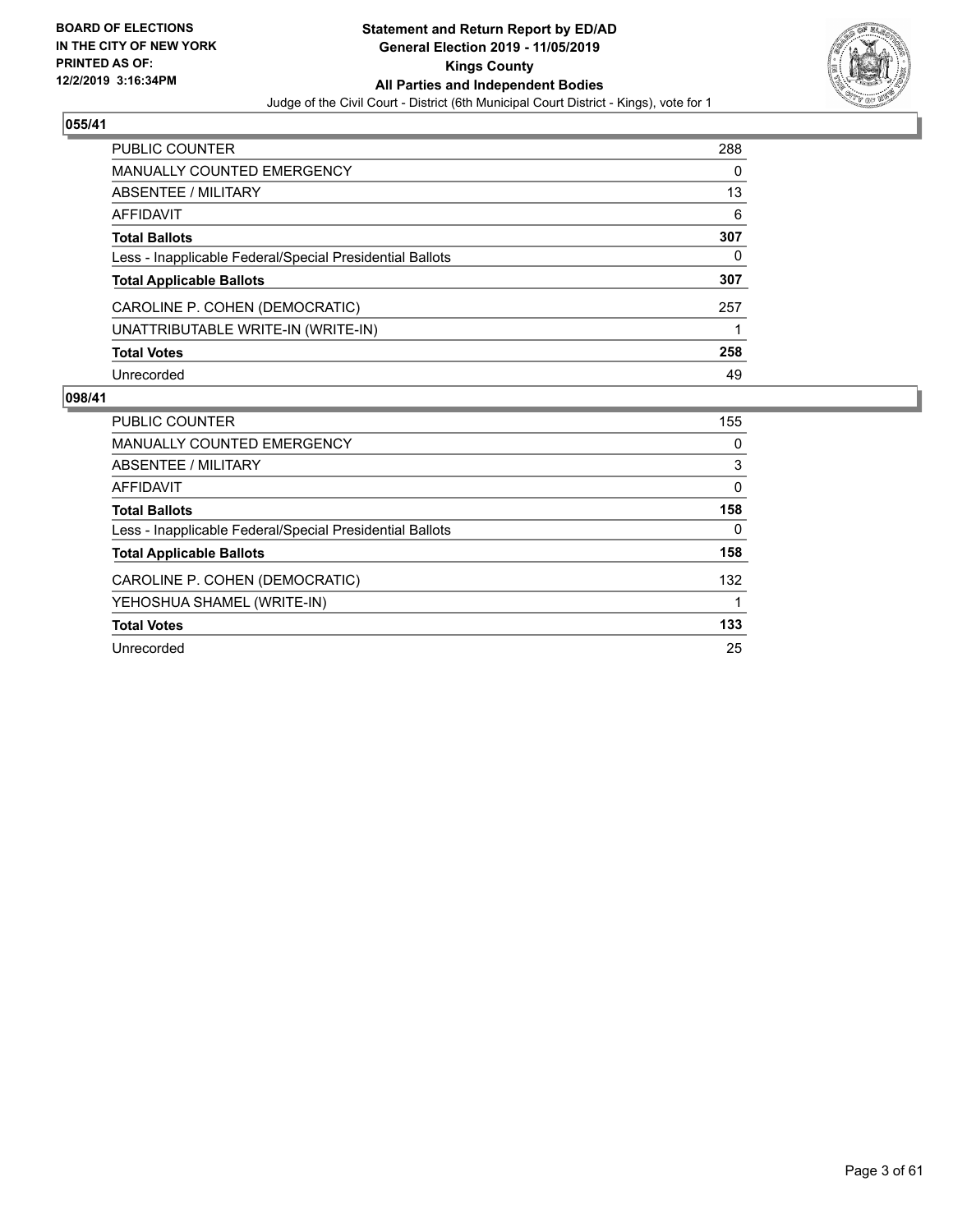

| PUBLIC COUNTER                                           | 16             |
|----------------------------------------------------------|----------------|
| MANUALLY COUNTED EMERGENCY                               | $\Omega$       |
| ABSENTEE / MILITARY                                      | $\Omega$       |
| AFFIDAVIT                                                | $\Omega$       |
| <b>Total Ballots</b>                                     | 16             |
| Less - Inapplicable Federal/Special Presidential Ballots | $\Omega$       |
| <b>Total Applicable Ballots</b>                          | 16             |
| CAROLINE P. COHEN (DEMOCRATIC)                           | 14             |
| <b>Total Votes</b>                                       | 14             |
| Unrecorded                                               | $\overline{2}$ |

#### **002/42 COMBINED into: 075/42**

#### **003/42**

| PUBLIC COUNTER                                           | 302 |
|----------------------------------------------------------|-----|
| <b>MANUALLY COUNTED EMERGENCY</b>                        | 0   |
| ABSENTEE / MILITARY                                      | 3   |
| AFFIDAVIT                                                | 8   |
| <b>Total Ballots</b>                                     | 313 |
| Less - Inapplicable Federal/Special Presidential Ballots | 0   |
| <b>Total Applicable Ballots</b>                          | 313 |
| CAROLINE P. COHEN (DEMOCRATIC)                           | 276 |
| <b>Total Votes</b>                                       | 276 |
| Unrecorded                                               | 37  |
|                                                          |     |

| PUBLIC COUNTER                                           | 188 |
|----------------------------------------------------------|-----|
| <b>MANUALLY COUNTED EMERGENCY</b>                        | 0   |
| ABSENTEE / MILITARY                                      | 4   |
| AFFIDAVIT                                                | 2   |
| <b>Total Ballots</b>                                     | 194 |
| Less - Inapplicable Federal/Special Presidential Ballots | 0   |
| <b>Total Applicable Ballots</b>                          | 194 |
| CAROLINE P. COHEN (DEMOCRATIC)                           | 172 |
| <b>Total Votes</b>                                       | 172 |
| Unrecorded                                               | 22  |
| 005/42 COMBINED into: 006/42                             |     |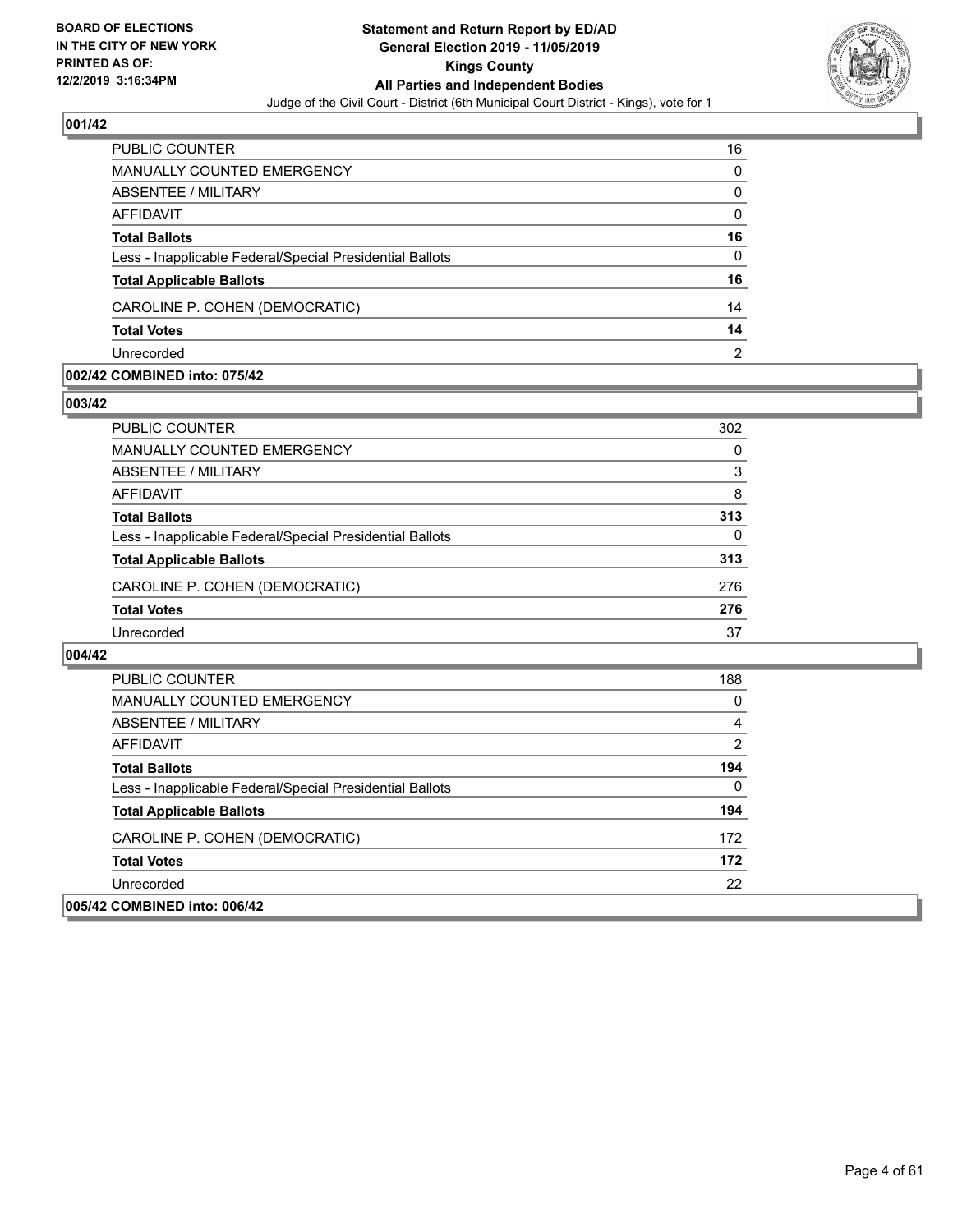

| <b>PUBLIC COUNTER</b>                                    | 388      |
|----------------------------------------------------------|----------|
| <b>MANUALLY COUNTED EMERGENCY</b>                        | $\Omega$ |
| ABSENTEE / MILITARY                                      | 15       |
| <b>AFFIDAVIT</b>                                         | 4        |
| <b>Total Ballots</b>                                     | 407      |
| Less - Inapplicable Federal/Special Presidential Ballots | 0        |
| <b>Total Applicable Ballots</b>                          | 407      |
| CAROLINE P. COHEN (DEMOCRATIC)                           | 358      |
| <b>JACOB THOMAS (WRITE-IN)</b>                           |          |
| UNATTRIBUTABLE WRITE-IN (WRITE-IN)                       | 2        |
| <b>Total Votes</b>                                       | 361      |
| Unrecorded                                               | 46       |

# **007/42**

| <b>PUBLIC COUNTER</b>                                    | 228      |
|----------------------------------------------------------|----------|
| <b>MANUALLY COUNTED EMERGENCY</b>                        | $\Omega$ |
| ABSENTEE / MILITARY                                      |          |
| AFFIDAVIT                                                | 6        |
| <b>Total Ballots</b>                                     | 235      |
| Less - Inapplicable Federal/Special Presidential Ballots | $\Omega$ |
| <b>Total Applicable Ballots</b>                          | 235      |
| CAROLINE P. COHEN (DEMOCRATIC)                           | 204      |
| <b>Total Votes</b>                                       | 204      |
| Unrecorded                                               | 31       |

#### **008/42**

| <b>PUBLIC COUNTER</b>                                    | 182      |
|----------------------------------------------------------|----------|
| MANUALLY COUNTED EMERGENCY                               | 0        |
| ABSENTEE / MILITARY                                      | 3        |
| AFFIDAVIT                                                | 17       |
| <b>Total Ballots</b>                                     | 202      |
| Less - Inapplicable Federal/Special Presidential Ballots | $\Omega$ |
| <b>Total Applicable Ballots</b>                          | 202      |
| CAROLINE P. COHEN (DEMOCRATIC)                           | 184      |
| <b>Total Votes</b>                                       | 184      |
| Unrecorded                                               | 18       |

| PUBLIC COUNTER                                           | 200      |
|----------------------------------------------------------|----------|
| MANUALLY COUNTED EMERGENCY                               | 0        |
| ABSENTEE / MILITARY                                      | 0        |
| AFFIDAVIT                                                | $\Omega$ |
| <b>Total Ballots</b>                                     | 200      |
| Less - Inapplicable Federal/Special Presidential Ballots | $\Omega$ |
| <b>Total Applicable Ballots</b>                          | 200      |
| CAROLINE P. COHEN (DEMOCRATIC)                           | 177      |
| <b>Total Votes</b>                                       | 177      |
| Unrecorded                                               | 23       |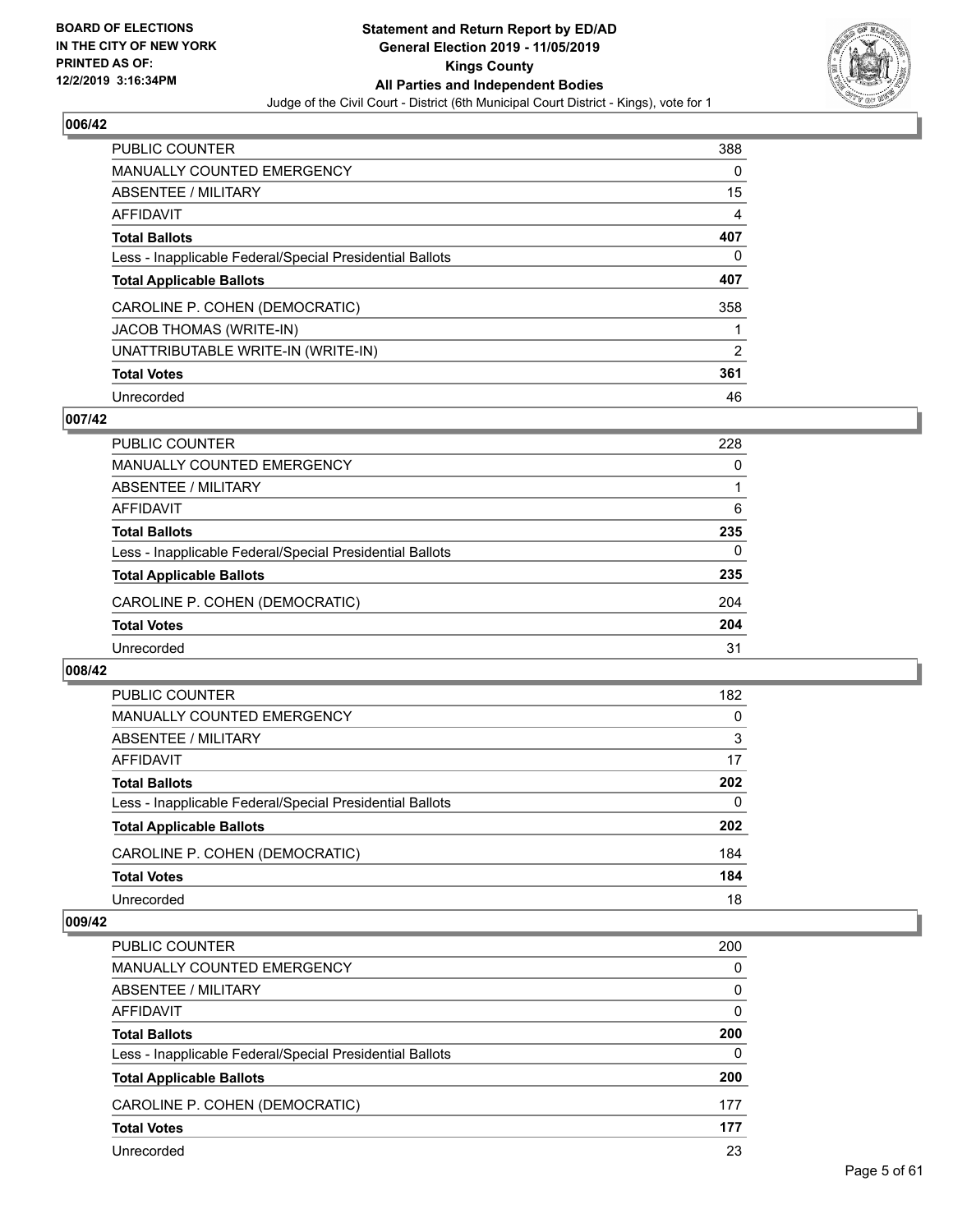

| PUBLIC COUNTER                                           | 208 |
|----------------------------------------------------------|-----|
| <b>MANUALLY COUNTED EMERGENCY</b>                        | 0   |
| <b>ABSENTEE / MILITARY</b>                               | 3   |
| AFFIDAVIT                                                |     |
| <b>Total Ballots</b>                                     | 218 |
| Less - Inapplicable Federal/Special Presidential Ballots | 0   |
| <b>Total Applicable Ballots</b>                          | 218 |
| CAROLINE P. COHEN (DEMOCRATIC)                           | 177 |
| REV AL SHARPTON (WRITE-IN)                               |     |
| <b>Total Votes</b>                                       | 178 |
| Unrecorded                                               | 40  |

# **011/42**

| PUBLIC COUNTER                                           | 166      |
|----------------------------------------------------------|----------|
| <b>MANUALLY COUNTED EMERGENCY</b>                        | $\Omega$ |
| ABSENTEE / MILITARY                                      | 3        |
| AFFIDAVIT                                                | 4        |
| <b>Total Ballots</b>                                     | 173      |
| Less - Inapplicable Federal/Special Presidential Ballots | 0        |
| <b>Total Applicable Ballots</b>                          | 173      |
| CAROLINE P. COHEN (DEMOCRATIC)                           | 136      |
| <b>Total Votes</b>                                       | 136      |
| Unrecorded                                               | 37       |

#### **012/42**

| PUBLIC COUNTER                                           | 121      |
|----------------------------------------------------------|----------|
| <b>MANUALLY COUNTED EMERGENCY</b>                        | $\Omega$ |
| ABSENTEE / MILITARY                                      |          |
| AFFIDAVIT                                                | 3        |
| <b>Total Ballots</b>                                     | 125      |
| Less - Inapplicable Federal/Special Presidential Ballots | $\Omega$ |
| <b>Total Applicable Ballots</b>                          | 125      |
| CAROLINE P. COHEN (DEMOCRATIC)                           | 108      |
| <b>Total Votes</b>                                       | 108      |
| Unrecorded                                               | 17       |

| PUBLIC COUNTER                                           | 149            |
|----------------------------------------------------------|----------------|
| <b>MANUALLY COUNTED EMERGENCY</b>                        | $\Omega$       |
| ABSENTEE / MILITARY                                      | 2              |
| AFFIDAVIT                                                | $\overline{2}$ |
| <b>Total Ballots</b>                                     | 153            |
| Less - Inapplicable Federal/Special Presidential Ballots | $\Omega$       |
| <b>Total Applicable Ballots</b>                          | 153            |
| CAROLINE P. COHEN (DEMOCRATIC)                           | 128            |
| <b>Total Votes</b>                                       | 128            |
| Unrecorded                                               | 25             |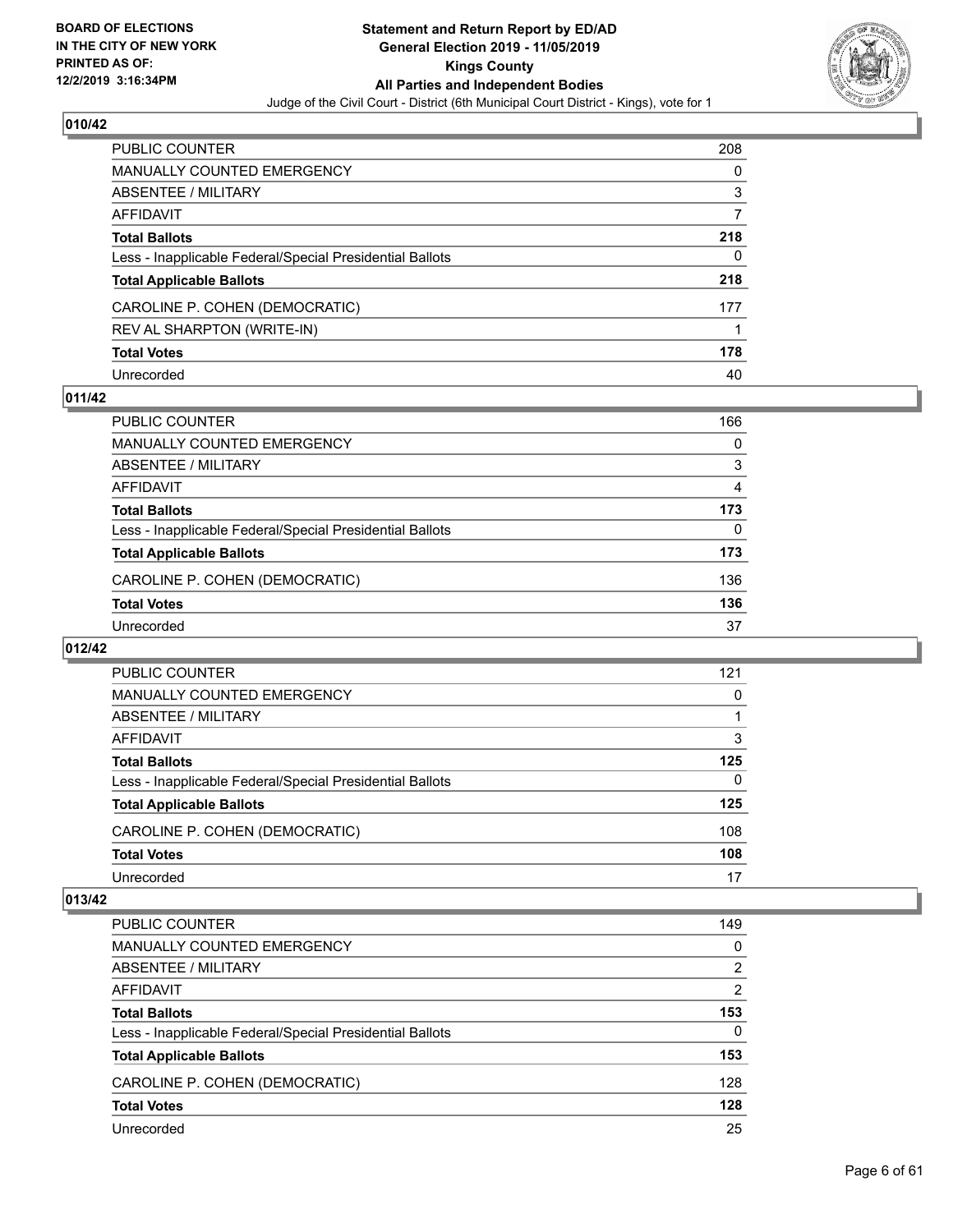

| PUBLIC COUNTER                                           | 140 |
|----------------------------------------------------------|-----|
| <b>MANUALLY COUNTED EMERGENCY</b>                        | 0   |
| ABSENTEE / MILITARY                                      | 4   |
| AFFIDAVIT                                                | 4   |
| <b>Total Ballots</b>                                     | 148 |
| Less - Inapplicable Federal/Special Presidential Ballots | 0   |
| <b>Total Applicable Ballots</b>                          | 148 |
| CAROLINE P. COHEN (DEMOCRATIC)                           | 120 |
| CHINYELU VDOM (WRITE-IN)                                 |     |
| <b>Total Votes</b>                                       | 121 |
| Unrecorded                                               | 27  |

#### **015/42**

| PUBLIC COUNTER                                           | 185            |
|----------------------------------------------------------|----------------|
| MANUALLY COUNTED EMERGENCY                               | $\Omega$       |
| ABSENTEE / MILITARY                                      | $\overline{2}$ |
| AFFIDAVIT                                                | 6              |
| <b>Total Ballots</b>                                     | 193            |
| Less - Inapplicable Federal/Special Presidential Ballots | 0              |
| <b>Total Applicable Ballots</b>                          | 193            |
| CAROLINE P. COHEN (DEMOCRATIC)                           | 165            |
| <b>Total Votes</b>                                       | 165            |
| Unrecorded                                               | 28             |

| PUBLIC COUNTER                                           | 252 |
|----------------------------------------------------------|-----|
| MANUALLY COUNTED EMERGENCY                               | 0   |
| ABSENTEE / MILITARY                                      |     |
| AFFIDAVIT                                                | 5   |
| <b>Total Ballots</b>                                     | 264 |
| Less - Inapplicable Federal/Special Presidential Ballots | 0   |
| <b>Total Applicable Ballots</b>                          | 264 |
| CAROLINE P. COHEN (DEMOCRATIC)                           | 233 |
| <b>Total Votes</b>                                       | 233 |
| Unrecorded                                               | 31  |
| 017/42 COMBINED into: 020/42                             |     |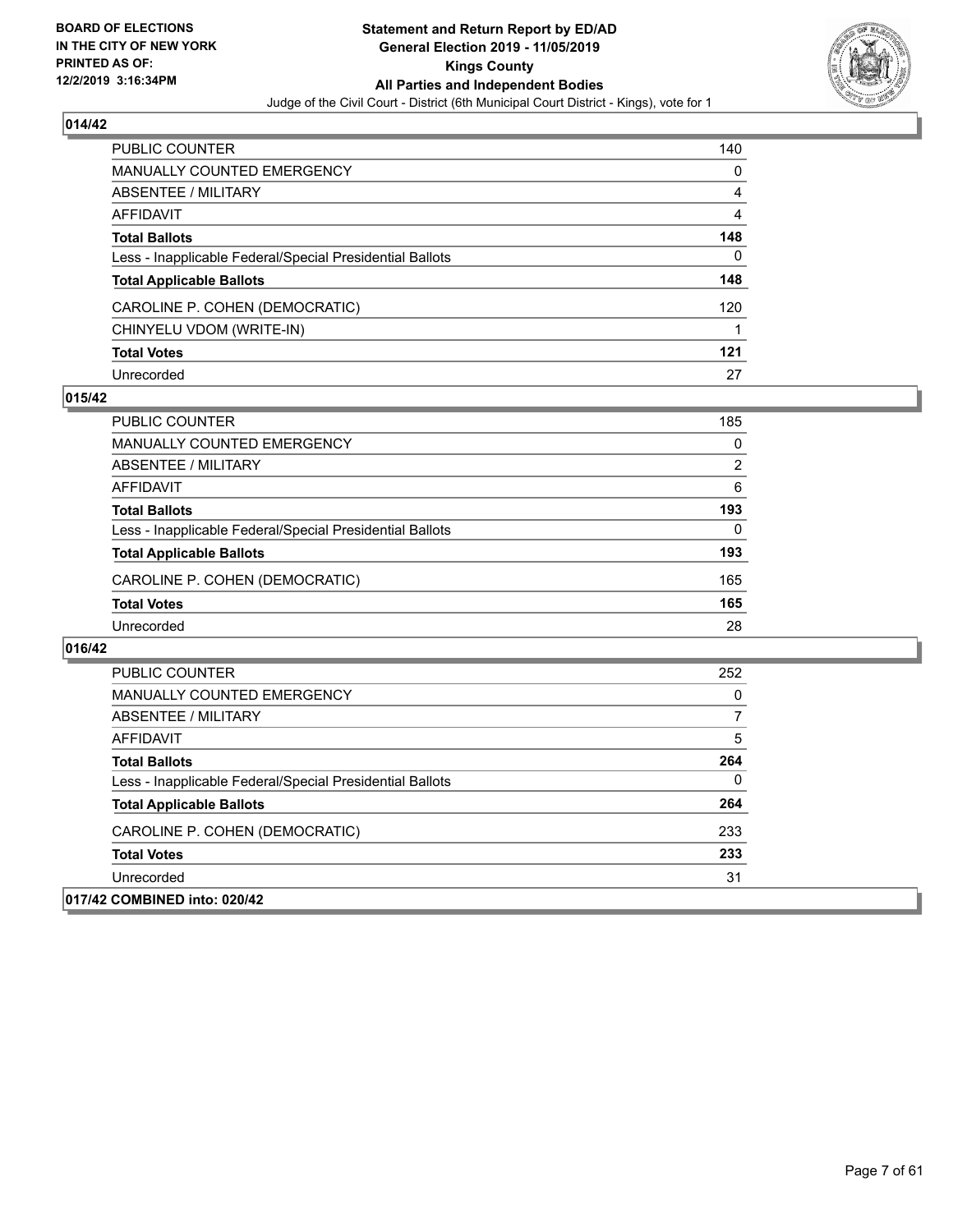

| <b>PUBLIC COUNTER</b>                                    | 177 |
|----------------------------------------------------------|-----|
| MANUALLY COUNTED EMERGENCY                               | 0   |
| ABSENTEE / MILITARY                                      |     |
| AFFIDAVIT                                                | 13  |
| <b>Total Ballots</b>                                     | 191 |
| Less - Inapplicable Federal/Special Presidential Ballots | 0   |
| <b>Total Applicable Ballots</b>                          | 191 |
| CAROLINE P. COHEN (DEMOCRATIC)                           | 163 |
| <b>Total Votes</b>                                       | 163 |
| Unrecorded                                               | 28  |

#### **019/42 COMBINED into: 016/42**

#### **020/42**

| PUBLIC COUNTER                                           | 269 |
|----------------------------------------------------------|-----|
| MANUALLY COUNTED EMERGENCY                               | 0   |
| ABSENTEE / MILITARY                                      | 0   |
| AFFIDAVIT                                                | 3   |
| <b>Total Ballots</b>                                     | 272 |
| Less - Inapplicable Federal/Special Presidential Ballots | 0   |
| <b>Total Applicable Ballots</b>                          | 272 |
| CAROLINE P. COHEN (DEMOCRATIC)                           | 233 |
| CIGODIS APPLING (WRITE-IN)                               |     |
| GIDEON OLIVER (WRITE-IN)                                 |     |
| UNATTRIBUTABLE WRITE-IN (WRITE-IN)                       | 2   |
| VINCENT F. MARTUSCIELLO (WRITE-IN)                       | 1   |
| <b>Total Votes</b>                                       | 238 |
| Unrecorded                                               | 34  |

| PUBLIC COUNTER                                           | 196      |
|----------------------------------------------------------|----------|
| <b>MANUALLY COUNTED EMERGENCY</b>                        | $\Omega$ |
| ABSENTEE / MILITARY                                      | 2        |
| AFFIDAVIT                                                | $\Omega$ |
| <b>Total Ballots</b>                                     | 198      |
| Less - Inapplicable Federal/Special Presidential Ballots | 0        |
| <b>Total Applicable Ballots</b>                          | 198      |
| CAROLINE P. COHEN (DEMOCRATIC)                           | 174      |
| UNATTRIBUTABLE WRITE-IN (WRITE-IN)                       |          |
| <b>Total Votes</b>                                       | 175      |
| Unrecorded                                               | 23       |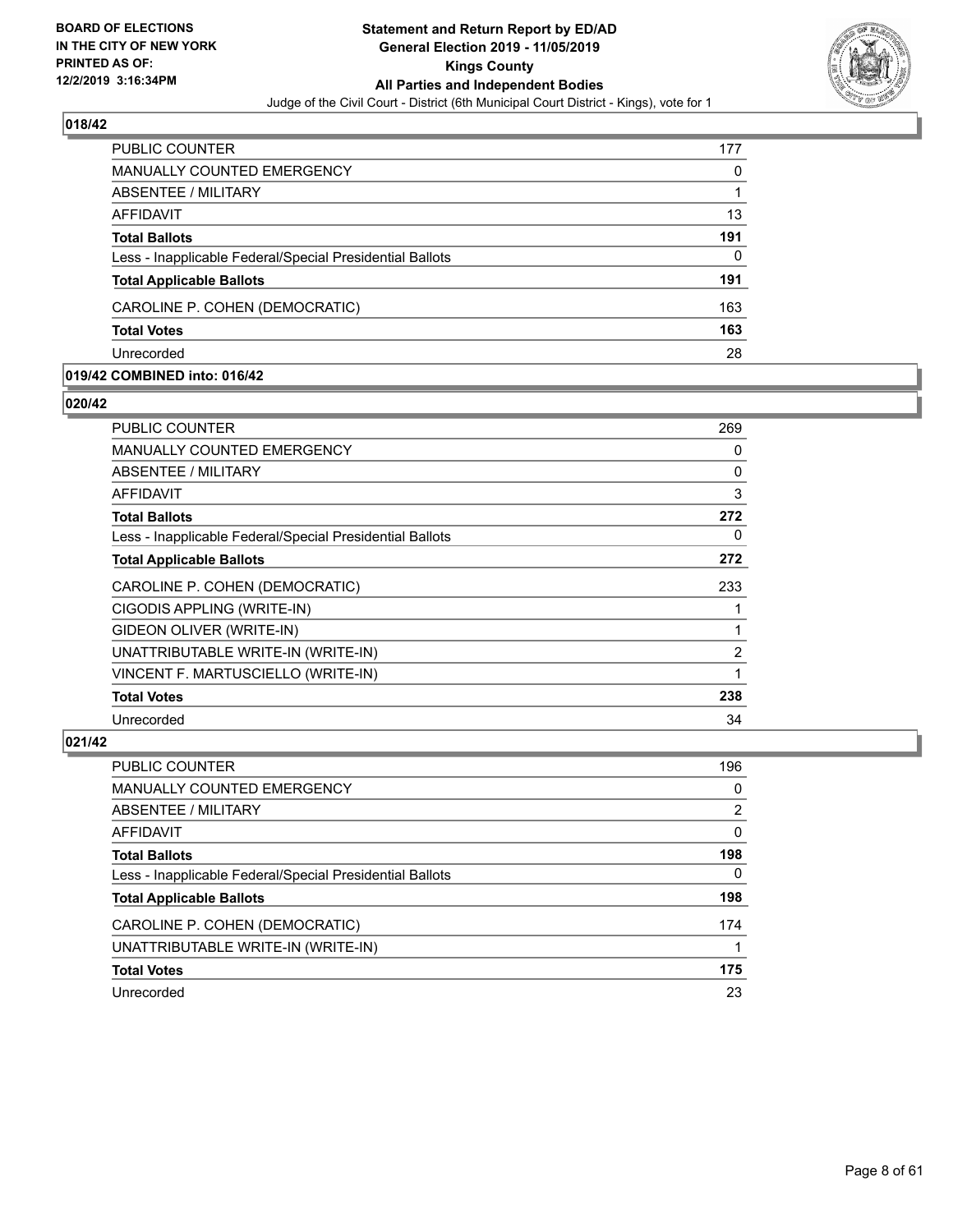

| <b>PUBLIC COUNTER</b>                                    | 200      |
|----------------------------------------------------------|----------|
| MANUALLY COUNTED EMERGENCY                               | 0        |
| ABSENTEE / MILITARY                                      | 5        |
| AFFIDAVIT                                                | $\Omega$ |
| <b>Total Ballots</b>                                     | 205      |
| Less - Inapplicable Federal/Special Presidential Ballots | 0        |
| <b>Total Applicable Ballots</b>                          | 205      |
| CAROLINE P. COHEN (DEMOCRATIC)                           | 176      |
| <b>Total Votes</b>                                       | 176      |
| Unrecorded                                               | 29       |

#### **023/42 COMBINED into: 035/42**

#### **024/42**

| <b>PUBLIC COUNTER</b>                                    | 345      |
|----------------------------------------------------------|----------|
| <b>MANUALLY COUNTED EMERGENCY</b>                        | $\Omega$ |
| ABSENTEE / MILITARY                                      | 14       |
| <b>AFFIDAVIT</b>                                         | 6        |
| <b>Total Ballots</b>                                     | 365      |
| Less - Inapplicable Federal/Special Presidential Ballots | 0        |
| <b>Total Applicable Ballots</b>                          | 365      |
| CAROLINE P. COHEN (DEMOCRATIC)                           | 323      |
| VIVIAN RISCICA DICKSON (WRITE-IN)                        |          |
| <b>Total Votes</b>                                       | 324      |
| Unrecorded                                               | 41       |
|                                                          |          |

# **025/42 COMBINED into: 024/42**

# **026/42 COMBINED into: 027/42**

| PUBLIC COUNTER                                           | 270      |
|----------------------------------------------------------|----------|
| <b>MANUALLY COUNTED EMERGENCY</b>                        | 0        |
| ABSENTEE / MILITARY                                      | 13       |
| AFFIDAVIT                                                | $\Omega$ |
| <b>Total Ballots</b>                                     | 283      |
| Less - Inapplicable Federal/Special Presidential Ballots | 0        |
| <b>Total Applicable Ballots</b>                          | 283      |
| CAROLINE P. COHEN (DEMOCRATIC)                           | 228      |
| <b>Total Votes</b>                                       | 228      |
| Unrecorded                                               | 55       |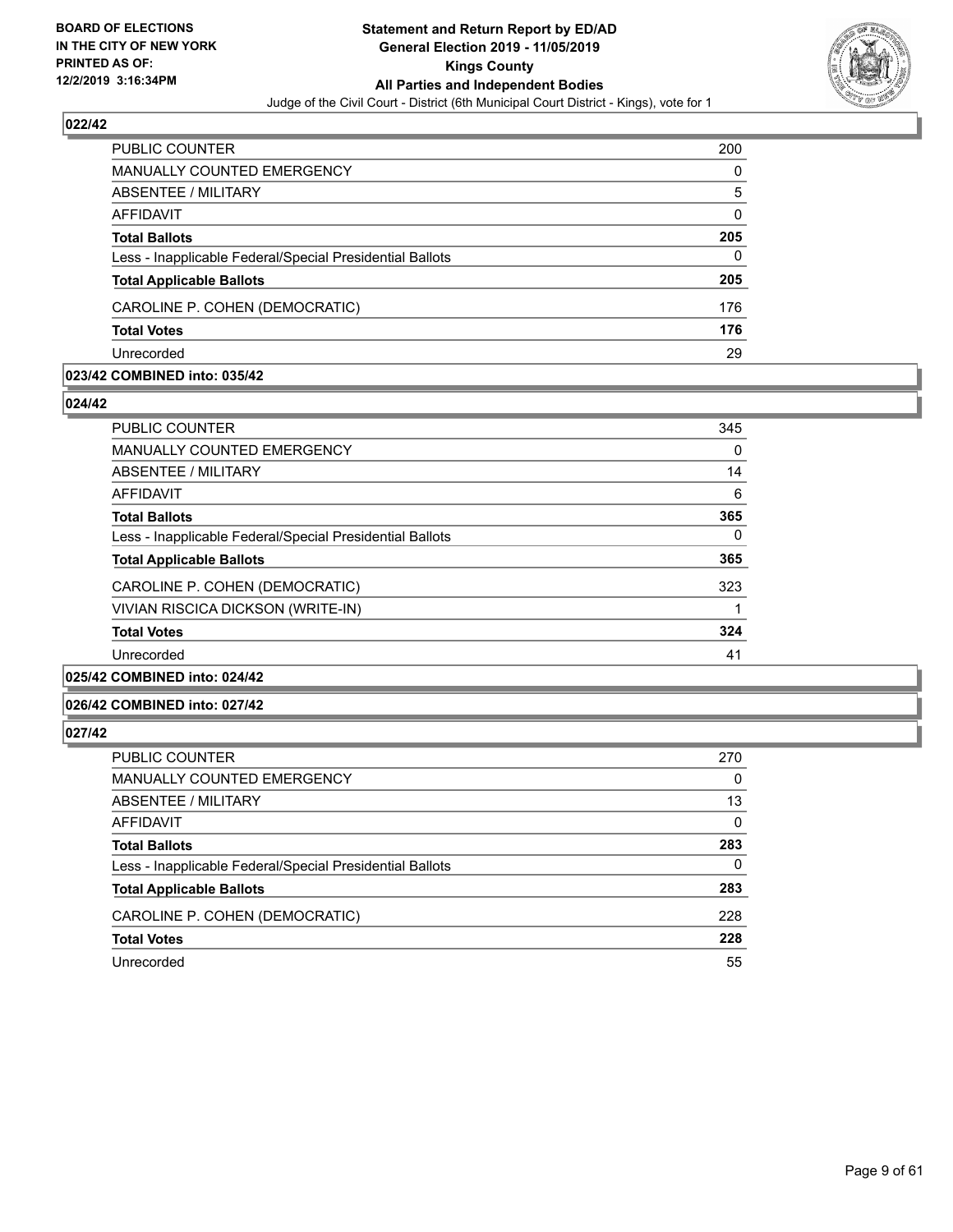

| <b>PUBLIC COUNTER</b>                                    | 320 |
|----------------------------------------------------------|-----|
| <b>MANUALLY COUNTED EMERGENCY</b>                        | 0   |
| ABSENTEE / MILITARY                                      | 15  |
| <b>AFFIDAVIT</b>                                         | 5   |
| <b>Total Ballots</b>                                     | 340 |
| Less - Inapplicable Federal/Special Presidential Ballots | 0   |
| <b>Total Applicable Ballots</b>                          | 340 |
| CAROLINE P. COHEN (DEMOCRATIC)                           | 295 |
| <b>BROOK PRIDEMORE (WRITE-IN)</b>                        |     |
| <b>Total Votes</b>                                       | 296 |
| Unrecorded                                               | 44  |

# **029/42**

| PUBLIC COUNTER                                           | 331            |
|----------------------------------------------------------|----------------|
| <b>MANUALLY COUNTED EMERGENCY</b>                        | 0              |
| ABSENTEE / MILITARY                                      | 3              |
| AFFIDAVIT                                                | $\overline{2}$ |
| <b>Total Ballots</b>                                     | 336            |
| Less - Inapplicable Federal/Special Presidential Ballots | $\Omega$       |
| <b>Total Applicable Ballots</b>                          | 336            |
| CAROLINE P. COHEN (DEMOCRATIC)                           | 280            |
| TIFFANY CABAN (WRITE-IN)                                 |                |
| <b>Total Votes</b>                                       | 281            |
| Unrecorded                                               | 55             |

| PUBLIC COUNTER                                           | 447      |
|----------------------------------------------------------|----------|
| <b>MANUALLY COUNTED EMERGENCY</b>                        | $\Omega$ |
| ABSENTEE / MILITARY                                      | 4        |
| AFFIDAVIT                                                |          |
| <b>Total Ballots</b>                                     | 452      |
| Less - Inapplicable Federal/Special Presidential Ballots | $\Omega$ |
| <b>Total Applicable Ballots</b>                          | 452      |
| CAROLINE P. COHEN (DEMOCRATIC)                           | 380      |
| <b>GREG MATHIS (WRITE-IN)</b>                            |          |
| <b>Total Votes</b>                                       | 381      |
| Unrecorded                                               | 71       |
| 031/42 COMBINED into: 030/42                             |          |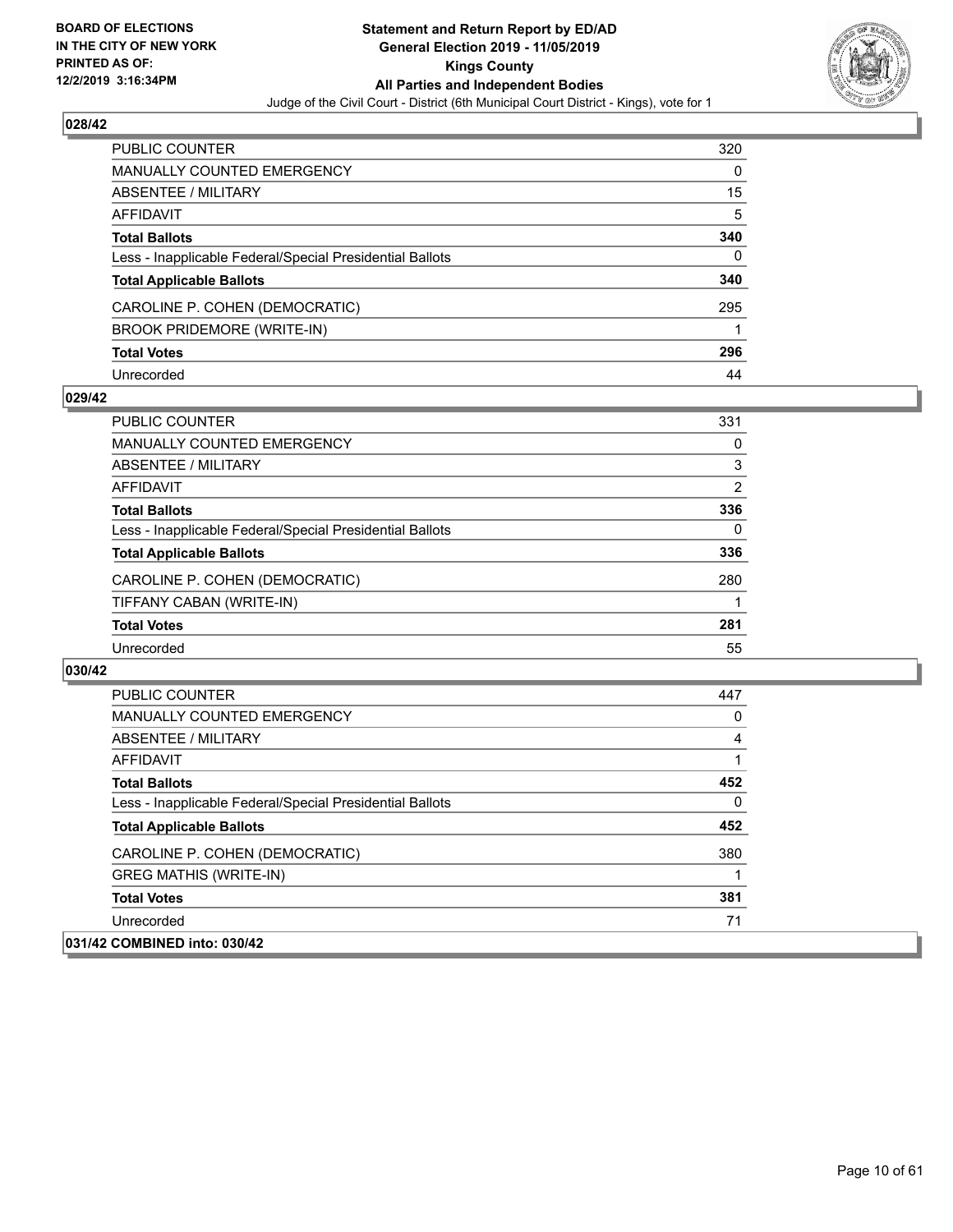

| PUBLIC COUNTER                                           | 34       |
|----------------------------------------------------------|----------|
| MANUALLY COUNTED EMERGENCY                               | $\Omega$ |
| <b>ABSENTEE / MILITARY</b>                               | 2        |
| AFFIDAVIT                                                | $\Omega$ |
| <b>Total Ballots</b>                                     | 36       |
| Less - Inapplicable Federal/Special Presidential Ballots | 0        |
| <b>Total Applicable Ballots</b>                          | 36       |
| CAROLINE P. COHEN (DEMOCRATIC)                           | 32       |
| <b>Total Votes</b>                                       | 32       |
| Unrecorded                                               | 4        |

#### **033/42**

| PUBLIC COUNTER                                           | 16       |
|----------------------------------------------------------|----------|
| <b>MANUALLY COUNTED EMERGENCY</b>                        | $\Omega$ |
| <b>ABSENTEE / MILITARY</b>                               | 0        |
| <b>AFFIDAVIT</b>                                         |          |
| <b>Total Ballots</b>                                     | 17       |
| Less - Inapplicable Federal/Special Presidential Ballots | 0        |
| <b>Total Applicable Ballots</b>                          | 17       |
| CAROLINE P. COHEN (DEMOCRATIC)                           | 17       |
| <b>Total Votes</b>                                       | 17       |

# **034/42 COMBINED into: 029/42**

| <b>PUBLIC COUNTER</b>                                    | 379 |
|----------------------------------------------------------|-----|
| <b>MANUALLY COUNTED EMERGENCY</b>                        | 0   |
| ABSENTEE / MILITARY                                      | 4   |
| AFFIDAVIT                                                | 7   |
| <b>Total Ballots</b>                                     | 390 |
| Less - Inapplicable Federal/Special Presidential Ballots | 0   |
| <b>Total Applicable Ballots</b>                          | 390 |
| CAROLINE P. COHEN (DEMOCRATIC)                           | 321 |
| DAVID ROSENBERG (WRITE-IN)                               |     |
| JAMI COLINA (WRITE-IN)                                   |     |
| UNATTRIBUTABLE WRITE-IN (WRITE-IN)                       |     |
| <b>Total Votes</b>                                       | 324 |
| Unrecorded                                               | 66  |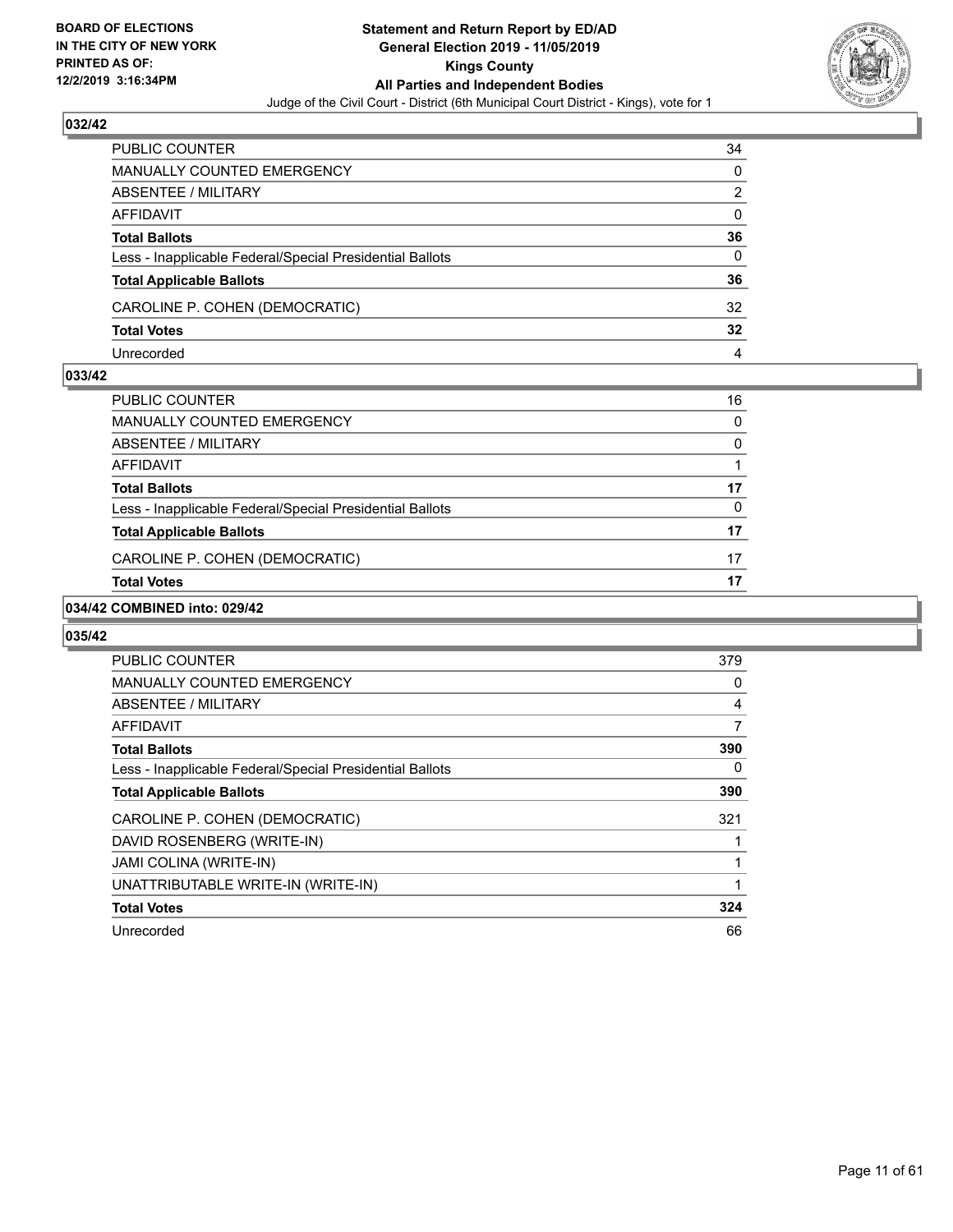

| <b>PUBLIC COUNTER</b>                                    | 255      |
|----------------------------------------------------------|----------|
| <b>MANUALLY COUNTED EMERGENCY</b>                        | $\Omega$ |
| ABSENTEE / MILITARY                                      | 5        |
| AFFIDAVIT                                                | 2        |
| <b>Total Ballots</b>                                     | 262      |
| Less - Inapplicable Federal/Special Presidential Ballots | 0        |
| <b>Total Applicable Ballots</b>                          | 262      |
| CAROLINE P. COHEN (DEMOCRATIC)                           | 213      |
| MOSHE GRUNFELD (WRITE-IN)                                |          |
| SAUL COHEN (WRITE-IN)                                    | 1        |
| <b>Total Votes</b>                                       | 215      |
| Unrecorded                                               | 47       |

# **037/42**

| PUBLIC COUNTER                                           | 114 |
|----------------------------------------------------------|-----|
| <b>MANUALLY COUNTED EMERGENCY</b>                        | 0   |
| <b>ABSENTEE / MILITARY</b>                               | 2   |
| <b>AFFIDAVIT</b>                                         | 4   |
| <b>Total Ballots</b>                                     | 120 |
| Less - Inapplicable Federal/Special Presidential Ballots | 0   |
| <b>Total Applicable Ballots</b>                          | 120 |
| CAROLINE P. COHEN (DEMOCRATIC)                           | 95  |
| OLIVIA SOHMER (WRITE-IN)                                 | 1   |
| OLIVIA SOHMER ROSENBAUM (WRITE-IN)                       |     |
| TEHILAH BERMAN (WRITE-IN)                                | 2   |
| <b>Total Votes</b>                                       | 99  |
| Unrecorded                                               | 21  |

# **038/42 COMBINED into: 051/42**

#### **039/42 COMBINED into: 058/42**

| PUBLIC COUNTER                                           | 181      |
|----------------------------------------------------------|----------|
| MANUALLY COUNTED EMERGENCY                               | 0        |
| ABSENTEE / MILITARY                                      | 0        |
| AFFIDAVIT                                                | 0        |
| Total Ballots                                            | 181      |
| Less - Inapplicable Federal/Special Presidential Ballots | $\Omega$ |
| <b>Total Applicable Ballots</b>                          | 181      |
| CAROLINE P. COHEN (DEMOCRATIC)                           | 158      |
| <b>Total Votes</b>                                       | 158      |
| Unrecorded                                               | 23       |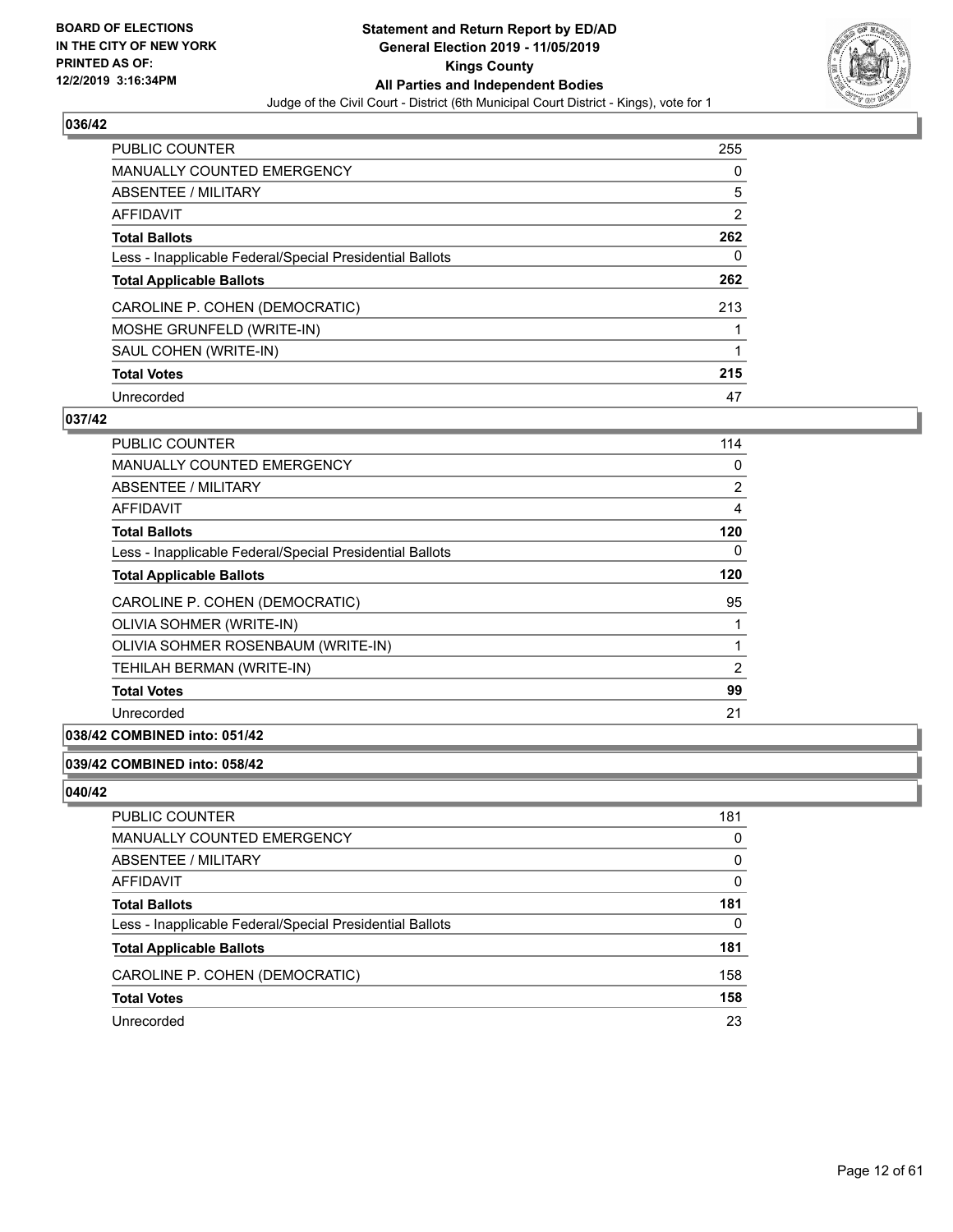

| PUBLIC COUNTER                                           | 205           |
|----------------------------------------------------------|---------------|
| MANUALLY COUNTED EMERGENCY                               | 0             |
| ABSENTEE / MILITARY                                      | 5             |
| AFFIDAVIT                                                | $\mathcal{P}$ |
| <b>Total Ballots</b>                                     | 212           |
| Less - Inapplicable Federal/Special Presidential Ballots | 0             |
| <b>Total Applicable Ballots</b>                          | 212           |
| CAROLINE P. COHEN (DEMOCRATIC)                           | 189           |
| <b>Total Votes</b>                                       | 189           |
| Unrecorded                                               | 23            |

#### **042/42**

| PUBLIC COUNTER                                           | 179           |
|----------------------------------------------------------|---------------|
| <b>MANUALLY COUNTED EMERGENCY</b>                        | $\Omega$      |
| ABSENTEE / MILITARY                                      | $\mathcal{P}$ |
| AFFIDAVIT                                                |               |
| <b>Total Ballots</b>                                     | 182           |
| Less - Inapplicable Federal/Special Presidential Ballots | $\Omega$      |
| <b>Total Applicable Ballots</b>                          | 182           |
| CAROLINE P. COHEN (DEMOCRATIC)                           | 156           |
| <b>Total Votes</b>                                       | 156           |
| Unrecorded                                               | 26            |

| <b>PUBLIC COUNTER</b>                                    | 168 |
|----------------------------------------------------------|-----|
| <b>MANUALLY COUNTED EMERGENCY</b>                        | 0   |
| ABSENTEE / MILITARY                                      | 4   |
| AFFIDAVIT                                                | 4   |
| <b>Total Ballots</b>                                     | 176 |
| Less - Inapplicable Federal/Special Presidential Ballots | 0   |
| <b>Total Applicable Ballots</b>                          | 176 |
| CAROLINE P. COHEN (DEMOCRATIC)                           | 150 |
| UNATTRIBUTABLE WRITE-IN (WRITE-IN)                       |     |
| <b>Total Votes</b>                                       | 151 |
| Unrecorded                                               | 25  |
| 044/42 COMBINED into: 071/42                             |     |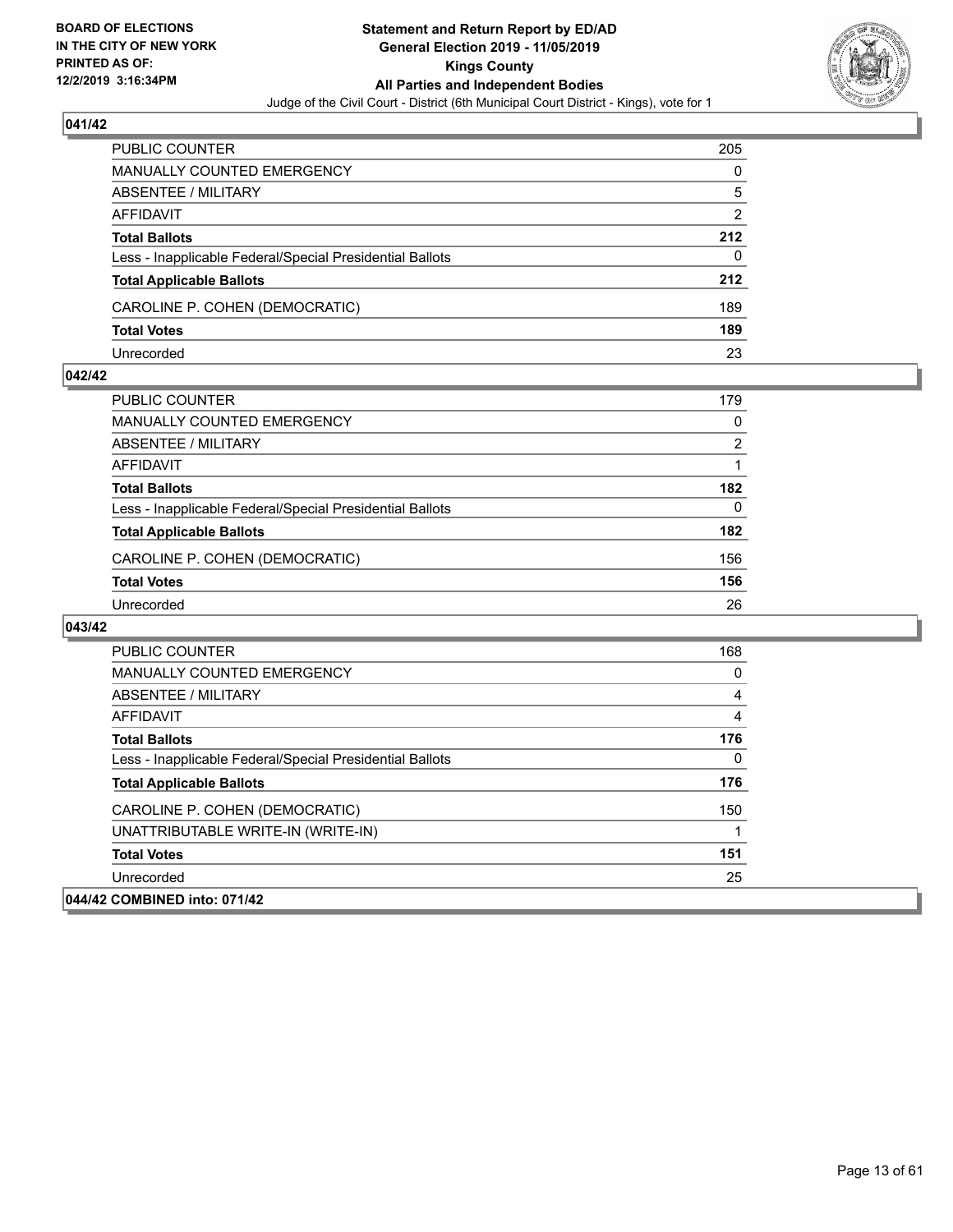

| PUBLIC COUNTER                                           | 176      |
|----------------------------------------------------------|----------|
| <b>MANUALLY COUNTED EMERGENCY</b>                        | 0        |
| <b>ABSENTEE / MILITARY</b>                               | 0        |
| AFFIDAVIT                                                | $\Omega$ |
| <b>Total Ballots</b>                                     | 176      |
| Less - Inapplicable Federal/Special Presidential Ballots | 0        |
| <b>Total Applicable Ballots</b>                          | 176      |
| CAROLINE P. COHEN (DEMOCRATIC)                           | 159      |
| PAUL STEWART (WRITE-IN)                                  |          |
| <b>Total Votes</b>                                       | 160      |
| Unrecorded                                               | 16       |

# **046/42**

| <b>PUBLIC COUNTER</b>                                    | 196      |
|----------------------------------------------------------|----------|
| <b>MANUALLY COUNTED EMERGENCY</b>                        | 0        |
| ABSENTEE / MILITARY                                      |          |
| AFFIDAVIT                                                | $\Omega$ |
| <b>Total Ballots</b>                                     | 197      |
| Less - Inapplicable Federal/Special Presidential Ballots | $\Omega$ |
| <b>Total Applicable Ballots</b>                          | 197      |
| CAROLINE P. COHEN (DEMOCRATIC)                           | 169      |
| <b>Total Votes</b>                                       | 169      |
| Unrecorded                                               | 28       |
| 047/42 COMBINED into: 050/42                             |          |

| PUBLIC COUNTER                                           | 228 |
|----------------------------------------------------------|-----|
| <b>MANUALLY COUNTED EMERGENCY</b>                        | 0   |
| ABSENTEE / MILITARY                                      | 8   |
| AFFIDAVIT                                                | 3   |
| <b>Total Ballots</b>                                     | 239 |
| Less - Inapplicable Federal/Special Presidential Ballots | 0   |
| <b>Total Applicable Ballots</b>                          | 239 |
| CAROLINE P. COHEN (DEMOCRATIC)                           | 208 |
| <b>Total Votes</b>                                       | 208 |
| Unrecorded                                               | 31  |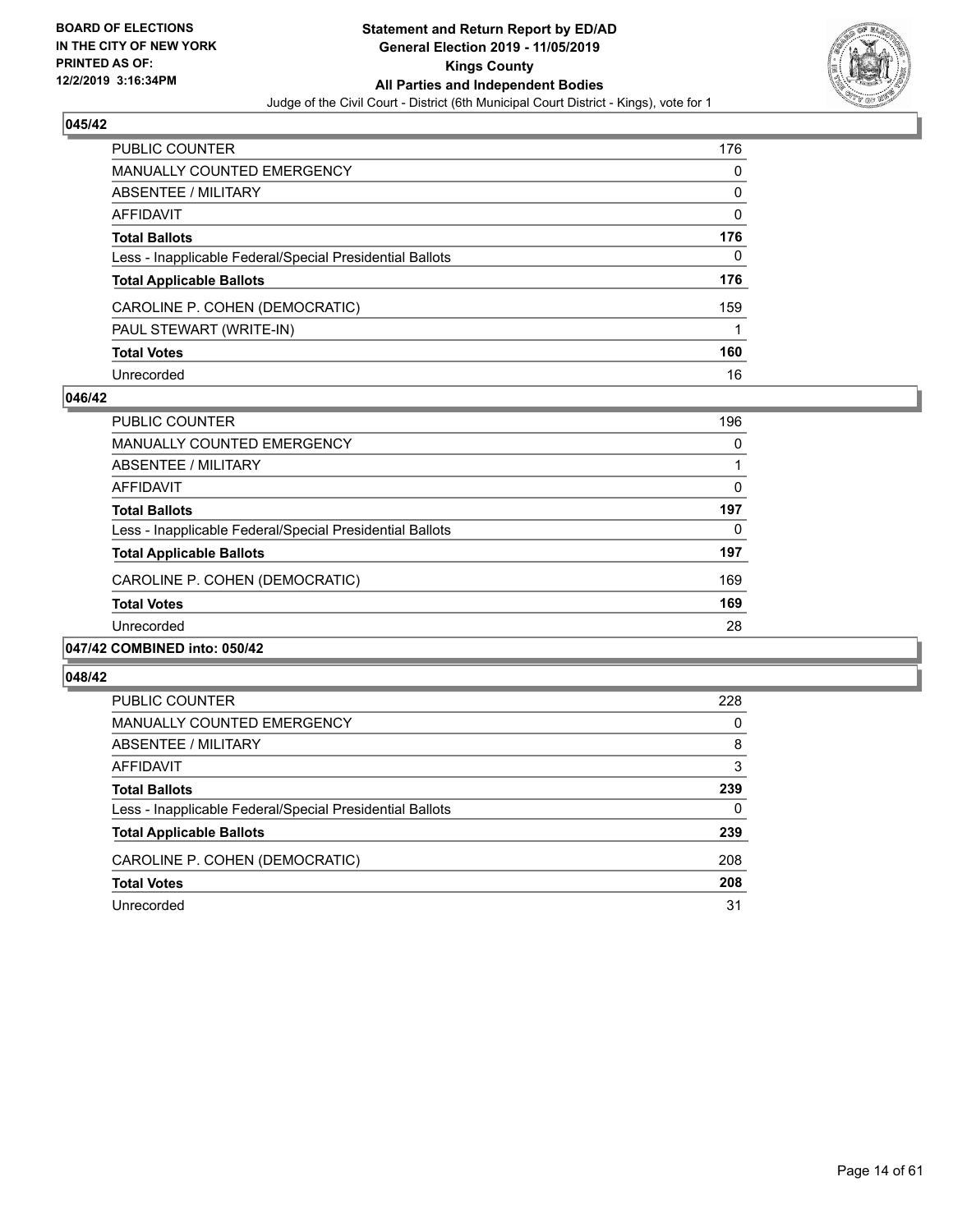

| <b>PUBLIC COUNTER</b>                                    | 395            |
|----------------------------------------------------------|----------------|
| <b>MANUALLY COUNTED EMERGENCY</b>                        | 0              |
| ABSENTEE / MILITARY                                      | 3              |
| AFFIDAVIT                                                | $\overline{2}$ |
| <b>Total Ballots</b>                                     | 400            |
| Less - Inapplicable Federal/Special Presidential Ballots | 0              |
| <b>Total Applicable Ballots</b>                          | 400            |
| CAROLINE P. COHEN (DEMOCRATIC)                           | 359            |
| ELENA BARON (WRITE-IN)                                   |                |
| UNATTRIBUTABLE WRITE-IN (WRITE-IN)                       |                |
| <b>Total Votes</b>                                       | 361            |
| Unrecorded                                               | 39             |

#### **050/42**

| <b>PUBLIC COUNTER</b>                                    | 326      |
|----------------------------------------------------------|----------|
| <b>MANUALLY COUNTED EMERGENCY</b>                        | $\Omega$ |
| ABSENTEE / MILITARY                                      | 4        |
| AFFIDAVIT                                                |          |
| <b>Total Ballots</b>                                     | 331      |
| Less - Inapplicable Federal/Special Presidential Ballots | 0        |
| <b>Total Applicable Ballots</b>                          | 331      |
| CAROLINE P. COHEN (DEMOCRATIC)                           | 267      |
| <b>Total Votes</b>                                       | 267      |
| Unrecorded                                               | 64       |

| <b>PUBLIC COUNTER</b>                                    | 292            |
|----------------------------------------------------------|----------------|
| <b>MANUALLY COUNTED EMERGENCY</b>                        | 0              |
| ABSENTEE / MILITARY                                      | $\overline{7}$ |
| <b>AFFIDAVIT</b>                                         | 0              |
| <b>Total Ballots</b>                                     | 299            |
| Less - Inapplicable Federal/Special Presidential Ballots | 0              |
| <b>Total Applicable Ballots</b>                          | 299            |
| CAROLINE P. COHEN (DEMOCRATIC)                           | 237            |
| <b>BEN SHAPIRO (WRITE-IN)</b>                            |                |
| GILAD SAFANOV (WRITE-IN)                                 |                |
| <b>ISRAEL GOLDBERG (WRITE-IN)</b>                        |                |
| MEIR Y FRIEDMAN (WRITE-IN)                               | 1              |
| UNATTRIBUTABLE WRITE-IN (WRITE-IN)                       | 2              |
| <b>Total Votes</b>                                       | 243            |
| Unrecorded                                               | 56             |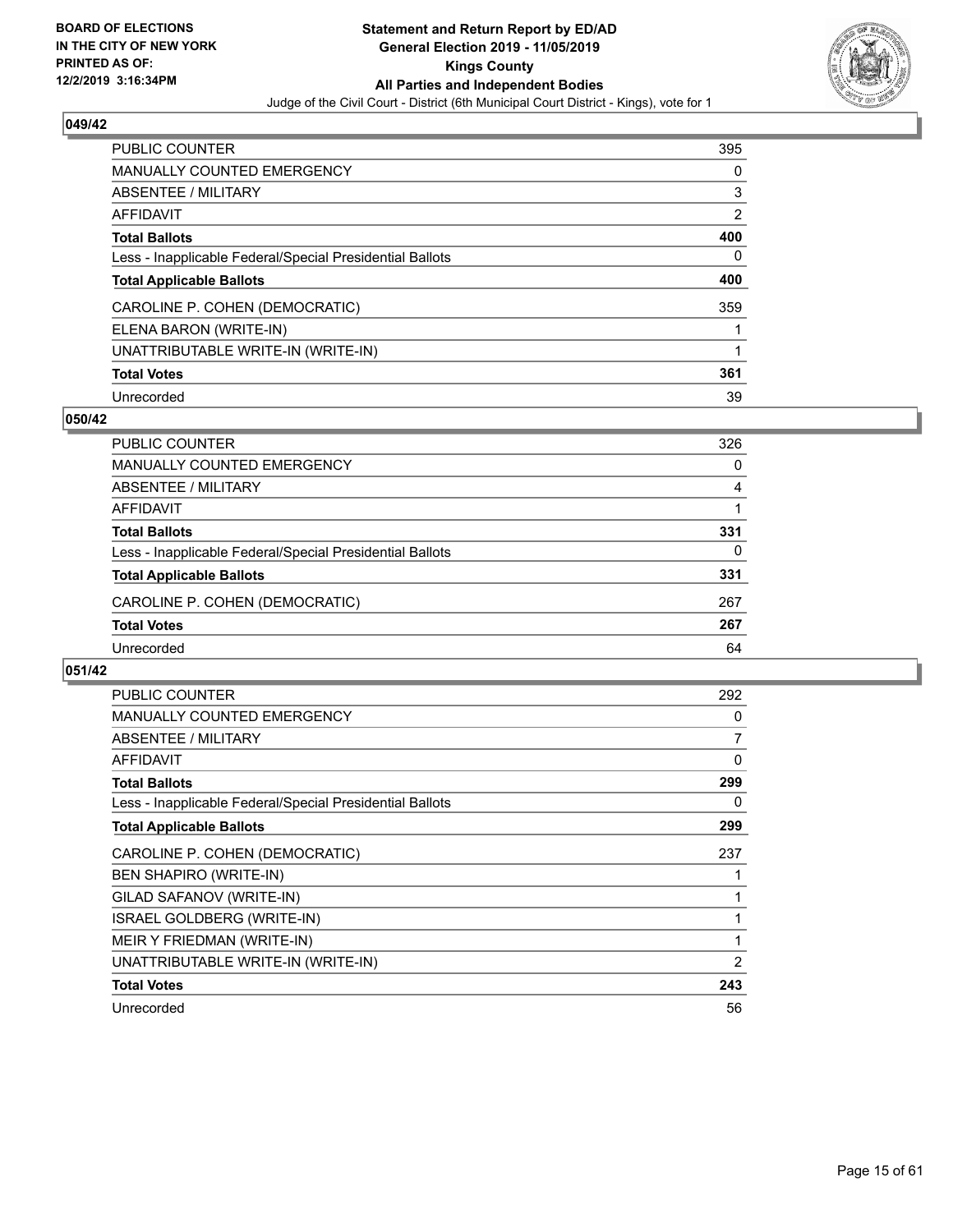

| <b>PUBLIC COUNTER</b>                                    | 149 |
|----------------------------------------------------------|-----|
| <b>MANUALLY COUNTED EMERGENCY</b>                        | 0   |
| ABSENTEE / MILITARY                                      | 4   |
| <b>AFFIDAVIT</b>                                         | 0   |
| <b>Total Ballots</b>                                     | 153 |
| Less - Inapplicable Federal/Special Presidential Ballots | 0   |
| <b>Total Applicable Ballots</b>                          | 153 |
| CAROLINE P. COHEN (DEMOCRATIC)                           | 135 |
| DAVID FRIEDMAN (WRITE-IN)                                |     |
| UNATTRIBUTABLE WRITE-IN (WRITE-IN)                       | 2   |
| <b>Total Votes</b>                                       | 138 |
| Unrecorded                                               | 15  |

# **053/42**

| <b>PUBLIC COUNTER</b>                                    | 140      |
|----------------------------------------------------------|----------|
| MANUALLY COUNTED EMERGENCY                               | $\Omega$ |
| ABSENTEE / MILITARY                                      | 3        |
| AFFIDAVIT                                                | $\Omega$ |
| <b>Total Ballots</b>                                     | 143      |
| Less - Inapplicable Federal/Special Presidential Ballots | $\Omega$ |
| <b>Total Applicable Ballots</b>                          | 143      |
| CAROLINE P. COHEN (DEMOCRATIC)                           | 115      |
| <b>Total Votes</b>                                       | 115      |
| Unrecorded                                               | 28       |

| <b>PUBLIC COUNTER</b>                                    | 206 |
|----------------------------------------------------------|-----|
| MANUALLY COUNTED EMERGENCY                               | 0   |
| ABSENTEE / MILITARY                                      | 4   |
| AFFIDAVIT                                                | 4   |
| <b>Total Ballots</b>                                     | 214 |
| Less - Inapplicable Federal/Special Presidential Ballots | 0   |
| <b>Total Applicable Ballots</b>                          | 214 |
| CAROLINE P. COHEN (DEMOCRATIC)                           | 188 |
| <b>Total Votes</b>                                       | 188 |
| Unrecorded                                               | 26  |
| 055/42 COMBINED into: 049/42                             |     |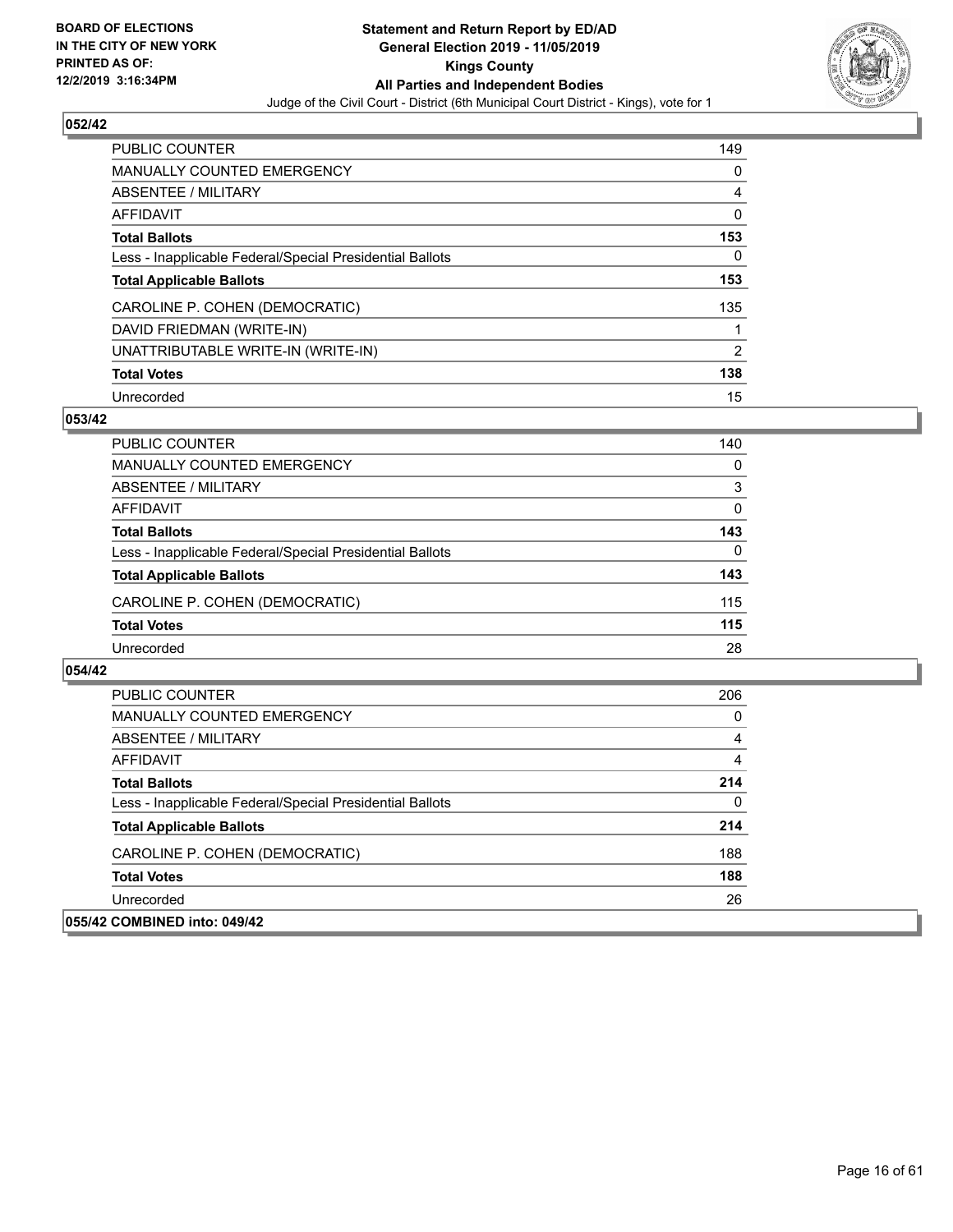

| PUBLIC COUNTER                                           | 177 |
|----------------------------------------------------------|-----|
| MANUALLY COUNTED EMERGENCY                               | 0   |
| ABSENTEE / MILITARY                                      | 3   |
| AFFIDAVIT                                                | 2   |
| <b>Total Ballots</b>                                     | 182 |
| Less - Inapplicable Federal/Special Presidential Ballots | 0   |
| <b>Total Applicable Ballots</b>                          | 182 |
| CAROLINE P. COHEN (DEMOCRATIC)                           | 157 |
| <b>Total Votes</b>                                       | 157 |
| Unrecorded                                               | 25  |

#### **057/42**

| <b>PUBLIC COUNTER</b>                                    | 212      |
|----------------------------------------------------------|----------|
| <b>MANUALLY COUNTED EMERGENCY</b>                        | 0        |
| <b>ABSENTEE / MILITARY</b>                               | 2        |
| AFFIDAVIT                                                | $\Omega$ |
| <b>Total Ballots</b>                                     | 214      |
| Less - Inapplicable Federal/Special Presidential Ballots | 0        |
| <b>Total Applicable Ballots</b>                          | 214      |
| CAROLINE P. COHEN (DEMOCRATIC)                           | 176      |
| <b>Total Votes</b>                                       | 176      |
| Unrecorded                                               | 38       |
|                                                          |          |

# **058/42**

| PUBLIC COUNTER                                           | 334      |
|----------------------------------------------------------|----------|
| MANUALLY COUNTED EMERGENCY                               | $\Omega$ |
| ABSENTEE / MILITARY                                      | 5        |
| AFFIDAVIT                                                | 3        |
| <b>Total Ballots</b>                                     | 342      |
| Less - Inapplicable Federal/Special Presidential Ballots | 0        |
| <b>Total Applicable Ballots</b>                          | 342      |
| CAROLINE P. COHEN (DEMOCRATIC)                           | 306      |
| <b>Total Votes</b>                                       | 306      |
| Unrecorded                                               | 36       |

| <b>PUBLIC COUNTER</b>                                    | 69       |
|----------------------------------------------------------|----------|
| <b>MANUALLY COUNTED EMERGENCY</b>                        | 0        |
| ABSENTEE / MILITARY                                      |          |
| AFFIDAVIT                                                |          |
| <b>Total Ballots</b>                                     | 71       |
| Less - Inapplicable Federal/Special Presidential Ballots | $\Omega$ |
| <b>Total Applicable Ballots</b>                          | 71       |
| CAROLINE P. COHEN (DEMOCRATIC)                           | 53       |
| <b>Total Votes</b>                                       | 53       |
| Unrecorded                                               | 18       |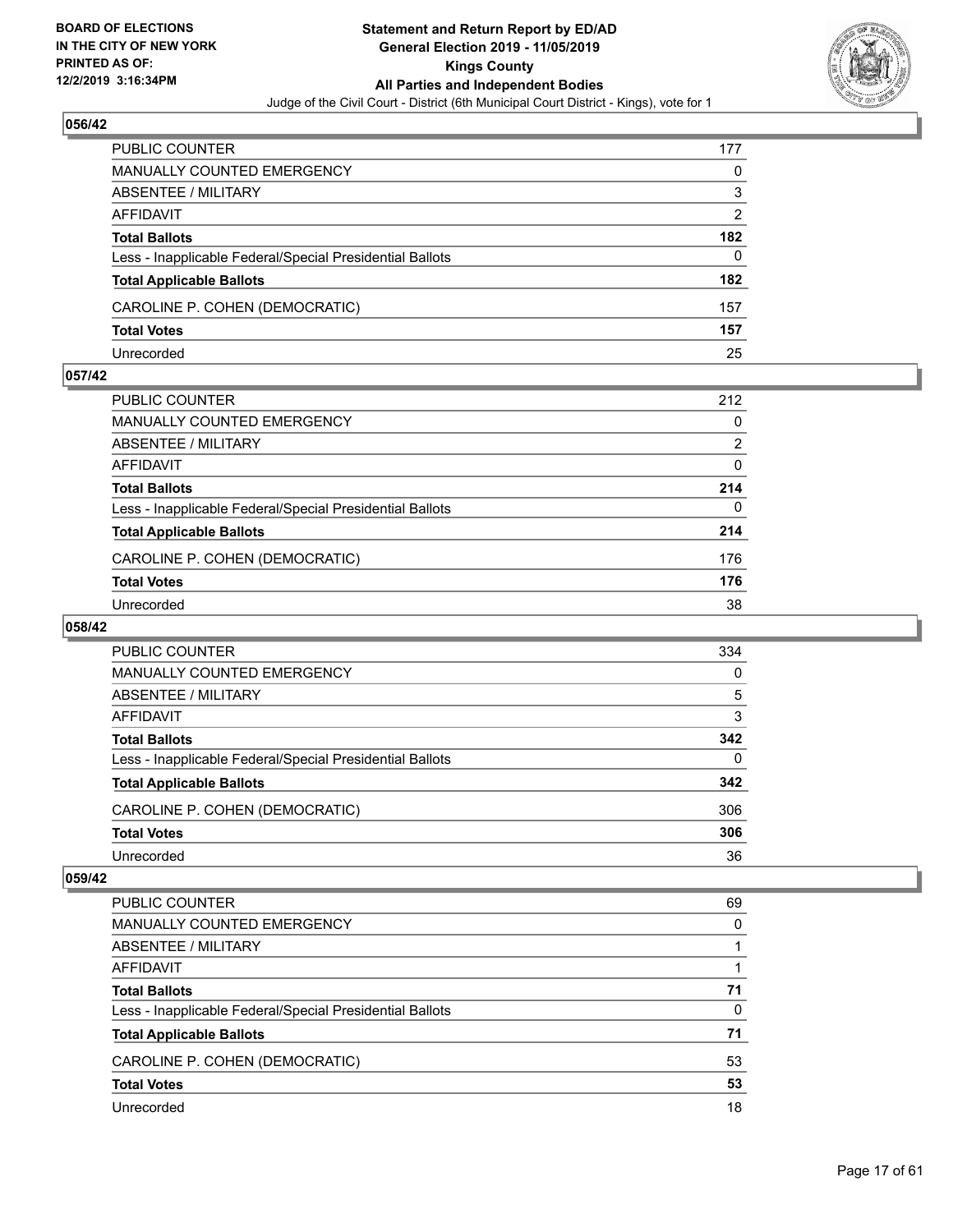

| PUBLIC COUNTER                                           | 127 |
|----------------------------------------------------------|-----|
| <b>MANUALLY COUNTED EMERGENCY</b>                        | 0   |
| <b>ABSENTEE / MILITARY</b>                               |     |
| AFFIDAVIT                                                |     |
| <b>Total Ballots</b>                                     | 129 |
| Less - Inapplicable Federal/Special Presidential Ballots | 0   |
| <b>Total Applicable Ballots</b>                          | 129 |
| CAROLINE P. COHEN (DEMOCRATIC)                           | 98  |
| UNATTRIBUTABLE WRITE-IN (WRITE-IN)                       | 2   |
| <b>Total Votes</b>                                       | 100 |
| Unrecorded                                               | 29  |

# **062/42**

| <b>PUBLIC COUNTER</b>                                    | 241 |
|----------------------------------------------------------|-----|
| <b>MANUALLY COUNTED EMERGENCY</b>                        | 0   |
| ABSENTEE / MILITARY                                      | 5   |
| AFFIDAVIT                                                | 3   |
| <b>Total Ballots</b>                                     | 249 |
| Less - Inapplicable Federal/Special Presidential Ballots | 0   |
| <b>Total Applicable Ballots</b>                          | 249 |
| CAROLINE P. COHEN (DEMOCRATIC)                           | 197 |
| SAMUEL HIRSCH (WRITE-IN)                                 |     |
| <b>Total Votes</b>                                       | 198 |
| Unrecorded                                               | 51  |

| <b>PUBLIC COUNTER</b>                                    | 296 |
|----------------------------------------------------------|-----|
| MANUALLY COUNTED EMERGENCY                               | 0   |
| ABSENTEE / MILITARY                                      |     |
| <b>AFFIDAVIT</b>                                         | 2   |
| <b>Total Ballots</b>                                     | 299 |
| Less - Inapplicable Federal/Special Presidential Ballots | 0   |
| <b>Total Applicable Ballots</b>                          | 299 |
| CAROLINE P. COHEN (DEMOCRATIC)                           | 225 |
| DEBORAH ADLER (WRITE-IN)                                 |     |
| <b>MOSES KUSHNER (WRITE-IN)</b>                          |     |
| <b>Total Votes</b>                                       | 227 |
| Unrecorded                                               | 72  |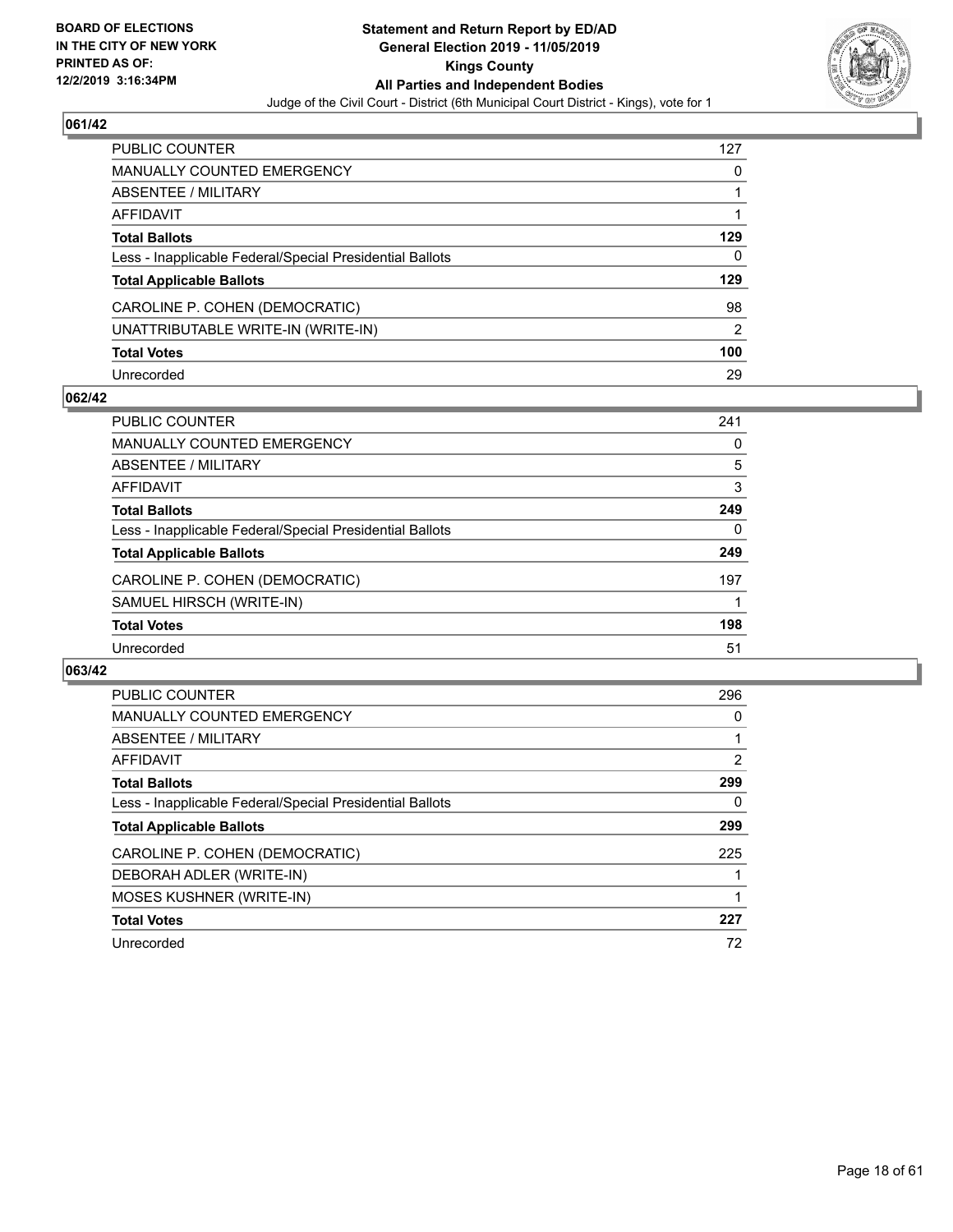

| <b>PUBLIC COUNTER</b>                                    | 242 |
|----------------------------------------------------------|-----|
| <b>MANUALLY COUNTED EMERGENCY</b>                        | 0   |
| ABSENTEE / MILITARY                                      | 2   |
| <b>AFFIDAVIT</b>                                         |     |
| <b>Total Ballots</b>                                     | 245 |
| Less - Inapplicable Federal/Special Presidential Ballots | 0   |
| <b>Total Applicable Ballots</b>                          | 245 |
| CAROLINE P. COHEN (DEMOCRATIC)                           | 202 |
| BENJAMIN LIEBERMAN (WRITE-IN)                            |     |
| EDUARD KORSINSKY (WRITE-IN)                              |     |
| <b>Total Votes</b>                                       | 204 |
| Unrecorded                                               | 41  |

**065/42 COMBINED into: 063/42**

**068/42 COMBINED into: 077/42**

#### **070/42**

| <b>PUBLIC COUNTER</b>                                    | 138            |
|----------------------------------------------------------|----------------|
| <b>MANUALLY COUNTED EMERGENCY</b>                        | 0              |
| ABSENTEE / MILITARY                                      | 5              |
| <b>AFFIDAVIT</b>                                         | $\overline{2}$ |
| <b>Total Ballots</b>                                     | 145            |
| Less - Inapplicable Federal/Special Presidential Ballots | 0              |
| <b>Total Applicable Ballots</b>                          | 145            |
| CAROLINE P. COHEN (DEMOCRATIC)                           | 121            |
| DONALD TRUMP JR (WRITE-IN)                               |                |
| <b>Total Votes</b>                                       | 122            |
| Unrecorded                                               | 23             |

| <b>PUBLIC COUNTER</b>                                    | 262 |
|----------------------------------------------------------|-----|
| MANUALLY COUNTED EMERGENCY                               | 0   |
| ABSENTEE / MILITARY                                      | 6   |
| AFFIDAVIT                                                | 5   |
| <b>Total Ballots</b>                                     | 273 |
| Less - Inapplicable Federal/Special Presidential Ballots | 0   |
| <b>Total Applicable Ballots</b>                          | 273 |
| CAROLINE P. COHEN (DEMOCRATIC)                           | 241 |
| WESLEY LAPOMMERAY (WRITE-IN)                             |     |
| <b>Total Votes</b>                                       | 242 |
| Unrecorded                                               | 31  |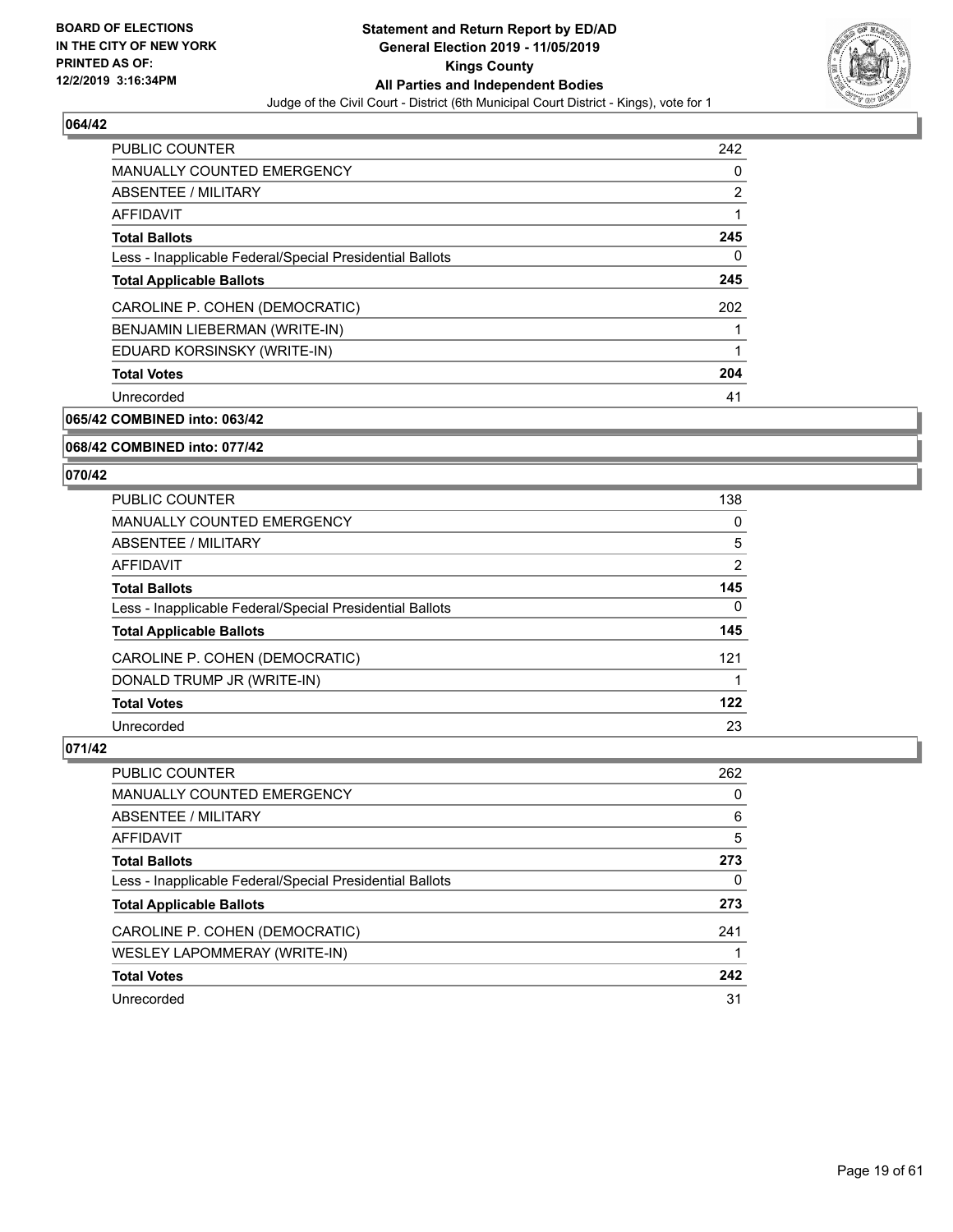

| PUBLIC COUNTER                                           | 193           |
|----------------------------------------------------------|---------------|
| <b>MANUALLY COUNTED EMERGENCY</b>                        | 0             |
| <b>ABSENTEE / MILITARY</b>                               | 4             |
| AFFIDAVIT                                                | $\mathcal{P}$ |
| <b>Total Ballots</b>                                     | 199           |
| Less - Inapplicable Federal/Special Presidential Ballots | 0             |
| <b>Total Applicable Ballots</b>                          | 199           |
| CAROLINE P. COHEN (DEMOCRATIC)                           | 175           |
| <b>Total Votes</b>                                       | 175           |
| Unrecorded                                               | 24            |

#### **073/42**

| PUBLIC COUNTER                                           | 176      |
|----------------------------------------------------------|----------|
|                                                          |          |
| <b>MANUALLY COUNTED EMERGENCY</b>                        | $\Omega$ |
| <b>ABSENTEE / MILITARY</b>                               | 8        |
| <b>AFFIDAVIT</b>                                         | 2        |
| <b>Total Ballots</b>                                     | 186      |
| Less - Inapplicable Federal/Special Presidential Ballots | $\Omega$ |
| <b>Total Applicable Ballots</b>                          | 186      |
| CAROLINE P. COHEN (DEMOCRATIC)                           | 169      |
| <b>Total Votes</b>                                       | 169      |
| Unrecorded                                               | 17       |

# **074/42**

| <b>PUBLIC COUNTER</b>                                    | 154            |
|----------------------------------------------------------|----------------|
| MANUALLY COUNTED EMERGENCY                               | 0              |
| ABSENTEE / MILITARY                                      | $\overline{2}$ |
| <b>AFFIDAVIT</b>                                         | 0              |
| <b>Total Ballots</b>                                     | 156            |
| Less - Inapplicable Federal/Special Presidential Ballots | $\mathbf{0}$   |
| <b>Total Applicable Ballots</b>                          | 156            |
| CAROLINE P. COHEN (DEMOCRATIC)                           | 136            |
| UNATTRIBUTABLE WRITE-IN (WRITE-IN)                       |                |
| <b>Total Votes</b>                                       | 137            |
| Unrecorded                                               | 19             |

| <b>PUBLIC COUNTER</b>                                    | 379      |
|----------------------------------------------------------|----------|
| <b>MANUALLY COUNTED EMERGENCY</b>                        | $\Omega$ |
| ABSENTEE / MILITARY                                      | 6        |
| AFFIDAVIT                                                | $\Omega$ |
| <b>Total Ballots</b>                                     | 385      |
| Less - Inapplicable Federal/Special Presidential Ballots | 0        |
| <b>Total Applicable Ballots</b>                          | 385      |
| CAROLINE P. COHEN (DEMOCRATIC)                           | 331      |
| <b>Total Votes</b>                                       | 331      |
| Unrecorded                                               | 54       |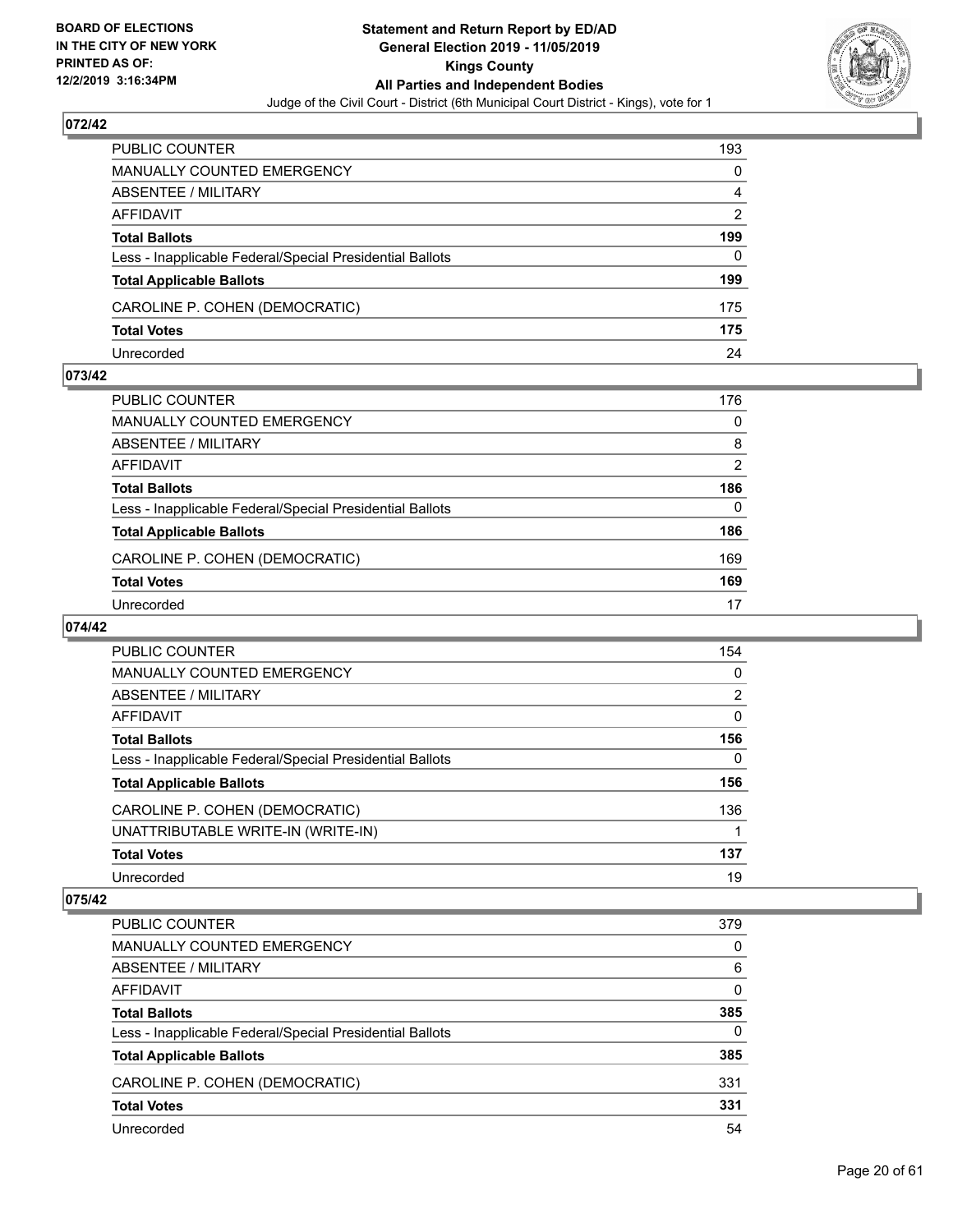

# **076/42 COMBINED into: 003/42**

# **077/42**

| PUBLIC COUNTER                                           | 282           |
|----------------------------------------------------------|---------------|
| <b>MANUALLY COUNTED EMERGENCY</b>                        | 0             |
| ABSENTEE / MILITARY                                      | 5             |
| AFFIDAVIT                                                | $\mathcal{P}$ |
| <b>Total Ballots</b>                                     | 289           |
| Less - Inapplicable Federal/Special Presidential Ballots | 0             |
| <b>Total Applicable Ballots</b>                          | 289           |
| CAROLINE P. COHEN (DEMOCRATIC)                           | 244           |
| ZACK WILLIAMS (WRITE-IN)                                 |               |
| <b>Total Votes</b>                                       | 245           |
| Unrecorded                                               | 44            |
|                                                          |               |

# **078/42 COMBINED into: 028/42**

# **079/42**

| PUBLIC COUNTER                                           | 181 |
|----------------------------------------------------------|-----|
| MANUALLY COUNTED EMERGENCY                               | 0   |
| ABSENTEE / MILITARY                                      |     |
| AFFIDAVIT                                                |     |
| <b>Total Ballots</b>                                     | 183 |
| Less - Inapplicable Federal/Special Presidential Ballots | 0   |
| <b>Total Applicable Ballots</b>                          | 183 |
| CAROLINE P. COHEN (DEMOCRATIC)                           | 165 |
| <b>Total Votes</b>                                       | 165 |
| Unrecorded                                               | 18  |

# **080/42**

| PUBLIC COUNTER                                           | 153 |
|----------------------------------------------------------|-----|
| MANUALLY COUNTED EMERGENCY                               | 0   |
| ABSENTEE / MILITARY                                      | 2   |
| AFFIDAVIT                                                | 3   |
| <b>Total Ballots</b>                                     | 158 |
| Less - Inapplicable Federal/Special Presidential Ballots | 0   |
| <b>Total Applicable Ballots</b>                          | 158 |
| CAROLINE P. COHEN (DEMOCRATIC)                           | 138 |
| <b>Total Votes</b>                                       | 138 |
| Unrecorded                                               | 20  |
| 081/42 COMBINED into: 062/42                             |     |

**082/42 COMBINED into: 064/42**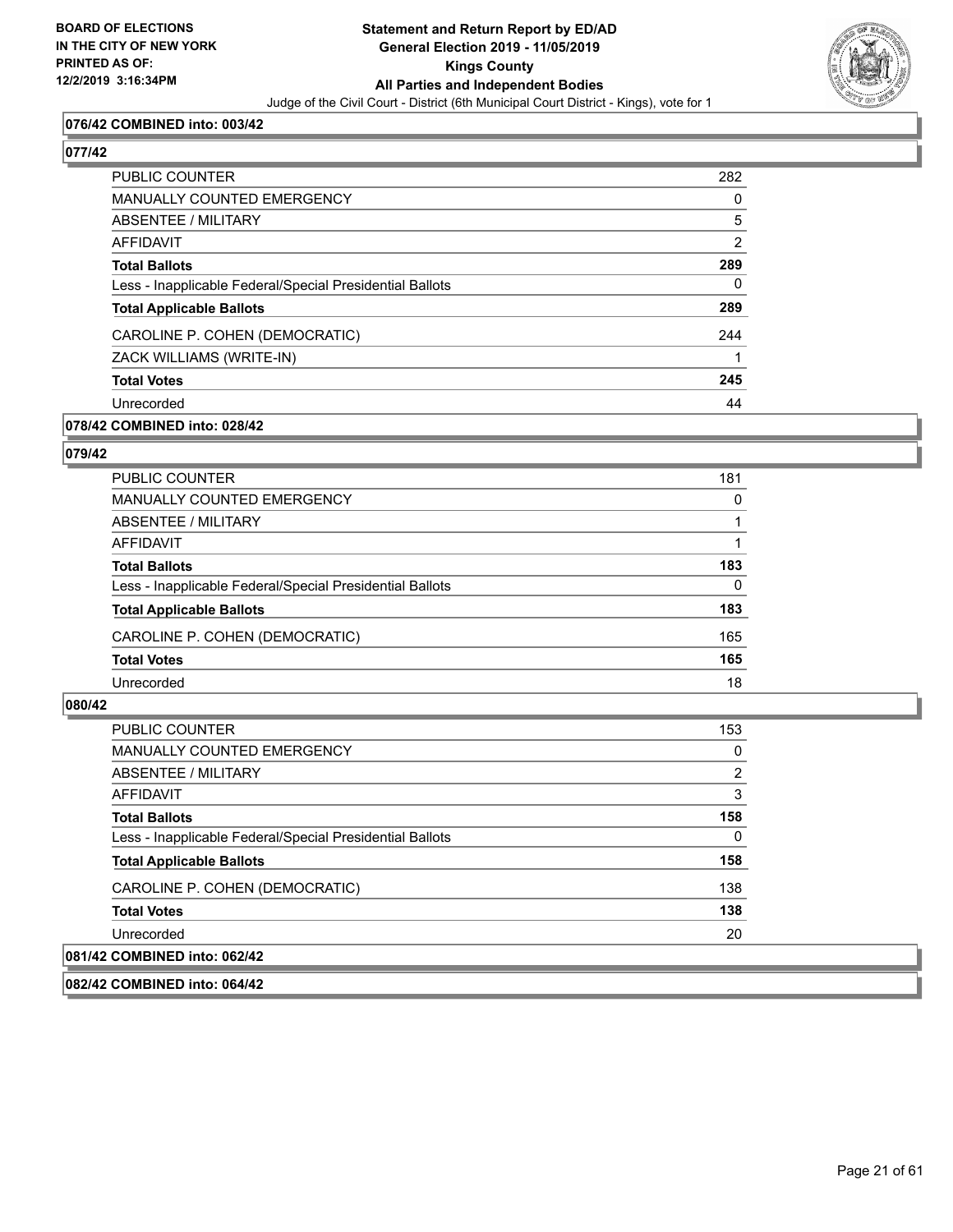

| <b>PUBLIC COUNTER</b>                                    | 248 |
|----------------------------------------------------------|-----|
| <b>MANUALLY COUNTED EMERGENCY</b>                        | 0   |
| ABSENTEE / MILITARY                                      | 0   |
| AFFIDAVIT                                                | 8   |
| <b>Total Ballots</b>                                     | 256 |
| Less - Inapplicable Federal/Special Presidential Ballots | 0   |
| <b>Total Applicable Ballots</b>                          | 256 |
| CAROLINE P. COHEN (DEMOCRATIC)                           | 226 |
| ED KOCH (WRITE-IN)                                       |     |
| NOAH SIEGEL (WRITE-IN)                                   | 1   |
| <b>Total Votes</b>                                       | 228 |
| Unrecorded                                               | 28  |

# **002/43 COMBINED into: 018/43**

# **003/43**

| <b>PUBLIC COUNTER</b>                                    | 208      |
|----------------------------------------------------------|----------|
| MANUALLY COUNTED EMERGENCY                               | 0        |
| ABSENTEE / MILITARY                                      |          |
| AFFIDAVIT                                                | 0        |
| <b>Total Ballots</b>                                     | 209      |
| Less - Inapplicable Federal/Special Presidential Ballots | $\Omega$ |
| <b>Total Applicable Ballots</b>                          | 209      |
| CAROLINE P. COHEN (DEMOCRATIC)                           | 183      |
| <b>Total Votes</b>                                       | 183      |
| Unrecorded                                               | 26       |

| PUBLIC COUNTER                                           | 186      |
|----------------------------------------------------------|----------|
| MANUALLY COUNTED EMERGENCY                               | 0        |
| ABSENTEE / MILITARY                                      | 3        |
| AFFIDAVIT                                                |          |
| <b>Total Ballots</b>                                     | 190      |
| Less - Inapplicable Federal/Special Presidential Ballots | $\Omega$ |
| <b>Total Applicable Ballots</b>                          | 190      |
| CAROLINE P. COHEN (DEMOCRATIC)                           | 169      |
| <b>Total Votes</b>                                       | 169      |
| Unrecorded                                               | 21       |
| 005/43 COMBINED into: 078/43                             |          |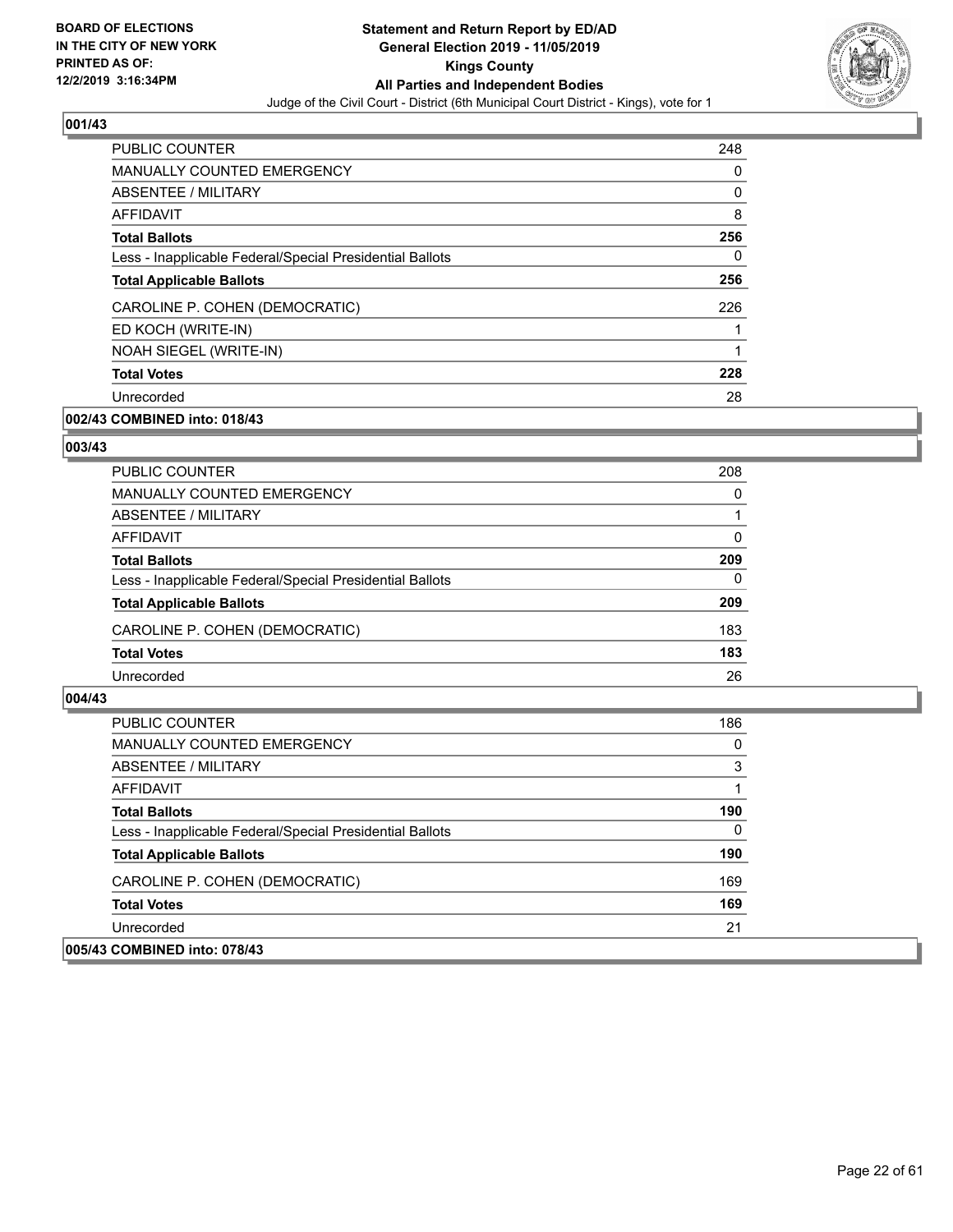

| PUBLIC COUNTER                                           | 398 |
|----------------------------------------------------------|-----|
| <b>MANUALLY COUNTED EMERGENCY</b>                        | 0   |
| ABSENTEE / MILITARY                                      |     |
| AFFIDAVIT                                                | 2   |
| <b>Total Ballots</b>                                     | 407 |
| Less - Inapplicable Federal/Special Presidential Ballots | 0   |
| <b>Total Applicable Ballots</b>                          | 407 |
| CAROLINE P. COHEN (DEMOCRATIC)                           | 347 |
| <b>Total Votes</b>                                       | 347 |
| Unrecorded                                               | 60  |

#### **007/43**

| <b>PUBLIC COUNTER</b>                                    | 335 |
|----------------------------------------------------------|-----|
| <b>MANUALLY COUNTED EMERGENCY</b>                        | 0   |
| ABSENTEE / MILITARY                                      | 5   |
| AFFIDAVIT                                                | 5   |
| <b>Total Ballots</b>                                     | 345 |
| Less - Inapplicable Federal/Special Presidential Ballots | 0   |
| <b>Total Applicable Ballots</b>                          | 345 |
| CAROLINE P. COHEN (DEMOCRATIC)                           | 301 |
| ALAN WOODS (WRITE-IN)                                    | 1   |
| <b>Total Votes</b>                                       | 302 |
| Unrecorded                                               | 43  |
| 008/43 COMBINED into: 007/43                             |     |

| <b>PUBLIC COUNTER</b>                                    | 259      |
|----------------------------------------------------------|----------|
| MANUALLY COUNTED EMERGENCY                               | 0        |
| ABSENTEE / MILITARY                                      | $\Omega$ |
| AFFIDAVIT                                                | 3        |
| <b>Total Ballots</b>                                     | 262      |
| Less - Inapplicable Federal/Special Presidential Ballots | 0        |
| <b>Total Applicable Ballots</b>                          | 262      |
| CAROLINE P. COHEN (DEMOCRATIC)                           | 222      |
| <b>Total Votes</b>                                       | 222      |
| Unrecorded                                               | 40       |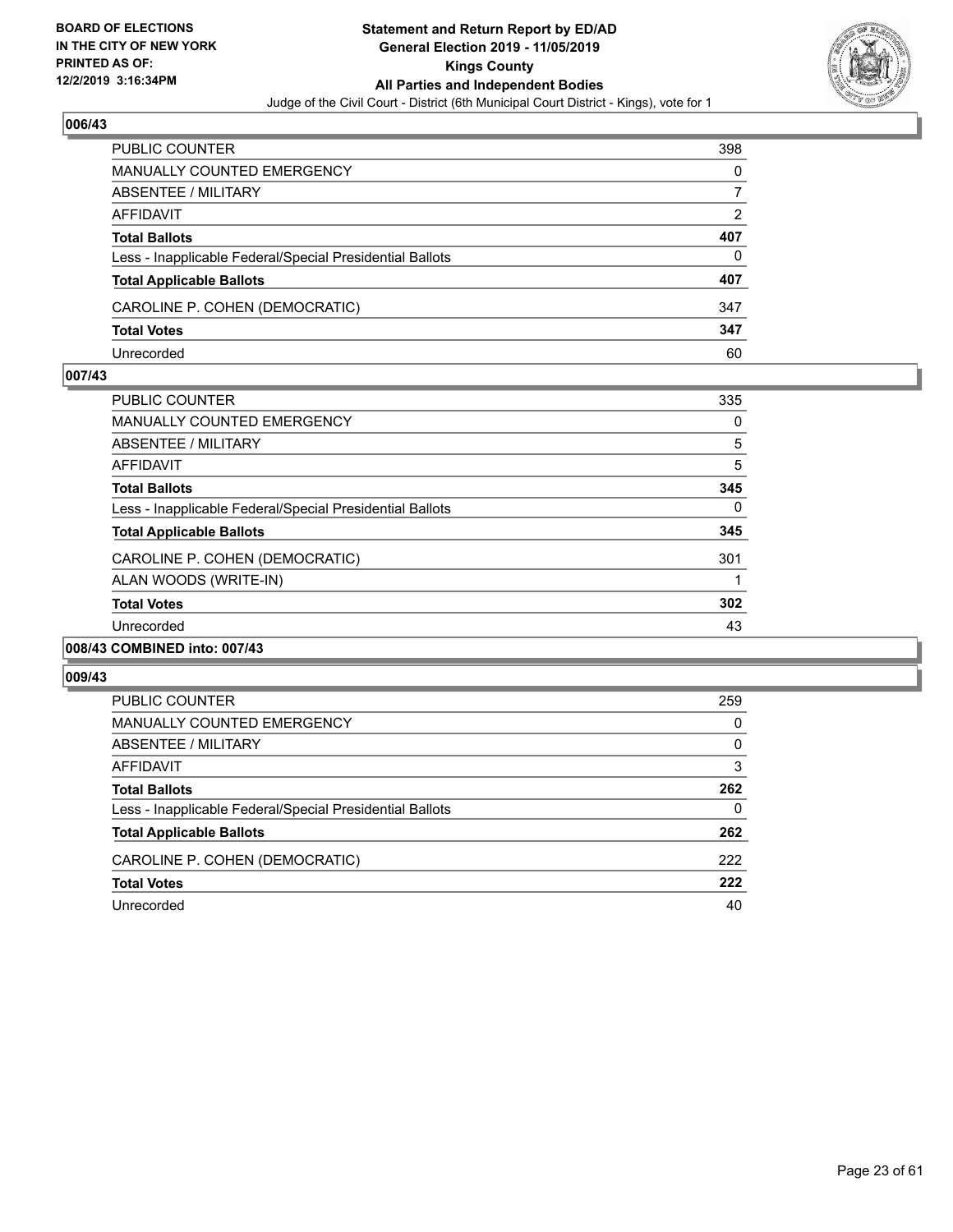

| PUBLIC COUNTER                                           | 106 |
|----------------------------------------------------------|-----|
| <b>MANUALLY COUNTED EMERGENCY</b>                        | 0   |
| <b>ABSENTEE / MILITARY</b>                               |     |
| AFFIDAVIT                                                |     |
| <b>Total Ballots</b>                                     | 108 |
| Less - Inapplicable Federal/Special Presidential Ballots | 0   |
| <b>Total Applicable Ballots</b>                          | 108 |
| CAROLINE P. COHEN (DEMOCRATIC)                           | 77  |
| <b>Total Votes</b>                                       | 77  |
| Unrecorded                                               | 31  |

#### **011/43**

| PUBLIC COUNTER                                           | 195            |
|----------------------------------------------------------|----------------|
| <b>MANUALLY COUNTED EMERGENCY</b>                        | 0              |
| ABSENTEE / MILITARY                                      | $\overline{2}$ |
| AFFIDAVIT                                                |                |
| <b>Total Ballots</b>                                     | 198            |
| Less - Inapplicable Federal/Special Presidential Ballots | 0              |
| <b>Total Applicable Ballots</b>                          | 198            |
| CAROLINE P. COHEN (DEMOCRATIC)                           | 145            |
| SAMUEL COOPERMAN (WRITE-IN)                              |                |
| UNATTRIBUTABLE WRITE-IN (WRITE-IN)                       |                |
| <b>Total Votes</b>                                       | 147            |
| Unrecorded                                               | 51             |
|                                                          |                |

| PUBLIC COUNTER                                           | 245      |
|----------------------------------------------------------|----------|
| <b>MANUALLY COUNTED EMERGENCY</b>                        | 0        |
| ABSENTEE / MILITARY                                      | 2        |
| AFFIDAVIT                                                | 3        |
| <b>Total Ballots</b>                                     | 250      |
| Less - Inapplicable Federal/Special Presidential Ballots | $\Omega$ |
| <b>Total Applicable Ballots</b>                          | 250      |
| CAROLINE P. COHEN (DEMOCRATIC)                           | 202      |
| <b>Total Votes</b>                                       | 202      |
| Unrecorded                                               | 48       |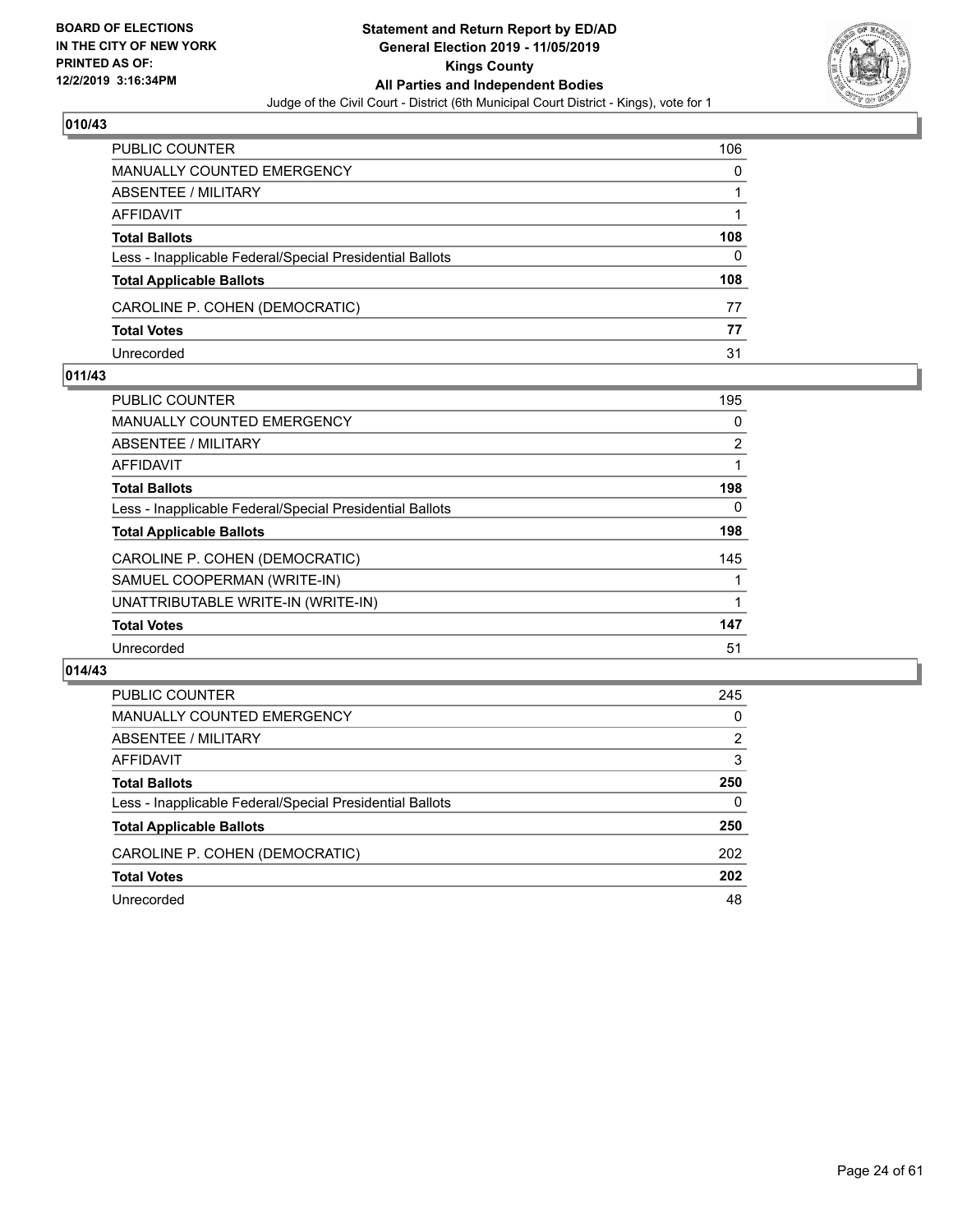

| PUBLIC COUNTER                                           | 330 |
|----------------------------------------------------------|-----|
| <b>MANUALLY COUNTED EMERGENCY</b>                        | 0   |
| ABSENTEE / MILITARY                                      | 10  |
| AFFIDAVIT                                                | 0   |
| <b>Total Ballots</b>                                     | 340 |
| Less - Inapplicable Federal/Special Presidential Ballots | 0   |
| <b>Total Applicable Ballots</b>                          | 340 |
| CAROLINE P. COHEN (DEMOCRATIC)                           | 293 |
| VINCENT F. MARTUSCULLO (WRITE-IN)                        |     |
| <b>Total Votes</b>                                       | 294 |
| Unrecorded                                               | 46  |

# **016/43 COMBINED into: 015/43**

# **017/43**

| PUBLIC COUNTER                                           | 361          |
|----------------------------------------------------------|--------------|
| <b>MANUALLY COUNTED EMERGENCY</b>                        | 0            |
| <b>ABSENTEE / MILITARY</b>                               | 7            |
| <b>AFFIDAVIT</b>                                         | 6            |
| <b>Total Ballots</b>                                     | 374          |
| Less - Inapplicable Federal/Special Presidential Ballots | $\mathbf{0}$ |
| <b>Total Applicable Ballots</b>                          | 374          |
| CAROLINE P. COHEN (DEMOCRATIC)                           | 312          |
| UNATTRIBUTABLE WRITE-IN (WRITE-IN)                       |              |
| <b>Total Votes</b>                                       | 313          |
| Unrecorded                                               | 61           |

# **018/43**

| <b>PUBLIC COUNTER</b>                                    | 412          |
|----------------------------------------------------------|--------------|
| <b>MANUALLY COUNTED EMERGENCY</b>                        | 0            |
| ABSENTEE / MILITARY                                      | 3            |
| <b>AFFIDAVIT</b>                                         | 3            |
| <b>Total Ballots</b>                                     | 418          |
| Less - Inapplicable Federal/Special Presidential Ballots | $\mathbf{0}$ |
| <b>Total Applicable Ballots</b>                          | 418          |
| CAROLINE P. COHEN (DEMOCRATIC)                           | 375          |
| <b>Total Votes</b>                                       | 375          |
| Unrecorded                                               | 43           |
| 019/43 COMBINED into: 024/43                             |              |

**020/43 COMBINED into: 023/43**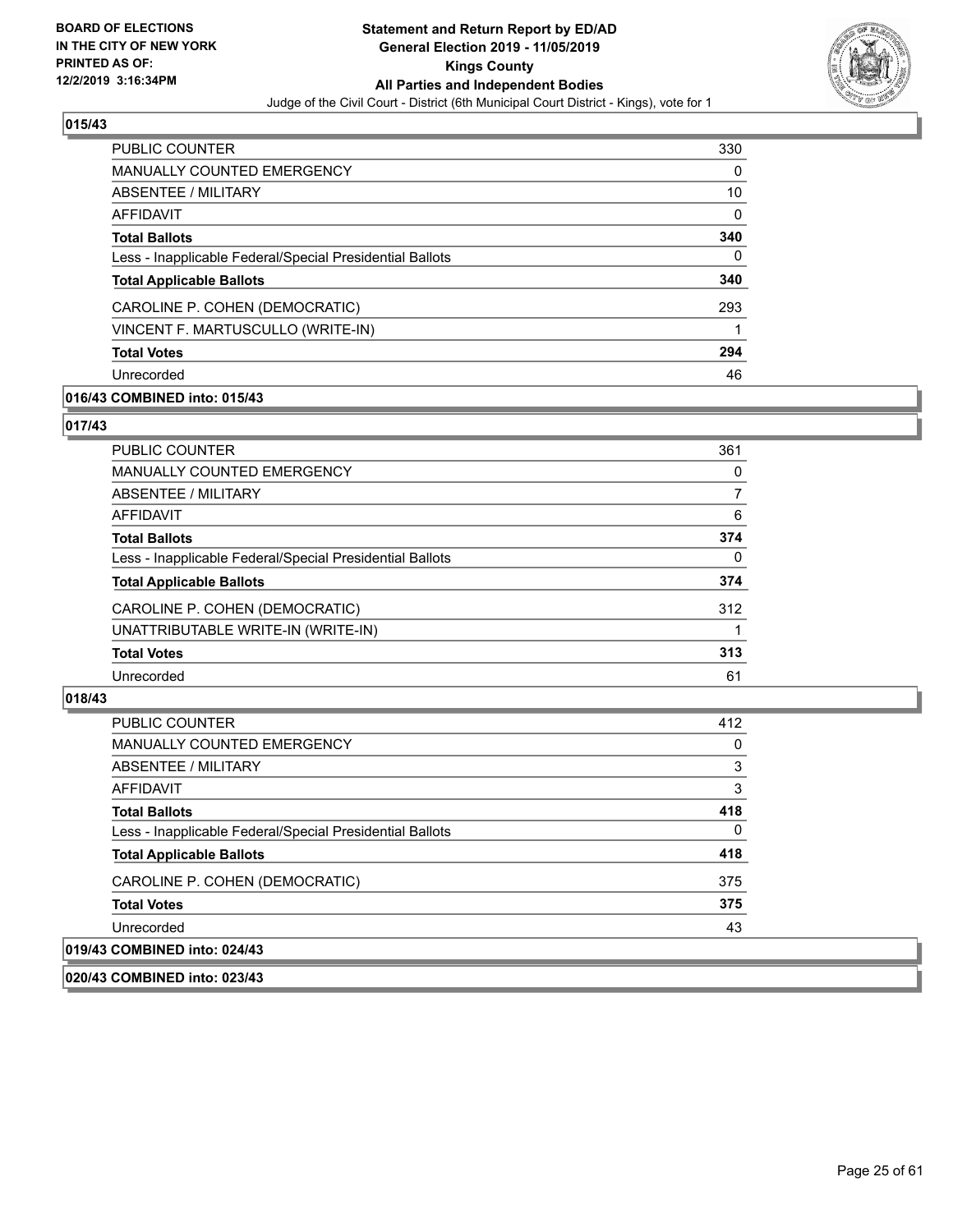

| <b>PUBLIC COUNTER</b>                                    | 264 |
|----------------------------------------------------------|-----|
| <b>MANUALLY COUNTED EMERGENCY</b>                        | 0   |
| ABSENTEE / MILITARY                                      | 3   |
| <b>AFFIDAVIT</b>                                         | 3   |
| <b>Total Ballots</b>                                     | 270 |
| Less - Inapplicable Federal/Special Presidential Ballots | 0   |
| <b>Total Applicable Ballots</b>                          | 270 |
| CAROLINE P. COHEN (DEMOCRATIC)                           | 233 |
| AL SHARPTON (WRITE-IN)                                   |     |
| NESTOR CAZAUBON (WRITE-IN)                               | 1   |
| <b>Total Votes</b>                                       | 235 |
| Unrecorded                                               | 35  |

# **022/43 COMBINED into: 017/43**

# **023/43**

| PUBLIC COUNTER                                           | 394      |
|----------------------------------------------------------|----------|
| <b>MANUALLY COUNTED EMERGENCY</b>                        | $\Omega$ |
| ABSENTEE / MILITARY                                      | 11       |
| AFFIDAVIT                                                |          |
| <b>Total Ballots</b>                                     | 406      |
| Less - Inapplicable Federal/Special Presidential Ballots | $\Omega$ |
| <b>Total Applicable Ballots</b>                          | 406      |
| CAROLINE P. COHEN (DEMOCRATIC)                           | 358      |
| <b>Total Votes</b>                                       | 358      |
| Unrecorded                                               | 48       |

| <b>PUBLIC COUNTER</b>                                    | 393 |
|----------------------------------------------------------|-----|
| <b>MANUALLY COUNTED EMERGENCY</b>                        | 0   |
| ABSENTEE / MILITARY                                      |     |
| AFFIDAVIT                                                | 4   |
| <b>Total Ballots</b>                                     | 398 |
| Less - Inapplicable Federal/Special Presidential Ballots | 0   |
| <b>Total Applicable Ballots</b>                          | 398 |
| CAROLINE P. COHEN (DEMOCRATIC)                           | 345 |
| UNATTRIBUTABLE WRITE-IN (WRITE-IN)                       | 3   |
| <b>Total Votes</b>                                       | 348 |
| Unrecorded                                               | 50  |
| 025/43 COMBINED into: 006/43                             |     |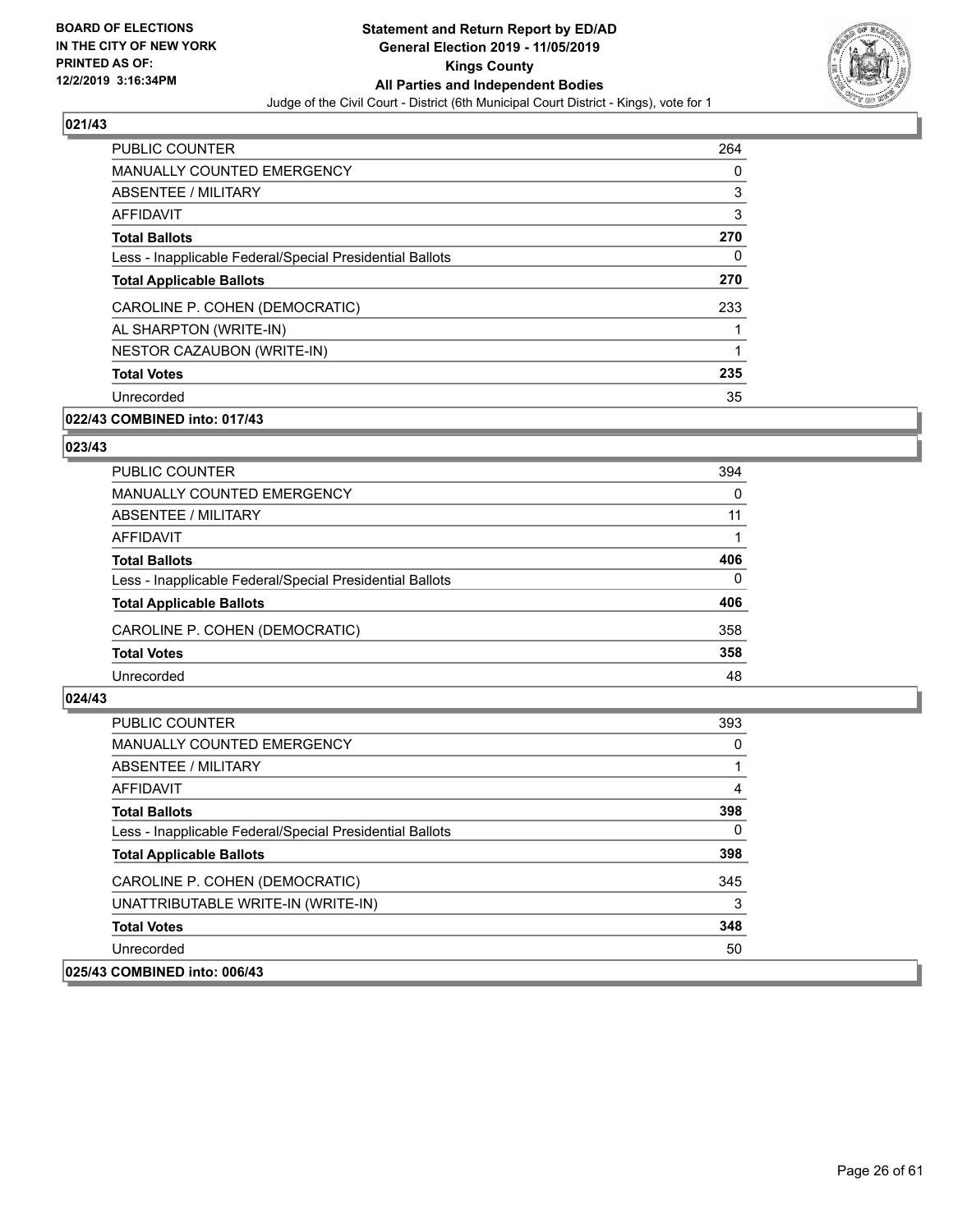

| PUBLIC COUNTER                                           | 360 |
|----------------------------------------------------------|-----|
| <b>MANUALLY COUNTED EMERGENCY</b>                        | 0   |
| ABSENTEE / MILITARY                                      | 4   |
| AFFIDAVIT                                                |     |
| <b>Total Ballots</b>                                     | 365 |
| Less - Inapplicable Federal/Special Presidential Ballots | 0   |
| <b>Total Applicable Ballots</b>                          | 365 |
| CAROLINE P. COHEN (DEMOCRATIC)                           | 301 |
| <b>Total Votes</b>                                       | 301 |
| Unrecorded                                               | 64  |

#### **027/43**

| 219            |
|----------------|
|                |
| 0              |
| 5              |
| $\overline{2}$ |
| 226            |
| 0              |
| 226            |
| 203            |
|                |
|                |
| 205            |
| 21             |
|                |

| PUBLIC COUNTER                                           | 250      |
|----------------------------------------------------------|----------|
| <b>MANUALLY COUNTED EMERGENCY</b>                        | 0        |
| ABSENTEE / MILITARY                                      | $\Omega$ |
| AFFIDAVIT                                                | 3        |
| <b>Total Ballots</b>                                     | 253      |
| Less - Inapplicable Federal/Special Presidential Ballots | 0        |
| <b>Total Applicable Ballots</b>                          | 253      |
| CAROLINE P. COHEN (DEMOCRATIC)                           | 224      |
| <b>Total Votes</b>                                       | 224      |
| Unrecorded                                               | 29       |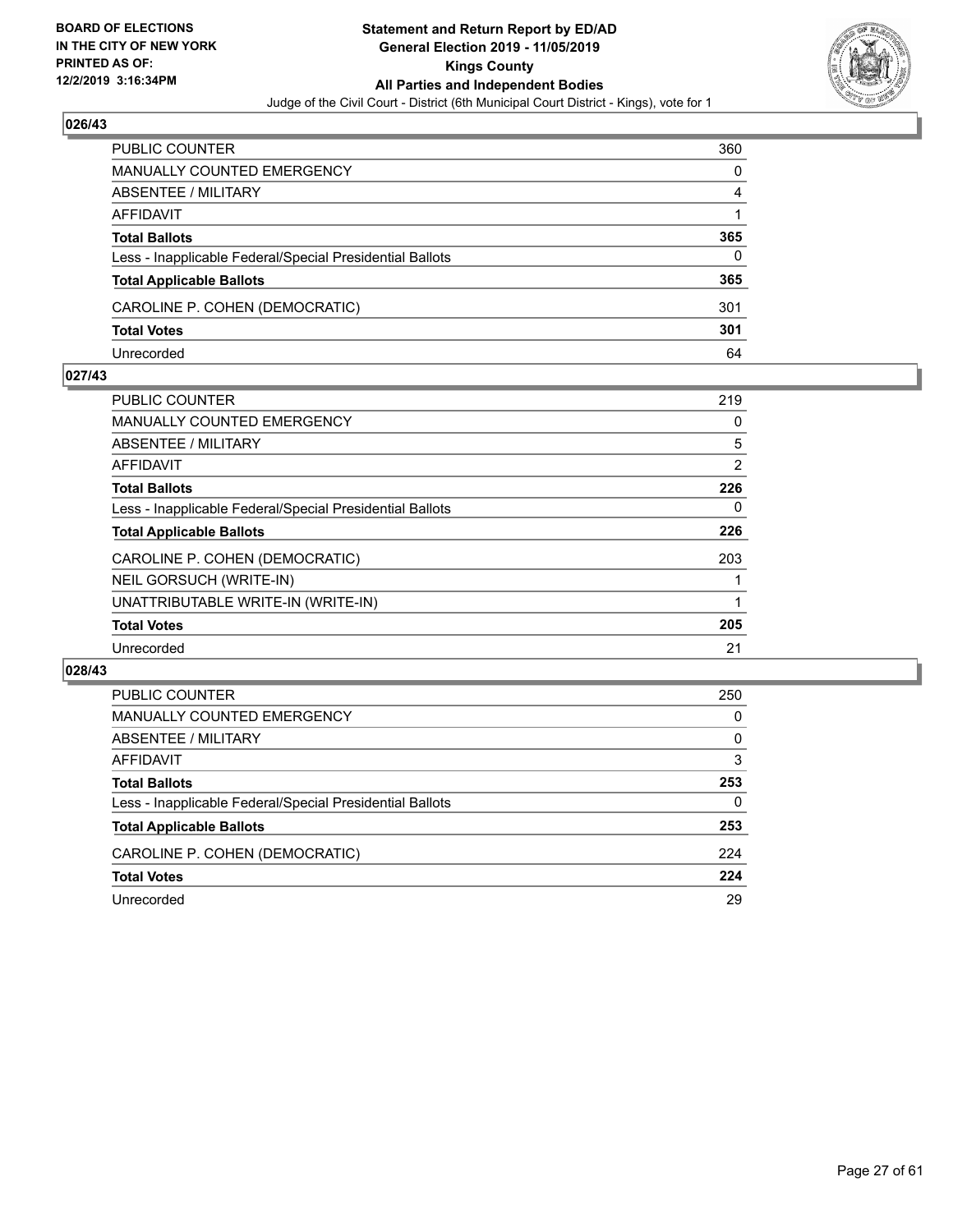

| PUBLIC COUNTER                                           | 117      |
|----------------------------------------------------------|----------|
| <b>MANUALLY COUNTED EMERGENCY</b>                        | 0        |
| <b>ABSENTEE / MILITARY</b>                               | 0        |
| <b>AFFIDAVIT</b>                                         | $\Omega$ |
| <b>Total Ballots</b>                                     | 117      |
| Less - Inapplicable Federal/Special Presidential Ballots | 0        |
| <b>Total Applicable Ballots</b>                          | 117      |
| CAROLINE P. COHEN (DEMOCRATIC)                           | 98       |
| UNATTRIBUTABLE WRITE-IN (WRITE-IN)                       |          |
| <b>Total Votes</b>                                       | 99       |
| Unrecorded                                               | 18       |

# **030/43**

| <b>PUBLIC COUNTER</b>                                    | 191            |
|----------------------------------------------------------|----------------|
| MANUALLY COUNTED EMERGENCY                               | 0              |
| ABSENTEE / MILITARY                                      | $\overline{2}$ |
| AFFIDAVIT                                                |                |
| <b>Total Ballots</b>                                     | 194            |
| Less - Inapplicable Federal/Special Presidential Ballots | 0              |
| <b>Total Applicable Ballots</b>                          | 194            |
| CAROLINE P. COHEN (DEMOCRATIC)                           | 169            |
| <b>Total Votes</b>                                       | 169            |
| Unrecorded                                               | 25             |

#### **031/43**

| <b>PUBLIC COUNTER</b>                                    | 284      |
|----------------------------------------------------------|----------|
| <b>MANUALLY COUNTED EMERGENCY</b>                        | $\Omega$ |
| ABSENTEE / MILITARY                                      | 2        |
| AFFIDAVIT                                                | 3        |
| <b>Total Ballots</b>                                     | 289      |
| Less - Inapplicable Federal/Special Presidential Ballots | $\Omega$ |
| <b>Total Applicable Ballots</b>                          | 289      |
| CAROLINE P. COHEN (DEMOCRATIC)                           | 254      |
| <b>Total Votes</b>                                       | 254      |
| Unrecorded                                               | 35       |

| <b>PUBLIC COUNTER</b>                                    | 145      |
|----------------------------------------------------------|----------|
| <b>MANUALLY COUNTED EMERGENCY</b>                        | $\Omega$ |
| ABSENTEE / MILITARY                                      | $\Omega$ |
| AFFIDAVIT                                                | 3        |
| <b>Total Ballots</b>                                     | 148      |
| Less - Inapplicable Federal/Special Presidential Ballots | $\Omega$ |
| <b>Total Applicable Ballots</b>                          | 148      |
| CAROLINE P. COHEN (DEMOCRATIC)                           | 117      |
| <b>Total Votes</b>                                       | 117      |
| Unrecorded                                               | 31       |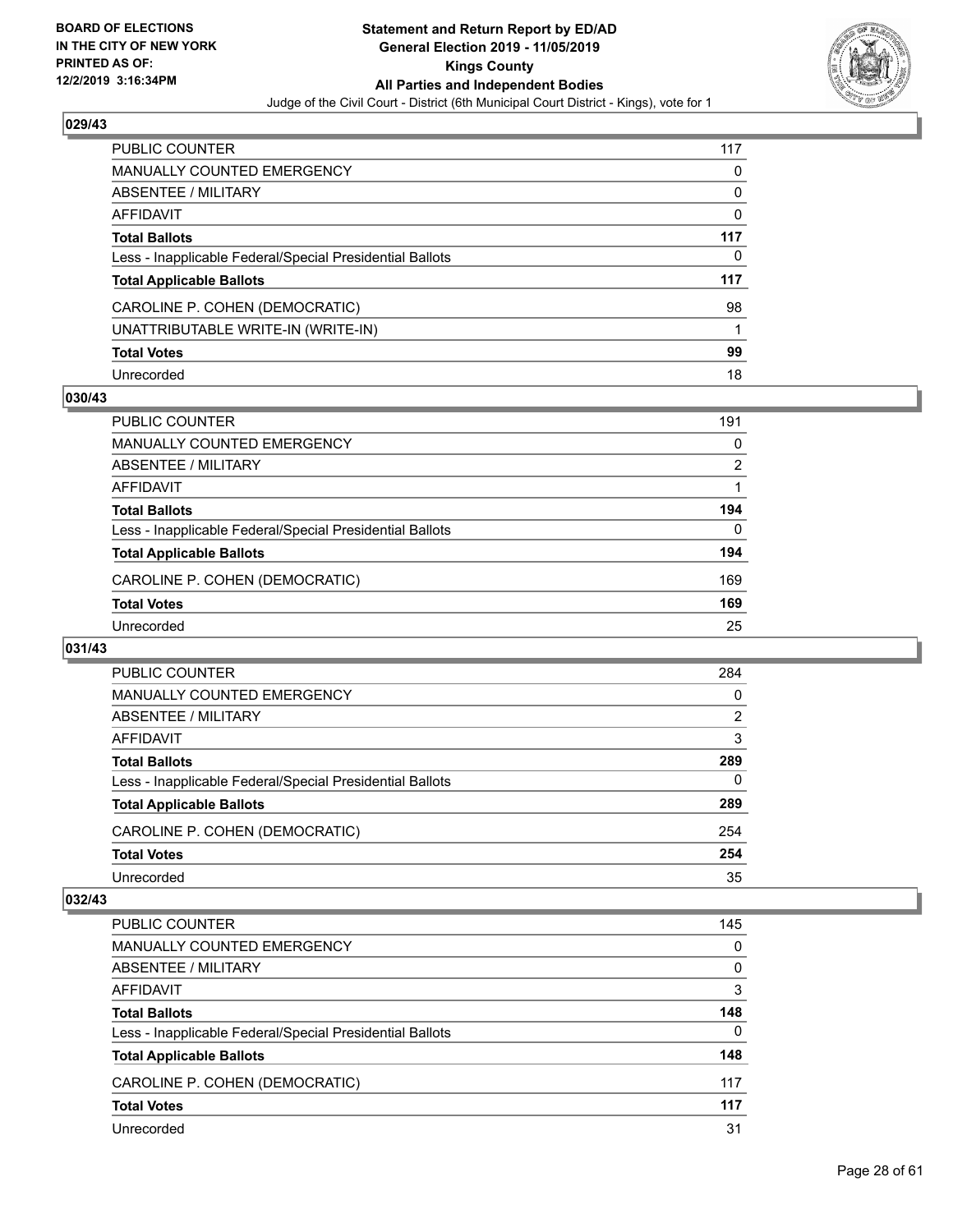

| <b>PUBLIC COUNTER</b>                                    | 272            |
|----------------------------------------------------------|----------------|
| <b>MANUALLY COUNTED EMERGENCY</b>                        | 0              |
| ABSENTEE / MILITARY                                      | 4              |
| AFFIDAVIT                                                | $\overline{2}$ |
| <b>Total Ballots</b>                                     | 278            |
| Less - Inapplicable Federal/Special Presidential Ballots | 0              |
| <b>Total Applicable Ballots</b>                          | 278            |
| CAROLINE P. COHEN (DEMOCRATIC)                           | 243            |
| <b>Total Votes</b>                                       | 243            |
| Unrecorded                                               | 35             |

#### **034/43 COMBINED into: 026/43**

#### **035/43**

| <b>PUBLIC COUNTER</b>                                    | 300 |
|----------------------------------------------------------|-----|
| <b>MANUALLY COUNTED EMERGENCY</b>                        | 0   |
| ABSENTEE / MILITARY                                      | 5   |
| AFFIDAVIT                                                | 3   |
| <b>Total Ballots</b>                                     | 308 |
| Less - Inapplicable Federal/Special Presidential Ballots | 0   |
| <b>Total Applicable Ballots</b>                          | 308 |
| CAROLINE P. COHEN (DEMOCRATIC)                           | 250 |
| <b>Total Votes</b>                                       | 250 |
| Unrecorded                                               | 58  |
|                                                          |     |

| <b>PUBLIC COUNTER</b>                                    | 210      |
|----------------------------------------------------------|----------|
| <b>MANUALLY COUNTED EMERGENCY</b>                        | 0        |
| ABSENTEE / MILITARY                                      |          |
| AFFIDAVIT                                                | 3        |
| <b>Total Ballots</b>                                     | 214      |
| Less - Inapplicable Federal/Special Presidential Ballots | $\Omega$ |
| <b>Total Applicable Ballots</b>                          | 214      |
| CAROLINE P. COHEN (DEMOCRATIC)                           | 179      |
| UNATTRIBUTABLE WRITE-IN (WRITE-IN)                       |          |
| <b>Total Votes</b>                                       | 180      |
| Unrecorded                                               | 34       |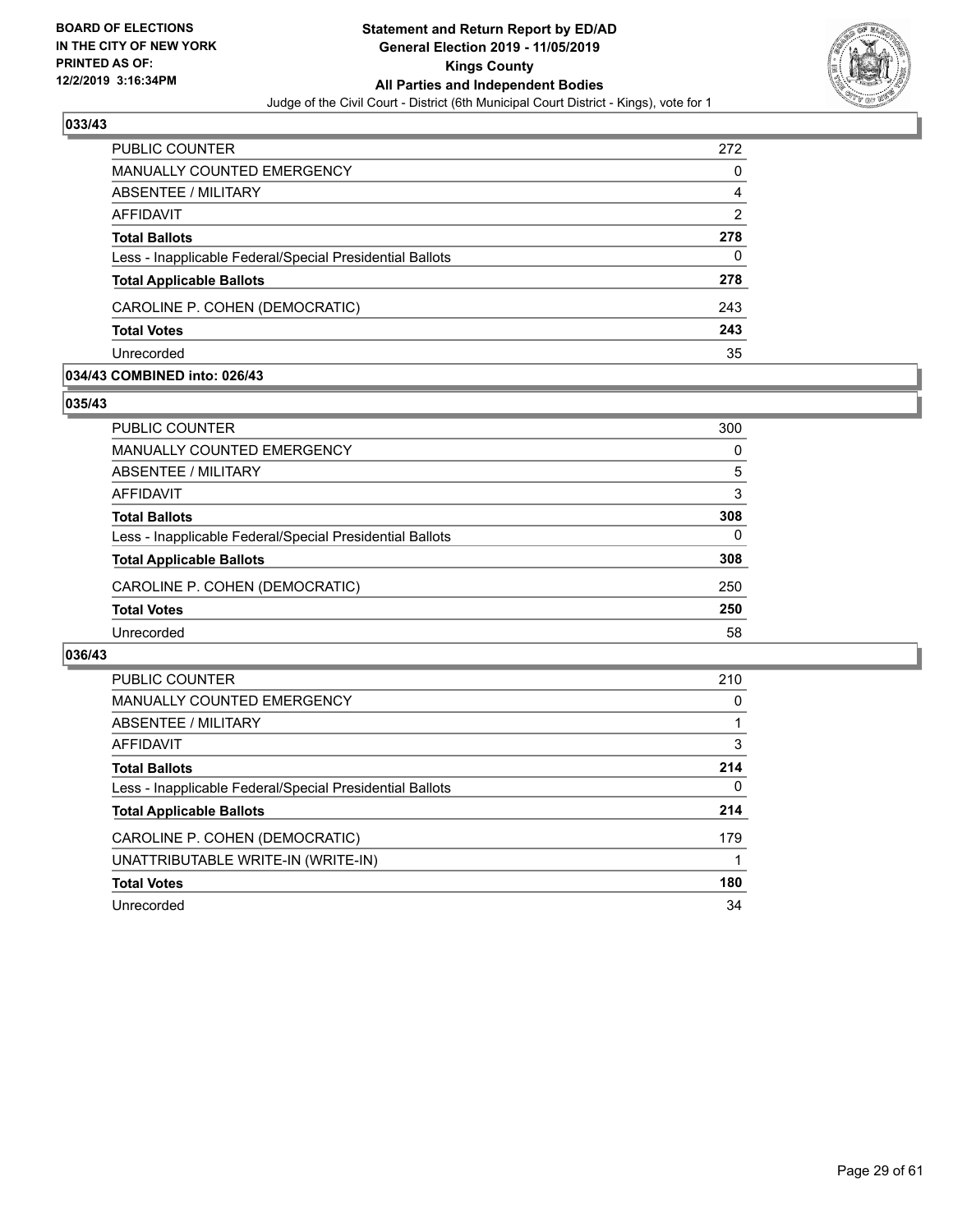

| <b>PUBLIC COUNTER</b>                                    | 209 |
|----------------------------------------------------------|-----|
| <b>MANUALLY COUNTED EMERGENCY</b>                        | 0   |
| ABSENTEE / MILITARY                                      | 2   |
| AFFIDAVIT                                                | 2   |
| <b>Total Ballots</b>                                     | 213 |
| Less - Inapplicable Federal/Special Presidential Ballots | 0   |
| <b>Total Applicable Ballots</b>                          | 213 |
| CAROLINE P. COHEN (DEMOCRATIC)                           | 174 |
| <b>Total Votes</b>                                       | 174 |
| Unrecorded                                               | 39  |

#### **038/43**

| PUBLIC COUNTER                                           | 258            |
|----------------------------------------------------------|----------------|
| <b>MANUALLY COUNTED EMERGENCY</b>                        | $\Omega$       |
| ABSENTEE / MILITARY                                      | $\overline{2}$ |
| AFFIDAVIT                                                | 4              |
| <b>Total Ballots</b>                                     | 264            |
| Less - Inapplicable Federal/Special Presidential Ballots | 0              |
| <b>Total Applicable Ballots</b>                          | 264            |
| CAROLINE P. COHEN (DEMOCRATIC)                           | 210            |
| <b>Total Votes</b>                                       | 210            |
| Unrecorded                                               | 54             |
|                                                          |                |

# **039/43**

| <b>PUBLIC COUNTER</b>                                    | 244      |
|----------------------------------------------------------|----------|
| <b>MANUALLY COUNTED EMERGENCY</b>                        | $\Omega$ |
| ABSENTEE / MILITARY                                      | 2        |
| <b>AFFIDAVIT</b>                                         | 2        |
| <b>Total Ballots</b>                                     | 248      |
| Less - Inapplicable Federal/Special Presidential Ballots | $\Omega$ |
| <b>Total Applicable Ballots</b>                          | 248      |
| CAROLINE P. COHEN (DEMOCRATIC)                           | 207      |
| <b>Total Votes</b>                                       | 207      |
| Unrecorded                                               | 41       |
|                                                          |          |

# **040/43 COMBINED into: 035/43**

| PUBLIC COUNTER                                           | 445      |
|----------------------------------------------------------|----------|
| <b>MANUALLY COUNTED EMERGENCY</b>                        | $\Omega$ |
| <b>ABSENTEE / MILITARY</b>                               | 7        |
| AFFIDAVIT                                                | 3        |
| <b>Total Ballots</b>                                     | 455      |
| Less - Inapplicable Federal/Special Presidential Ballots | $\Omega$ |
| <b>Total Applicable Ballots</b>                          | 455      |
| CAROLINE P. COHEN (DEMOCRATIC)                           | 400      |
| <b>Total Votes</b>                                       | 400      |
| Unrecorded                                               | 55       |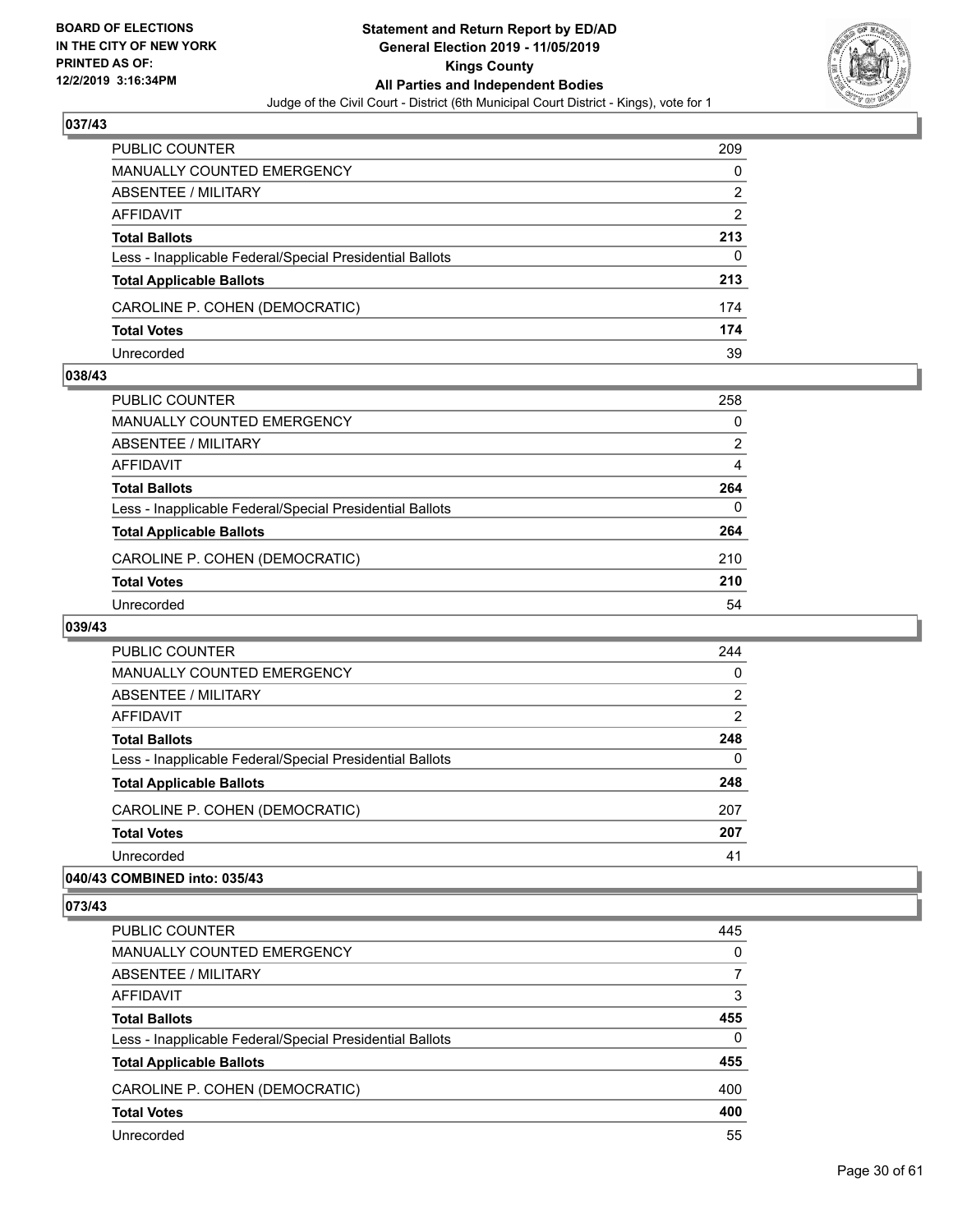

| <b>PUBLIC COUNTER</b>                                    | 163 |
|----------------------------------------------------------|-----|
| MANUALLY COUNTED EMERGENCY                               | 0   |
| ABSENTEE / MILITARY                                      | 2   |
| AFFIDAVIT                                                | 4   |
| <b>Total Ballots</b>                                     | 169 |
| Less - Inapplicable Federal/Special Presidential Ballots | 0   |
| <b>Total Applicable Ballots</b>                          | 169 |
| CAROLINE P. COHEN (DEMOCRATIC)                           | 155 |
| LEE PERRY (WRITE-IN)                                     |     |
| LESTER YOUNG (WRITE-IN)                                  | 1   |
| <b>Total Votes</b>                                       | 157 |
| Unrecorded                                               | 12  |

# **075/43**

| PUBLIC COUNTER                                           | 285      |
|----------------------------------------------------------|----------|
| <b>MANUALLY COUNTED EMERGENCY</b>                        | $\Omega$ |
| ABSENTEE / MILITARY                                      | 4        |
| AFFIDAVIT                                                | 6        |
| <b>Total Ballots</b>                                     | 295      |
| Less - Inapplicable Federal/Special Presidential Ballots | $\Omega$ |
| <b>Total Applicable Ballots</b>                          | 295      |
| CAROLINE P. COHEN (DEMOCRATIC)                           | 258      |
| <b>Total Votes</b>                                       | 258      |
| Unrecorded                                               | 37       |
|                                                          |          |

# **077/43 COMBINED into: 085/43**

| <b>PUBLIC COUNTER</b>                                    | 287      |
|----------------------------------------------------------|----------|
| <b>MANUALLY COUNTED EMERGENCY</b>                        | 0        |
| ABSENTEE / MILITARY                                      | 11       |
| AFFIDAVIT                                                | 5        |
| <b>Total Ballots</b>                                     | 303      |
| Less - Inapplicable Federal/Special Presidential Ballots | $\Omega$ |
| <b>Total Applicable Ballots</b>                          | 303      |
| CAROLINE P. COHEN (DEMOCRATIC)                           | 259      |
| <b>Total Votes</b>                                       | 259      |
| Unrecorded                                               | 44       |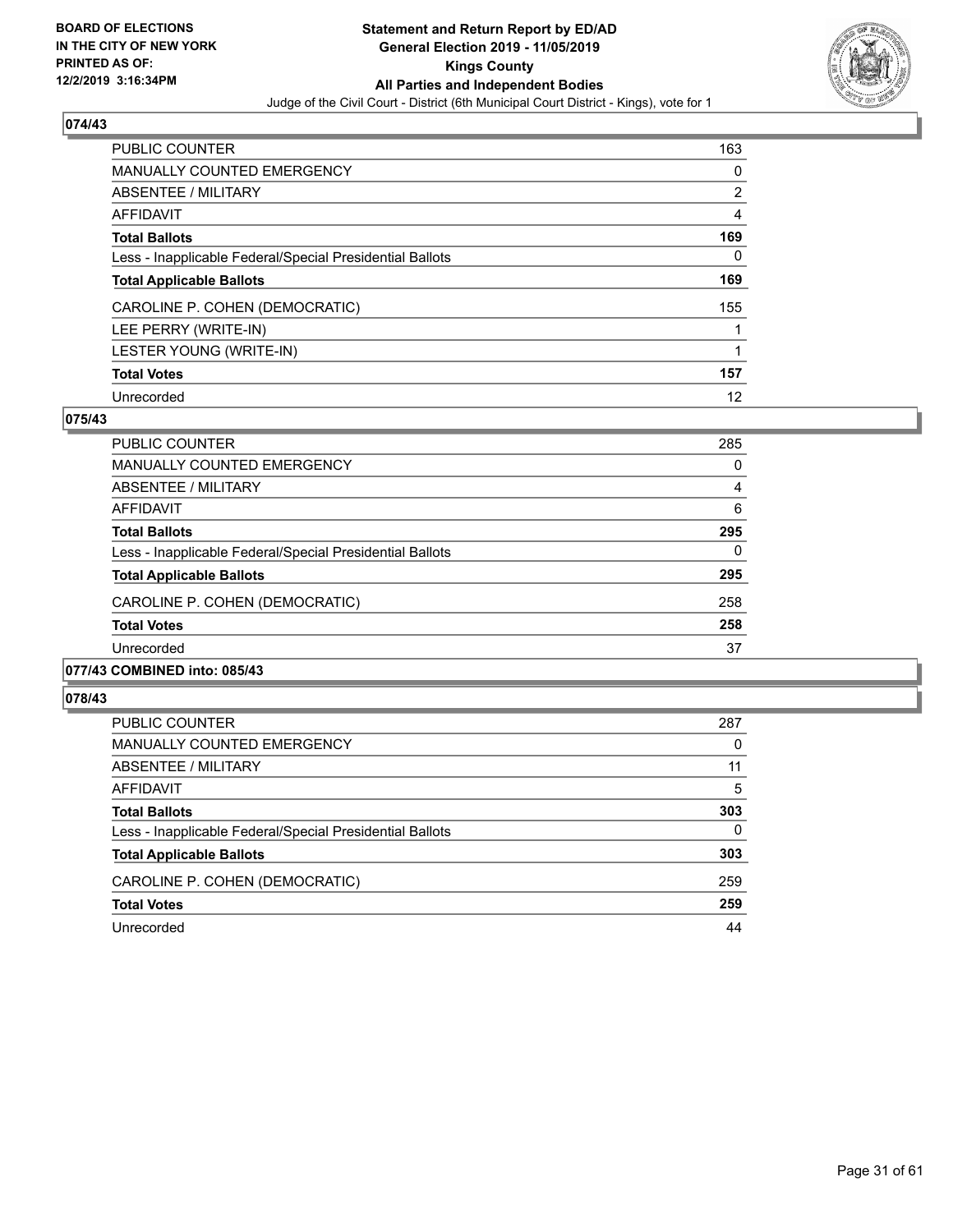

| PUBLIC COUNTER                                           | 296 |
|----------------------------------------------------------|-----|
| MANUALLY COUNTED EMERGENCY                               | 0   |
| ABSENTEE / MILITARY                                      |     |
| AFFIDAVIT                                                | 4   |
| <b>Total Ballots</b>                                     | 301 |
| Less - Inapplicable Federal/Special Presidential Ballots | 0   |
| <b>Total Applicable Ballots</b>                          | 301 |
| CAROLINE P. COHEN (DEMOCRATIC)                           | 266 |
| <b>Total Votes</b>                                       | 266 |
| Unrecorded                                               | 35  |

# **081/43 COMBINED into: 080/43**

# **082/43 COMBINED into: 073/43**

#### **083/43 COMBINED into: 009/43**

| <b>PUBLIC COUNTER</b>                                    | 207            |
|----------------------------------------------------------|----------------|
| <b>MANUALLY COUNTED EMERGENCY</b>                        | 0              |
| ABSENTEE / MILITARY                                      | $\overline{2}$ |
| <b>AFFIDAVIT</b>                                         | 4              |
| <b>Total Ballots</b>                                     | 213            |
| Less - Inapplicable Federal/Special Presidential Ballots | 0              |
| <b>Total Applicable Ballots</b>                          | 213            |
| CAROLINE P. COHEN (DEMOCRATIC)                           | 129            |
| DONALD J. TRUMP (WRITE-IN)                               |                |
| UNATTRIBUTABLE WRITE-IN (WRITE-IN)                       | $\overline{2}$ |
| <b>Total Votes</b>                                       | 132            |
| Unrecorded                                               | 81             |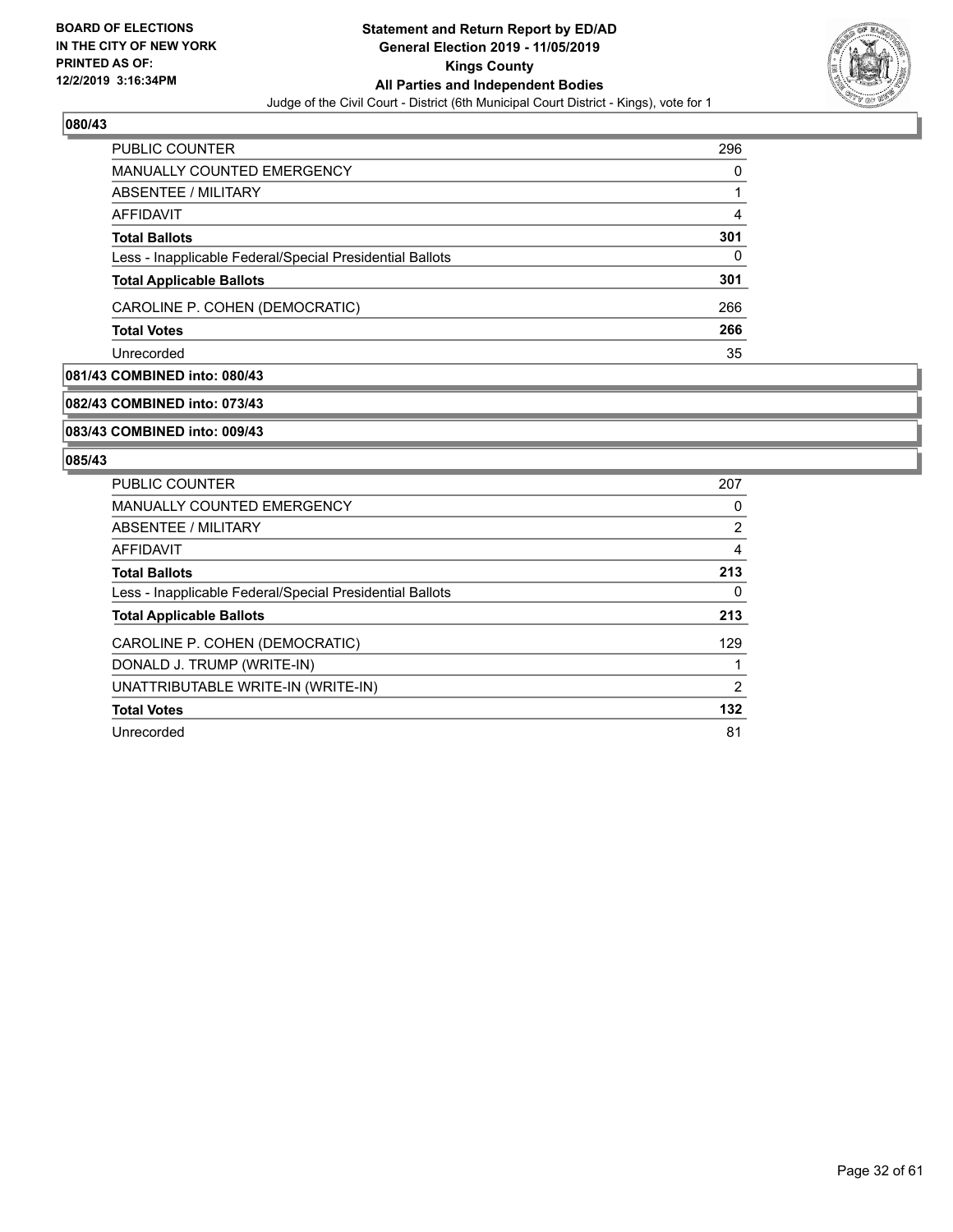

| <b>PUBLIC COUNTER</b>                                    | 198 |
|----------------------------------------------------------|-----|
| <b>MANUALLY COUNTED EMERGENCY</b>                        | 0   |
| ABSENTEE / MILITARY                                      | 2   |
| AFFIDAVIT                                                | 5   |
| <b>Total Ballots</b>                                     | 205 |
| Less - Inapplicable Federal/Special Presidential Ballots | 0   |
| <b>Total Applicable Ballots</b>                          | 205 |
| CAROLINE P. COHEN (DEMOCRATIC)                           | 180 |
| <b>Total Votes</b>                                       | 180 |
| Unrecorded                                               | 25  |

#### **026/44**

| PUBLIC COUNTER                                           | 196      |
|----------------------------------------------------------|----------|
| <b>MANUALLY COUNTED EMERGENCY</b>                        | 0        |
| ABSENTEE / MILITARY                                      | 6        |
| <b>AFFIDAVIT</b>                                         | 2        |
| <b>Total Ballots</b>                                     | 204      |
| Less - Inapplicable Federal/Special Presidential Ballots | $\Omega$ |
| <b>Total Applicable Ballots</b>                          | 204      |
| CAROLINE P. COHEN (DEMOCRATIC)                           | 141      |
| UNATTRIBUTABLE WRITE-IN (WRITE-IN)                       | 1        |
| <b>Total Votes</b>                                       | 142      |
| Unrecorded                                               | 62       |
|                                                          |          |

| <b>PUBLIC COUNTER</b>                                    | 176 |
|----------------------------------------------------------|-----|
| <b>MANUALLY COUNTED EMERGENCY</b>                        | 0   |
| ABSENTEE / MILITARY                                      |     |
| AFFIDAVIT                                                | 0   |
| <b>Total Ballots</b>                                     | 177 |
| Less - Inapplicable Federal/Special Presidential Ballots | 0   |
| <b>Total Applicable Ballots</b>                          | 177 |
| CAROLINE P. COHEN (DEMOCRATIC)                           | 127 |
| MORGON AVIGOR (WRITE-IN)                                 |     |
| SHAYA AHRANOFF (WRITE-IN)                                |     |
| UNATTRIBUTABLE WRITE-IN (WRITE-IN)                       |     |
| <b>Total Votes</b>                                       | 130 |
| Unrecorded                                               | 47  |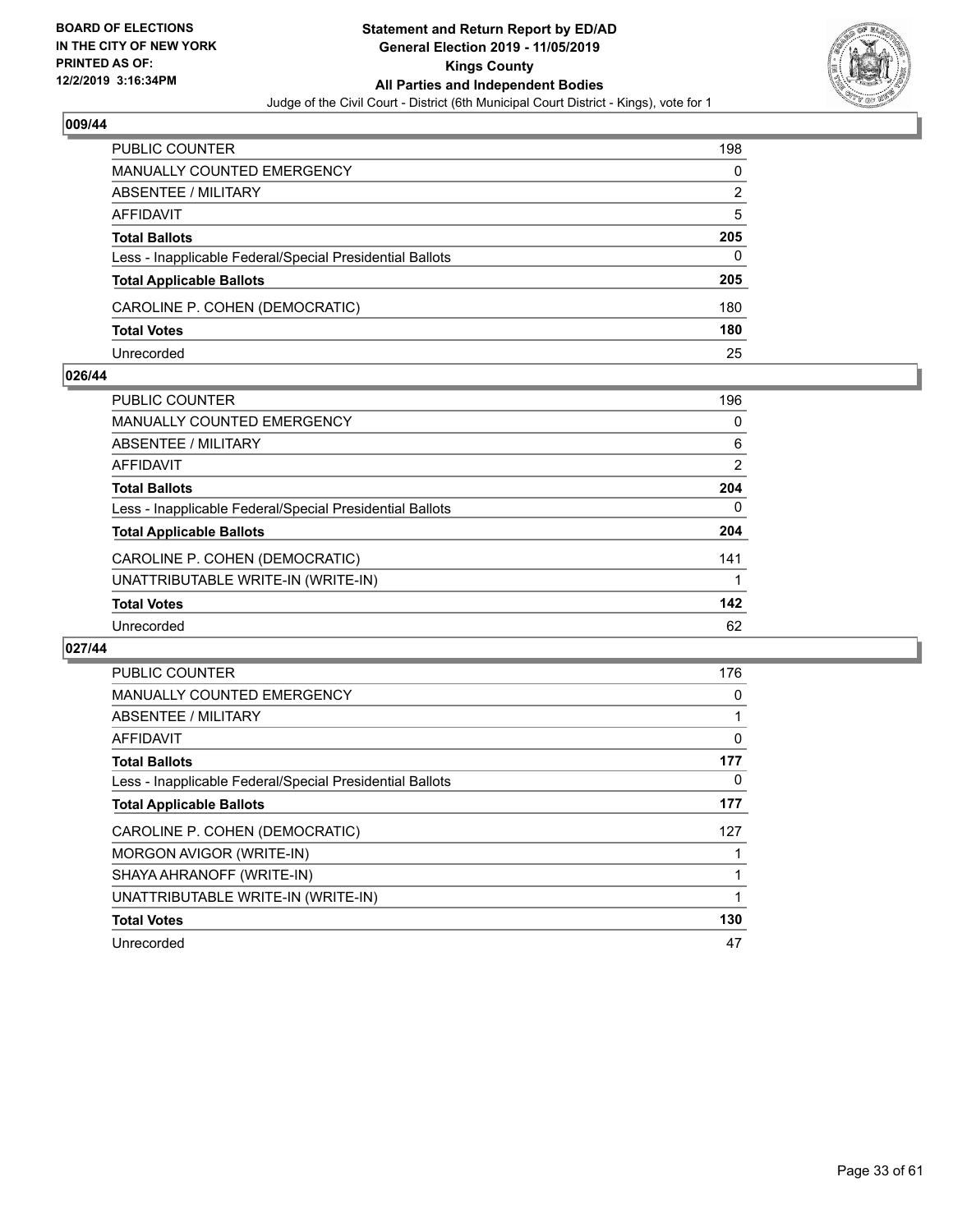

| PUBLIC COUNTER                                           | 251 |
|----------------------------------------------------------|-----|
| <b>MANUALLY COUNTED EMERGENCY</b>                        | 0   |
| ABSENTEE / MILITARY                                      | 5   |
| AFFIDAVIT                                                |     |
| <b>Total Ballots</b>                                     | 263 |
| Less - Inapplicable Federal/Special Presidential Ballots | 0   |
| <b>Total Applicable Ballots</b>                          | 263 |
| CAROLINE P. COHEN (DEMOCRATIC)                           | 218 |
| UNATTRIBUTABLE WRITE-IN (WRITE-IN)                       | 2   |
| <b>Total Votes</b>                                       | 220 |
| Unrecorded                                               | 43  |

# **029/44**

| <b>PUBLIC COUNTER</b>                                    | 290      |
|----------------------------------------------------------|----------|
| <b>MANUALLY COUNTED EMERGENCY</b>                        | $\Omega$ |
| ABSENTEE / MILITARY                                      | 9        |
| AFFIDAVIT                                                | 3        |
| <b>Total Ballots</b>                                     | 302      |
| Less - Inapplicable Federal/Special Presidential Ballots | $\Omega$ |
| <b>Total Applicable Ballots</b>                          | 302      |
| CAROLINE P. COHEN (DEMOCRATIC)                           | 221      |
| AVRELAM JAKOBOWITZ (WRITE-IN)                            |          |
| JOHN SMITH (WRITE-IN)                                    |          |
| JOSEPH C. BORELLI (WRITE-IN)                             |          |
| TENILAH BERMAN (WRITE-IN)                                | 1        |
| UNATTRIBUTABLE WRITE-IN (WRITE-IN)                       | 4        |
| <b>Total Votes</b>                                       | 229      |
| Unrecorded                                               | 73       |
| 030/44 COMBINED into: 029/44                             |          |

| PUBLIC COUNTER                                           | 224 |
|----------------------------------------------------------|-----|
| MANUALLY COUNTED EMERGENCY                               | 0   |
| ABSENTEE / MILITARY                                      | 2   |
| AFFIDAVIT                                                | 3   |
| <b>Total Ballots</b>                                     | 229 |
| Less - Inapplicable Federal/Special Presidential Ballots | 0   |
| <b>Total Applicable Ballots</b>                          | 229 |
| CAROLINE P. COHEN (DEMOCRATIC)                           | 193 |
| JOHN HOWARD (WRITE-IN)                                   | 1   |
| TEHILA BERMAN (WRITE-IN)                                 | 2   |
| <b>Total Votes</b>                                       | 196 |
| Unrecorded                                               | 33  |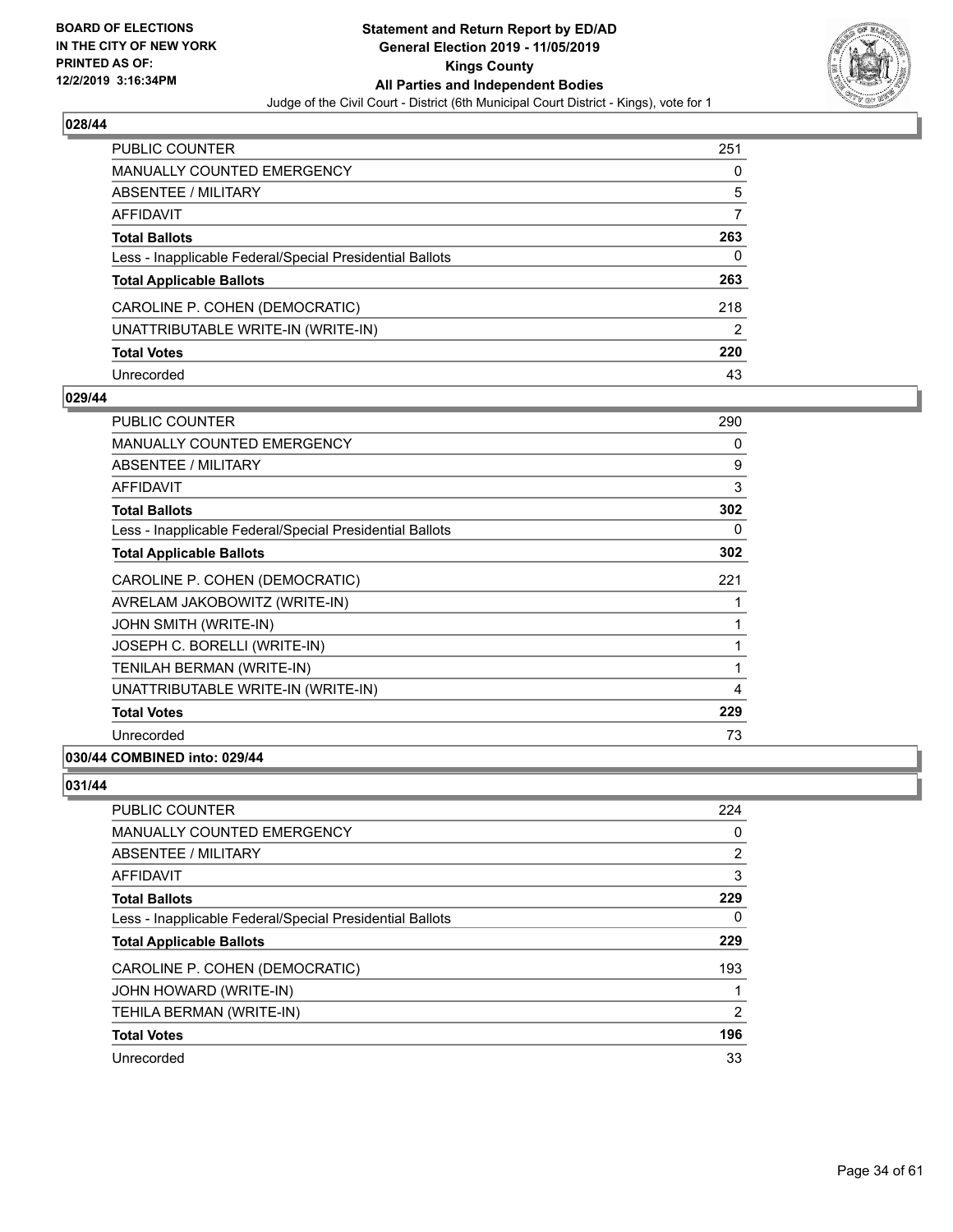

| <b>PUBLIC COUNTER</b>                                    | 42       |
|----------------------------------------------------------|----------|
| MANUALLY COUNTED EMERGENCY                               | $\Omega$ |
| ABSENTEE / MILITARY                                      | 0        |
| AFFIDAVIT                                                | $\Omega$ |
| <b>Total Ballots</b>                                     | 42       |
| Less - Inapplicable Federal/Special Presidential Ballots | 0        |
| <b>Total Applicable Ballots</b>                          | 42       |
| CAROLINE P. COHEN (DEMOCRATIC)                           | 34       |
| <b>Total Votes</b>                                       | 34       |
| Unrecorded                                               | 8        |

#### **033/44**

| <b>PUBLIC COUNTER</b>                                    | 240 |
|----------------------------------------------------------|-----|
| <b>MANUALLY COUNTED EMERGENCY</b>                        | 0   |
| ABSENTEE / MILITARY                                      | 2   |
| AFFIDAVIT                                                | 5   |
| <b>Total Ballots</b>                                     | 247 |
| Less - Inapplicable Federal/Special Presidential Ballots | 0   |
| <b>Total Applicable Ballots</b>                          | 247 |
| CAROLINE P. COHEN (DEMOCRATIC)                           | 209 |
| ANDREW A ORTIZ (WRITE-IN)                                |     |
| ERIC ISRAEL (WRITE-IN)                                   |     |
| JOHN DERIAN (WRITE-IN)                                   |     |
| UNATTRIBUTABLE WRITE-IN (WRITE-IN)                       | 1   |
| <b>Total Votes</b>                                       | 213 |
| Unrecorded                                               | 34  |
| 034/44 COMBINED into: 028/44                             |     |

| PUBLIC COUNTER                                           | 333 |
|----------------------------------------------------------|-----|
| <b>MANUALLY COUNTED EMERGENCY</b>                        | 0   |
| ABSENTEE / MILITARY                                      | 2   |
| AFFIDAVIT                                                | 4   |
| <b>Total Ballots</b>                                     | 339 |
| Less - Inapplicable Federal/Special Presidential Ballots | 0   |
| <b>Total Applicable Ballots</b>                          | 339 |
| CAROLINE P. COHEN (DEMOCRATIC)                           | 293 |
| JEFF BEZOS (WRITE-IN)                                    |     |
| MENASHE UHR (WRITE-IN)                                   |     |
| <b>Total Votes</b>                                       | 295 |
| Unrecorded                                               | 44  |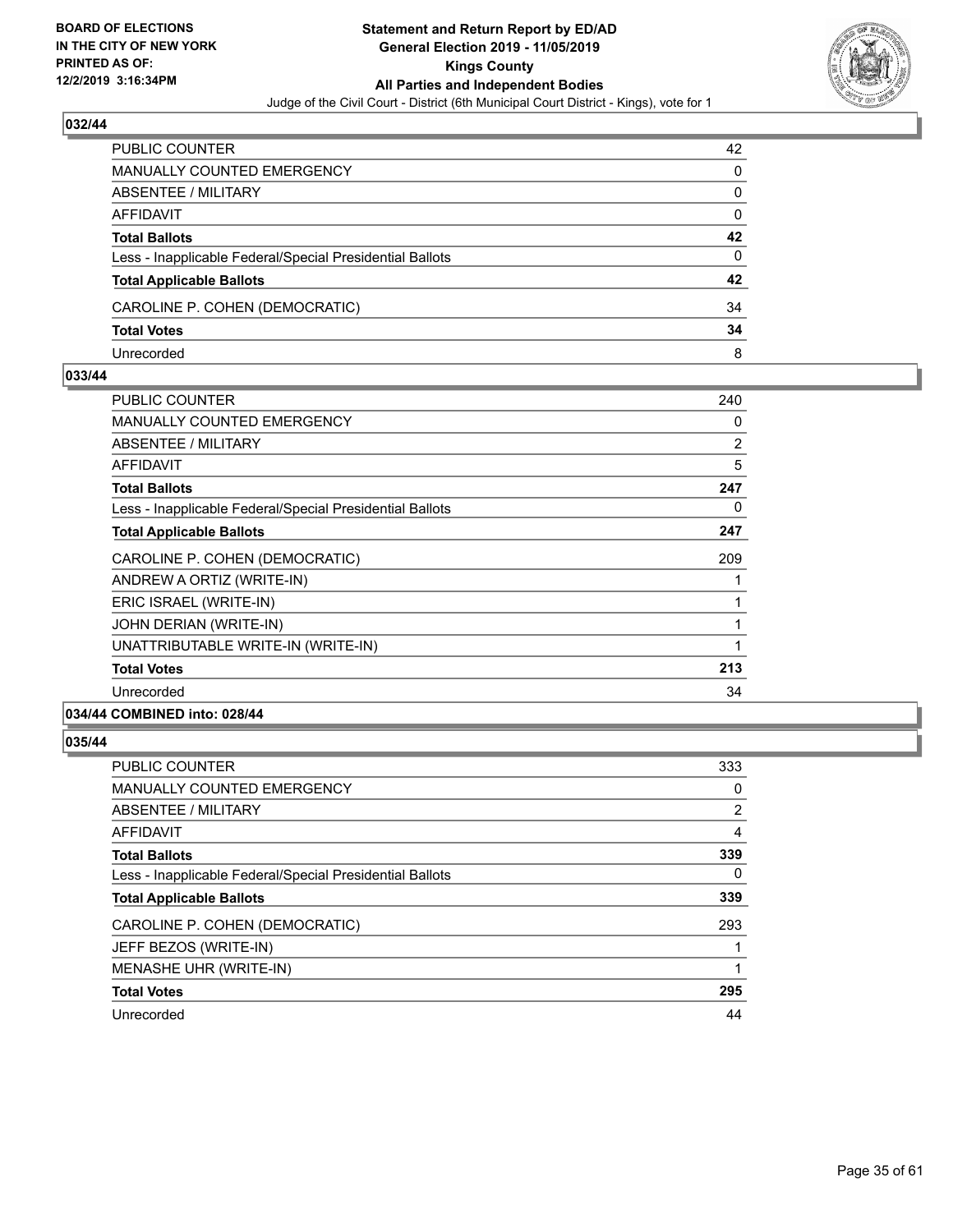

| <b>PUBLIC COUNTER</b>                                    | 377 |
|----------------------------------------------------------|-----|
| MANUALLY COUNTED EMERGENCY                               | 0   |
| ABSENTEE / MILITARY                                      | 4   |
| AFFIDAVIT                                                | 6   |
| <b>Total Ballots</b>                                     | 387 |
| Less - Inapplicable Federal/Special Presidential Ballots | 0   |
| <b>Total Applicable Ballots</b>                          | 387 |
| CAROLINE P. COHEN (DEMOCRATIC)                           | 333 |
| <b>Total Votes</b>                                       | 333 |
| Unrecorded                                               | 54  |

#### **037/44 COMBINED into: 035/44**

#### **038/44**

| PUBLIC COUNTER                                           | 257      |
|----------------------------------------------------------|----------|
| <b>MANUALLY COUNTED EMERGENCY</b>                        | 0        |
| <b>ABSENTEE / MILITARY</b>                               | $\Omega$ |
| <b>AFFIDAVIT</b>                                         |          |
| <b>Total Ballots</b>                                     | 258      |
| Less - Inapplicable Federal/Special Presidential Ballots | 0        |
| <b>Total Applicable Ballots</b>                          | 258      |
| CAROLINE P. COHEN (DEMOCRATIC)                           | 221      |
| LISA L GOKHULSINGH (WRITE-IN)                            |          |
| <b>Total Votes</b>                                       | 222      |
| Unrecorded                                               | 36       |
|                                                          |          |

#### **039/44**

| PUBLIC COUNTER                                           | 271 |
|----------------------------------------------------------|-----|
| <b>MANUALLY COUNTED EMERGENCY</b>                        | 0   |
| ABSENTEE / MILITARY                                      |     |
| <b>AFFIDAVIT</b>                                         |     |
| <b>Total Ballots</b>                                     | 273 |
| Less - Inapplicable Federal/Special Presidential Ballots | 0   |
| <b>Total Applicable Ballots</b>                          | 273 |
| CAROLINE P. COHEN (DEMOCRATIC)                           | 222 |
| JAMES R WHITING (WRITE-IN)                               |     |
| UNATTRIBUTABLE WRITE-IN (WRITE-IN)                       | 2   |
| <b>Total Votes</b>                                       | 225 |
| Unrecorded                                               | 48  |
| 040/44 COMBINED into: 042/44                             |     |

# **041/44 COMBINED into: 043/44**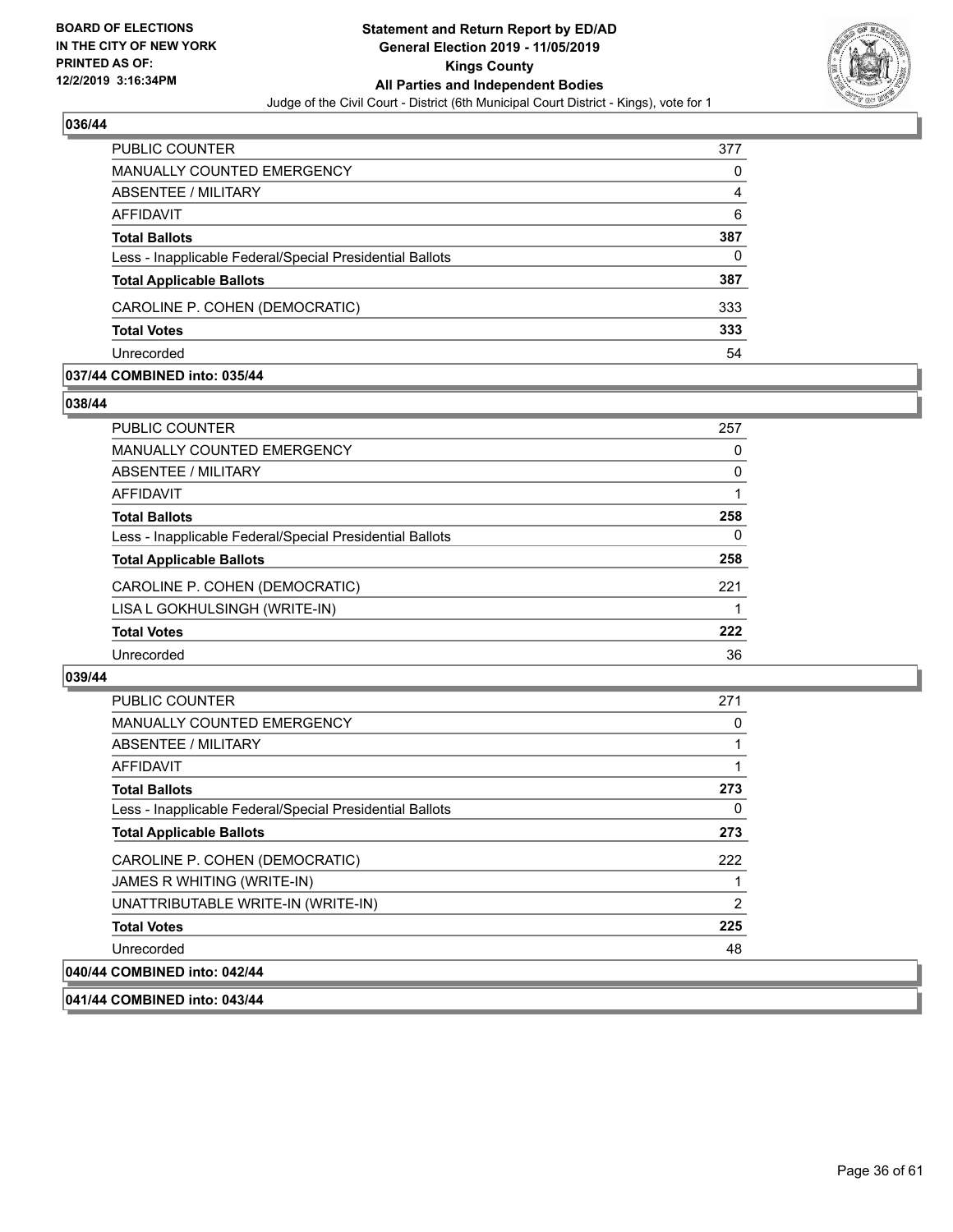

| PUBLIC COUNTER                                           | 212 |
|----------------------------------------------------------|-----|
| MANUALLY COUNTED EMERGENCY                               | 0   |
| <b>ABSENTEE / MILITARY</b>                               |     |
| AFFIDAVIT                                                | 2   |
| <b>Total Ballots</b>                                     | 215 |
| Less - Inapplicable Federal/Special Presidential Ballots | 0   |
| <b>Total Applicable Ballots</b>                          | 215 |
| CAROLINE P. COHEN (DEMOCRATIC)                           | 187 |
| <b>Total Votes</b>                                       | 187 |
| Unrecorded                                               | 28  |

#### **043/44**

| <b>PUBLIC COUNTER</b>                                    | 263 |
|----------------------------------------------------------|-----|
| <b>MANUALLY COUNTED EMERGENCY</b>                        | 0   |
| ABSENTEE / MILITARY                                      | 3   |
| AFFIDAVIT                                                | 6   |
| <b>Total Ballots</b>                                     | 272 |
| Less - Inapplicable Federal/Special Presidential Ballots | 0   |
| <b>Total Applicable Ballots</b>                          | 272 |
| CAROLINE P. COHEN (DEMOCRATIC)                           | 188 |
| JAMES T CANTIRINO (WRITE-IN)                             |     |
| UNATTRIBUTABLE WRITE-IN (WRITE-IN)                       | 2   |
| <b>Total Votes</b>                                       | 191 |
| Unrecorded                                               | 81  |
| A                                                        |     |

# **044/44 COMBINED into: 039/44**

#### **045/44**

| PUBLIC COUNTER                                           | 168 |
|----------------------------------------------------------|-----|
| MANUALLY COUNTED EMERGENCY                               | 0   |
| ABSENTEE / MILITARY                                      | 3   |
| AFFIDAVIT                                                | 3   |
| <b>Total Ballots</b>                                     | 174 |
| Less - Inapplicable Federal/Special Presidential Ballots | 0   |
| <b>Total Applicable Ballots</b>                          | 174 |
| CAROLINE P. COHEN (DEMOCRATIC)                           | 148 |
| DANIELLE CASTALDIMICCA (WRITE-IN)                        |     |
| <b>Total Votes</b>                                       | 149 |
| Unrecorded                                               | 25  |
| 046/44 COMBINED into: 048/44                             |     |

**047/44 COMBINED into: 048/44**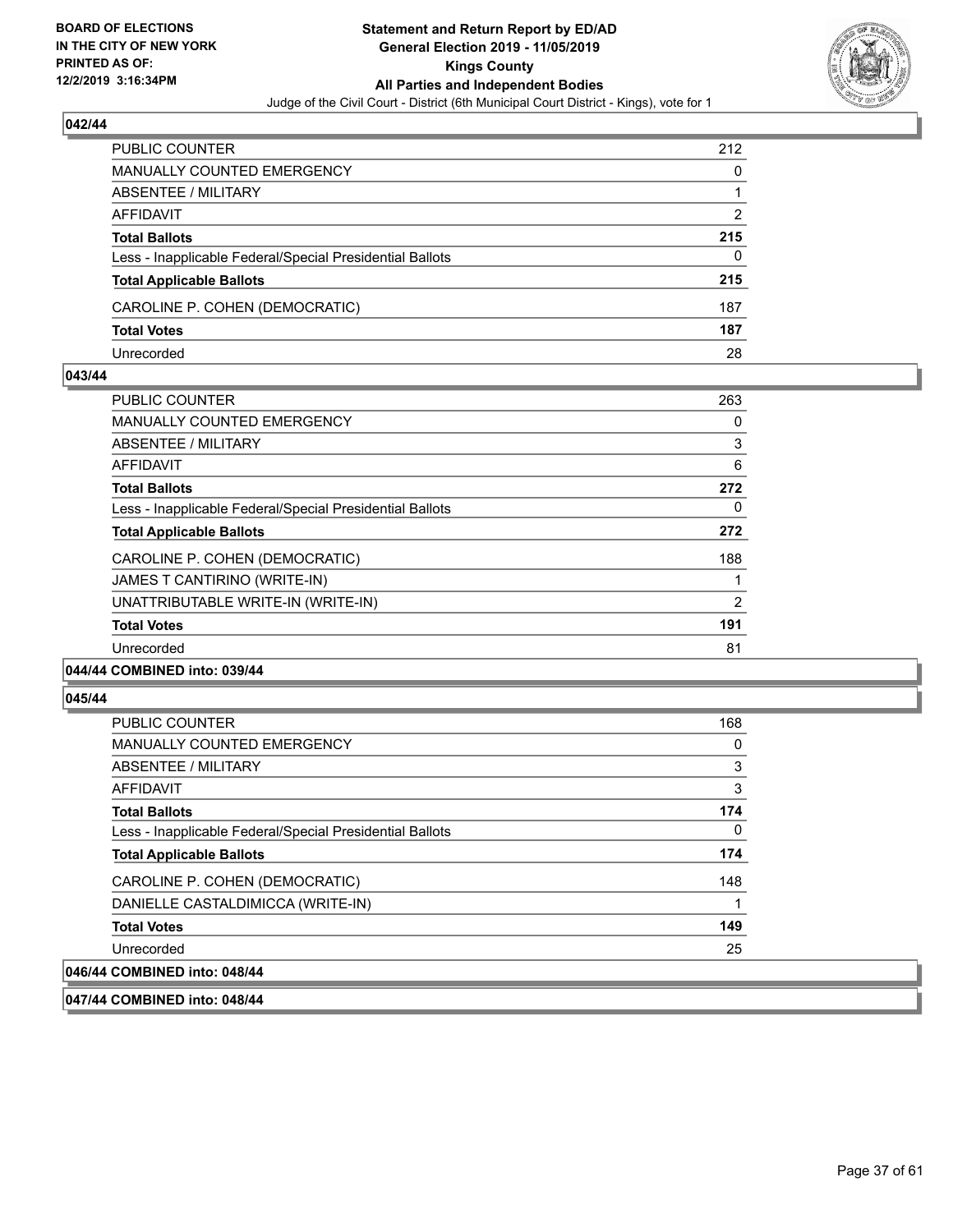

| PUBLIC COUNTER                                           | 339            |
|----------------------------------------------------------|----------------|
| <b>MANUALLY COUNTED EMERGENCY</b>                        | 0              |
| ABSENTEE / MILITARY                                      |                |
| AFFIDAVIT                                                | 2              |
| <b>Total Ballots</b>                                     | 342            |
| Less - Inapplicable Federal/Special Presidential Ballots | 0              |
| <b>Total Applicable Ballots</b>                          | 342            |
| CAROLINE P. COHEN (DEMOCRATIC)                           | 298            |
| JEAN ROHE (WRITE-IN)                                     |                |
| UNATTRIBUTABLE WRITE-IN (WRITE-IN)                       | $\overline{2}$ |
| <b>Total Votes</b>                                       | 301            |
| Unrecorded                                               | 41             |

#### **049/44**

| <b>PUBLIC COUNTER</b>                                    | 412 |
|----------------------------------------------------------|-----|
| <b>MANUALLY COUNTED EMERGENCY</b>                        | 0   |
| ABSENTEE / MILITARY                                      | 2   |
| AFFIDAVIT                                                | 3   |
| <b>Total Ballots</b>                                     | 417 |
| Less - Inapplicable Federal/Special Presidential Ballots | 0   |
| <b>Total Applicable Ballots</b>                          | 417 |
| CAROLINE P. COHEN (DEMOCRATIC)                           | 348 |
| <b>ASSATA SHAKUR (WRITE-IN)</b>                          |     |
| JENNIFER RAJUMAR (WRITE-IN)                              |     |
| MATT KIMMETT (WRITE-IN)                                  | 1   |
| UNATTRIBUTABLE WRITE-IN (WRITE-IN)                       | 2   |
| <b>Total Votes</b>                                       | 353 |
| Unrecorded                                               | 64  |

| <b>PUBLIC COUNTER</b>                                    | 278 |
|----------------------------------------------------------|-----|
| <b>MANUALLY COUNTED EMERGENCY</b>                        | 0   |
| ABSENTEE / MILITARY                                      |     |
| AFFIDAVIT                                                | 5   |
| <b>Total Ballots</b>                                     | 284 |
| Less - Inapplicable Federal/Special Presidential Ballots | 0   |
| <b>Total Applicable Ballots</b>                          | 284 |
| CAROLINE P. COHEN (DEMOCRATIC)                           | 254 |
| DONALD TRUMP JR (WRITE-IN)                               |     |
| UNATTRIBUTABLE WRITE-IN (WRITE-IN)                       |     |
| <b>Total Votes</b>                                       | 256 |
| Unrecorded                                               | 28  |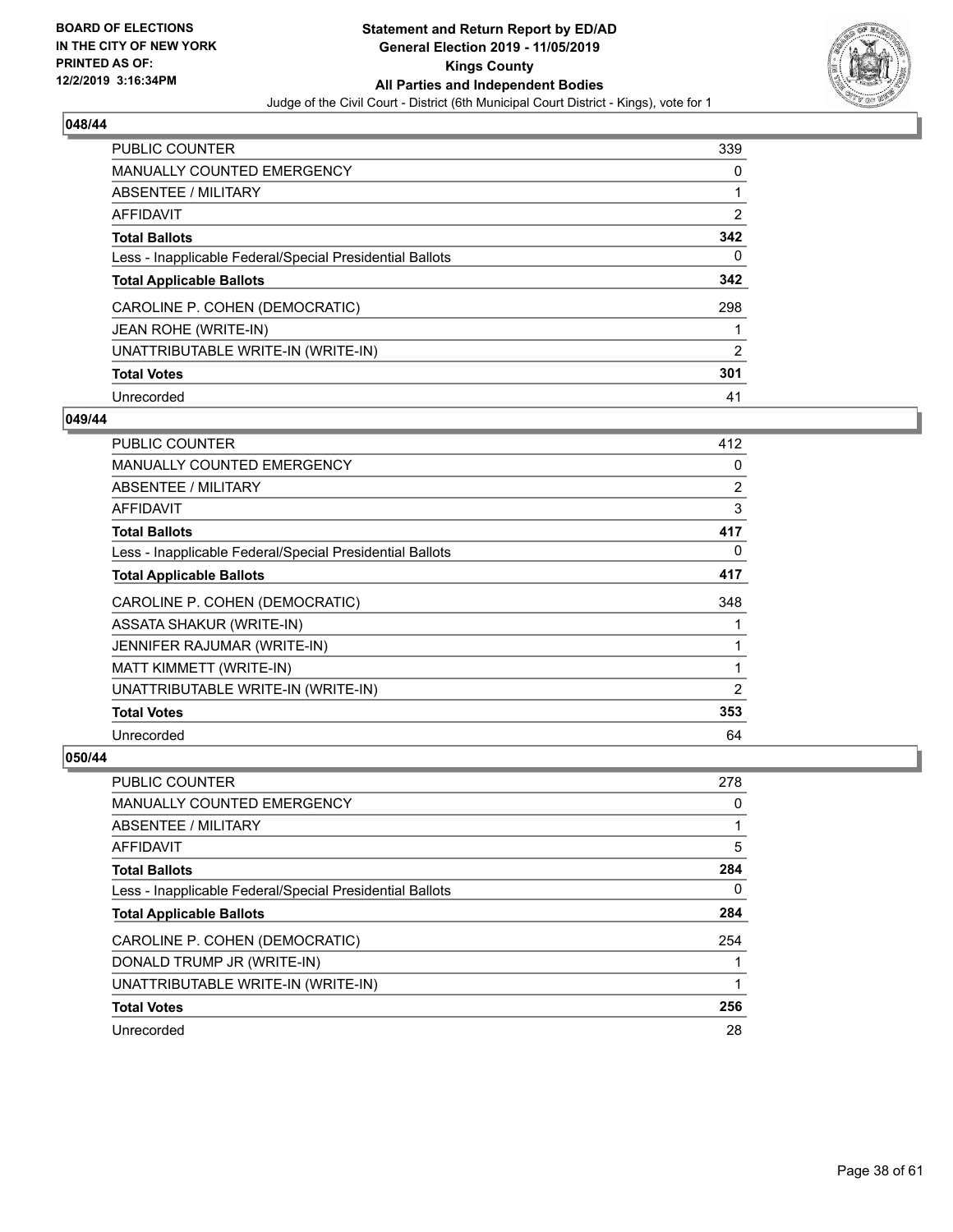

| PUBLIC COUNTER                                           | 500 |
|----------------------------------------------------------|-----|
| MANUALLY COUNTED EMERGENCY                               | 0   |
| ABSENTEE / MILITARY                                      | 2   |
| AFFIDAVIT                                                | 8   |
| <b>Total Ballots</b>                                     | 510 |
| Less - Inapplicable Federal/Special Presidential Ballots | 0   |
| <b>Total Applicable Ballots</b>                          | 510 |
| CAROLINE P. COHEN (DEMOCRATIC)                           | 443 |
| <b>Total Votes</b>                                       | 443 |
| Unrecorded                                               | 67  |

# **069/44 COMBINED into: 068/44**

#### **070/44 COMBINED into: 072/44**

#### **071/44 COMBINED into: 075/44**

#### **072/44**

| <b>PUBLIC COUNTER</b>                                    | 503 |
|----------------------------------------------------------|-----|
| <b>MANUALLY COUNTED EMERGENCY</b>                        | 0   |
| <b>ABSENTEE / MILITARY</b>                               | 8   |
| AFFIDAVIT                                                | 4   |
| <b>Total Ballots</b>                                     | 515 |
| Less - Inapplicable Federal/Special Presidential Ballots | 0   |
| <b>Total Applicable Ballots</b>                          | 515 |
| CAROLINE P. COHEN (DEMOCRATIC)                           | 456 |
| BERNADETTE SERTON (WRITE-IN)                             |     |
| HARRY RUBEN-FALCONE (WRITE-IN)                           |     |
| JOHNATHAN COHEN (WRITE-IN)                               |     |
| KELLY DURKIN MIRIAN (WRITE-IN)                           |     |
| ROBERT JONES (WRITE-IN)                                  |     |
| <b>Total Votes</b>                                       | 461 |
| Unrecorded                                               | 54  |

| <b>PUBLIC COUNTER</b>                                    | 306          |
|----------------------------------------------------------|--------------|
| MANUALLY COUNTED EMERGENCY                               | $\Omega$     |
| ABSENTEE / MILITARY                                      |              |
| AFFIDAVIT                                                | 2            |
| <b>Total Ballots</b>                                     | 309          |
| Less - Inapplicable Federal/Special Presidential Ballots | $\mathbf{0}$ |
| <b>Total Applicable Ballots</b>                          | 309          |
| CAROLINE P. COHEN (DEMOCRATIC)                           | 265          |
| <b>Total Votes</b>                                       | 265          |
| Unrecorded                                               | 44           |
| 074/44 COMBINED into: 077/44                             |              |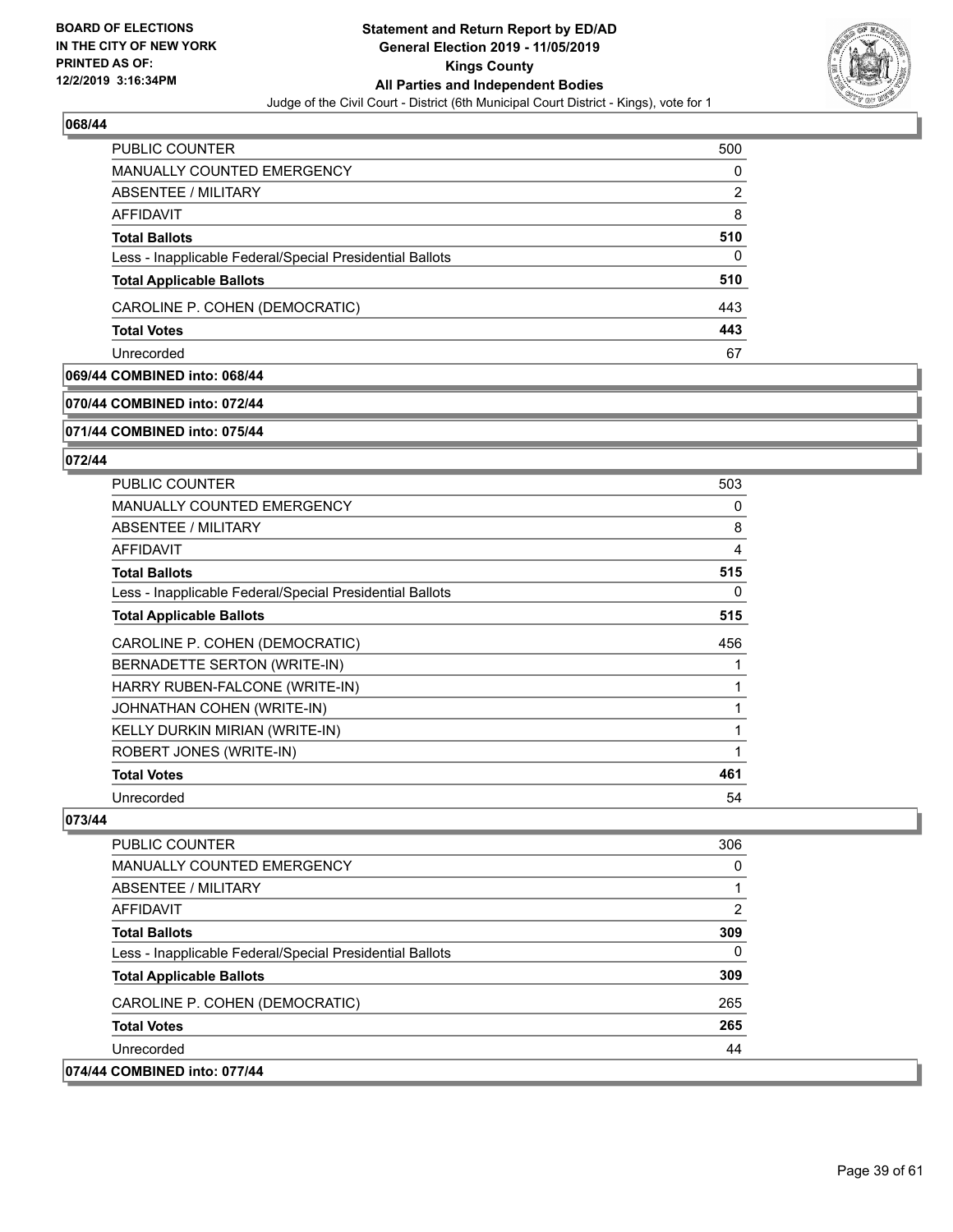

| <b>PUBLIC COUNTER</b>                                    | 528 |
|----------------------------------------------------------|-----|
| <b>MANUALLY COUNTED EMERGENCY</b>                        | 0   |
| ABSENTEE / MILITARY                                      | 5   |
| <b>AFFIDAVIT</b>                                         | 7   |
| <b>Total Ballots</b>                                     | 540 |
| Less - Inapplicable Federal/Special Presidential Ballots | 0   |
| <b>Total Applicable Ballots</b>                          | 540 |
| CAROLINE P. COHEN (DEMOCRATIC)                           | 469 |
| MICHAEL HILLER (WRITE-IN)                                |     |
| RUDOLPH GIULIANI (WRITE-IN)                              |     |
| SEAN P WILSON (WRITE-IN)                                 | 1   |
| <b>Total Votes</b>                                       | 472 |
| Unrecorded                                               | 68  |

# **076/44**

| 332 |
|-----|
| 0   |
|     |
| 3   |
| 336 |
| 0   |
| 336 |
| 301 |
|     |
| 302 |
| 34  |
|     |

| PUBLIC COUNTER                                           | 625 |
|----------------------------------------------------------|-----|
| <b>MANUALLY COUNTED EMERGENCY</b>                        | 0   |
| ABSENTEE / MILITARY                                      | 4   |
| AFFIDAVIT                                                | 6   |
| <b>Total Ballots</b>                                     | 635 |
| Less - Inapplicable Federal/Special Presidential Ballots | 0   |
| <b>Total Applicable Ballots</b>                          | 635 |
| CAROLINE P. COHEN (DEMOCRATIC)                           | 559 |
| UNATTRIBUTABLE WRITE-IN (WRITE-IN)                       |     |
| <b>Total Votes</b>                                       | 560 |
| Unrecorded                                               | 75  |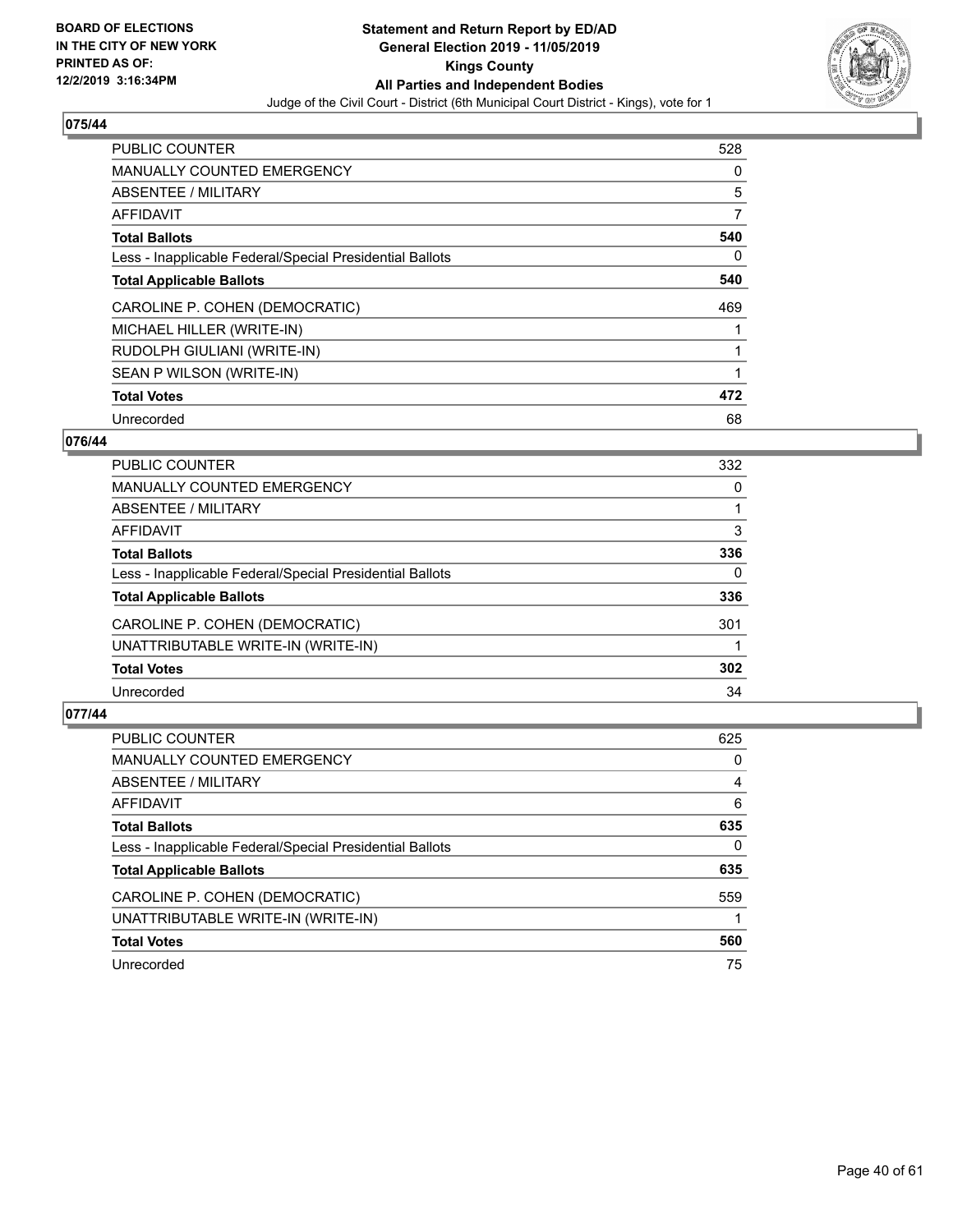

| <b>PUBLIC COUNTER</b>                                    | 546            |
|----------------------------------------------------------|----------------|
| <b>MANUALLY COUNTED EMERGENCY</b>                        | 0              |
| ABSENTEE / MILITARY                                      | $\overline{2}$ |
| <b>AFFIDAVIT</b>                                         | 6              |
| <b>Total Ballots</b>                                     | 554            |
| Less - Inapplicable Federal/Special Presidential Ballots | 0              |
| <b>Total Applicable Ballots</b>                          | 554            |
| CAROLINE P. COHEN (DEMOCRATIC)                           | 487            |
| ELIZABETH CROWLEY (WRITE-IN)                             |                |
| ERIC MCCLURE (WRITE-IN)                                  |                |
| <b>Total Votes</b>                                       | 489            |
| Unrecorded                                               | 65             |

# **079/44**

| <b>PUBLIC COUNTER</b>                                    | 518            |
|----------------------------------------------------------|----------------|
| <b>MANUALLY COUNTED EMERGENCY</b>                        | 0              |
| <b>ABSENTEE / MILITARY</b>                               | 4              |
| <b>AFFIDAVIT</b>                                         | $\overline{2}$ |
| <b>Total Ballots</b>                                     | 524            |
| Less - Inapplicable Federal/Special Presidential Ballots | 0              |
| <b>Total Applicable Ballots</b>                          | 524            |
| CAROLINE P. COHEN (DEMOCRATIC)                           | 455            |
| AL LEWIS (WRITE-IN)                                      | 1              |
| <b>BEN GROSSMAN (WRITE-IN)</b>                           | $\overline{2}$ |
| RAYMOND MCEOVERN (WRITE-IN)                              | 1              |
| RODERICK ALLEGNE (WRITE-IN)                              | 1              |
| UNATTRIBUTABLE WRITE-IN (WRITE-IN)                       | 3              |
| <b>Total Votes</b>                                       | 463            |
| Unrecorded                                               | 61             |

# **080/44 COMBINED into: 079/44**

#### **082/44 COMBINED into: 049/44**

#### **084/44 COMBINED into: 078/44**

| PUBLIC COUNTER                                           | 157      |
|----------------------------------------------------------|----------|
| <b>MANUALLY COUNTED EMERGENCY</b>                        | 0        |
| ABSENTEE / MILITARY                                      | 6        |
| AFFIDAVIT                                                | 3        |
| <b>Total Ballots</b>                                     | 166      |
| Less - Inapplicable Federal/Special Presidential Ballots | $\Omega$ |
| <b>Total Applicable Ballots</b>                          | 166      |
| CAROLINE P. COHEN (DEMOCRATIC)                           | 128      |
| UNATTRIBUTABLE WRITE-IN (WRITE-IN)                       |          |
| <b>Total Votes</b>                                       | 129      |
| Unrecorded                                               | 37       |
| 090/44 COMBINED into: 036/44                             |          |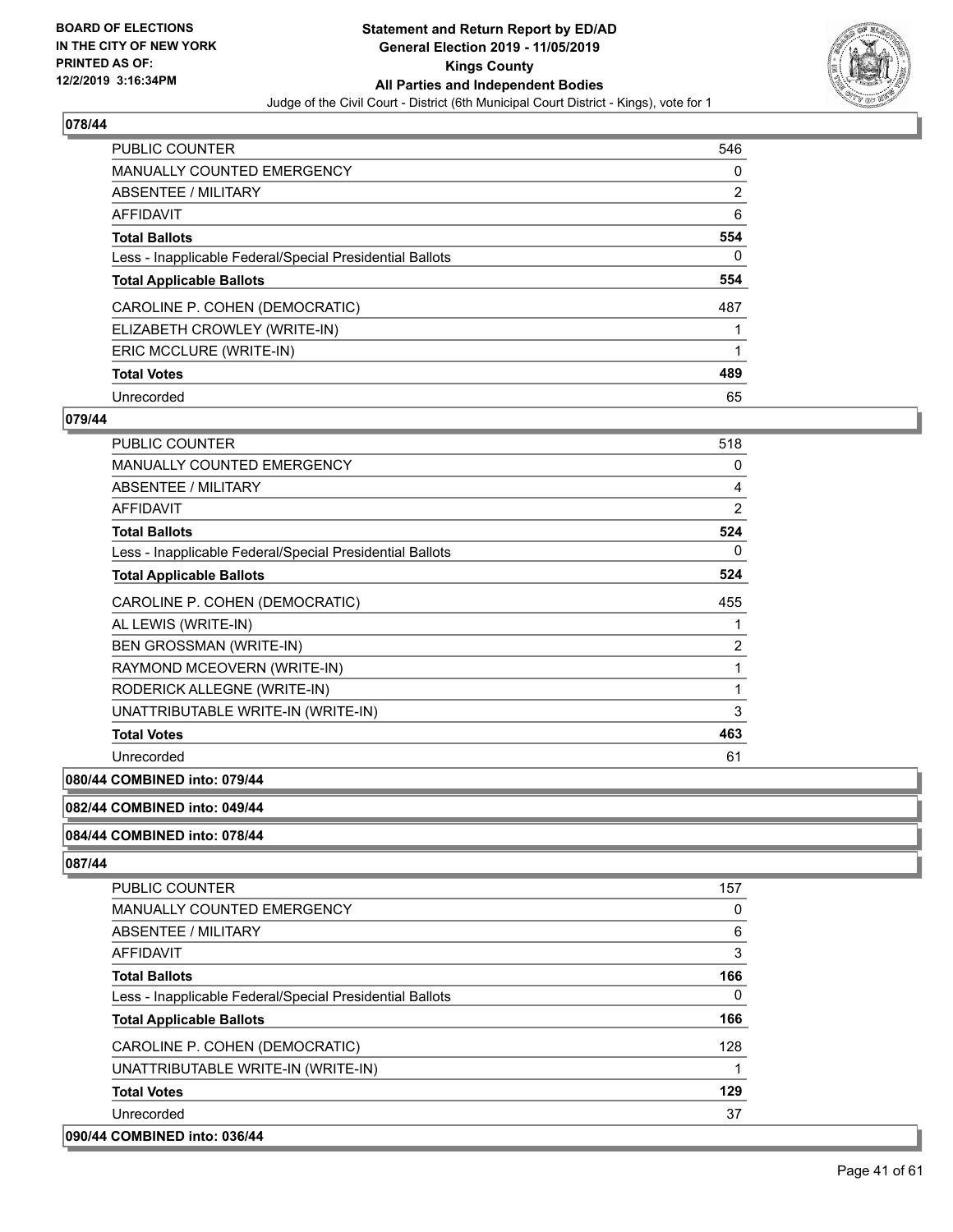

**092/44 COMBINED into: 075/44**

**093/44 COMBINED into: 087/44**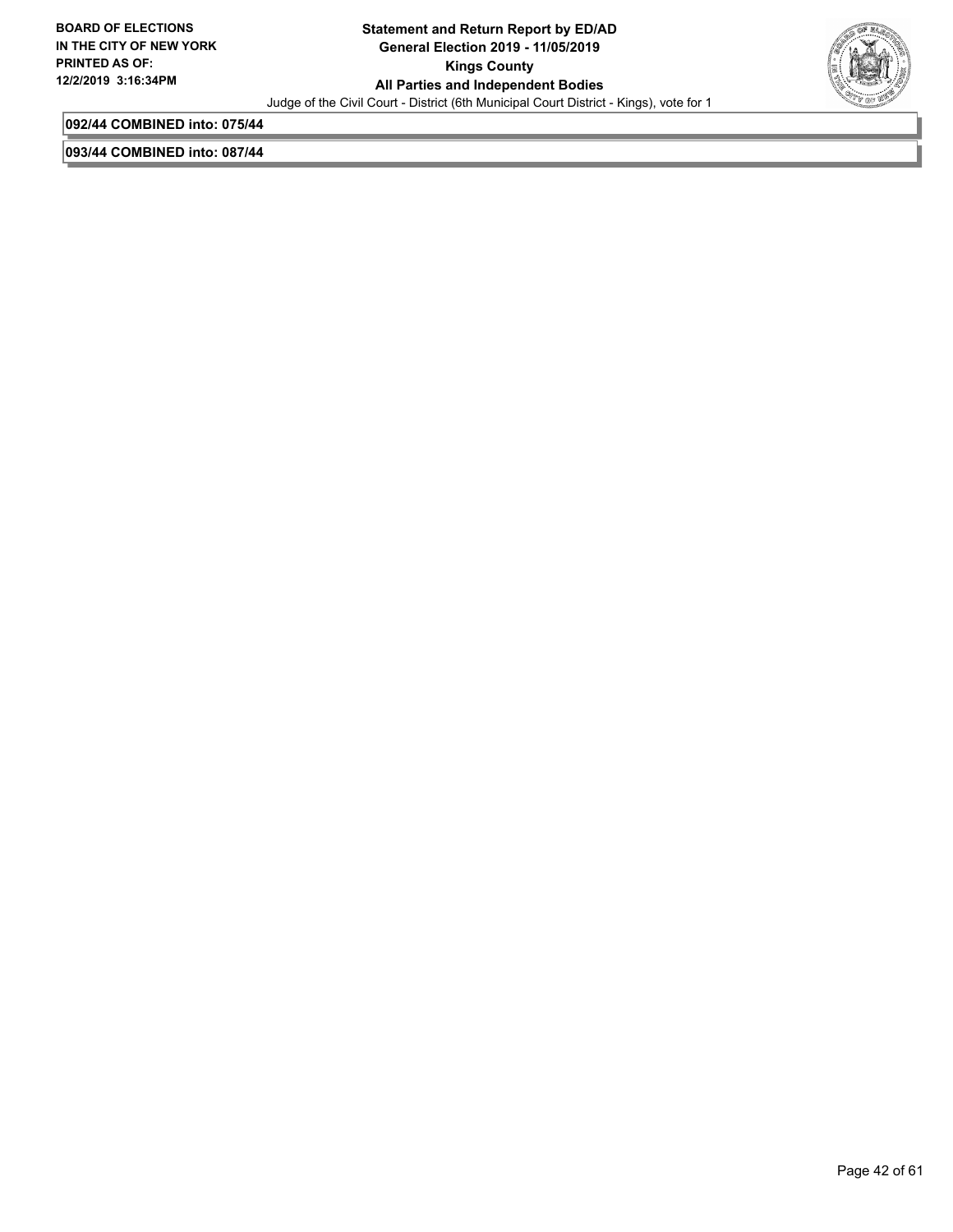

# **054/48 COMBINED into: 055/48**

#### **055/48**

| PUBLIC COUNTER                                           | 277 |
|----------------------------------------------------------|-----|
| <b>MANUALLY COUNTED EMERGENCY</b>                        | 0   |
| ABSENTEE / MILITARY                                      | 5   |
| AFFIDAVIT                                                | 3   |
| <b>Total Ballots</b>                                     | 285 |
| Less - Inapplicable Federal/Special Presidential Ballots | 0   |
| <b>Total Applicable Ballots</b>                          | 285 |
| CAROLINE P. COHEN (DEMOCRATIC)                           | 213 |
| DAVID STOROBIN (WRITE-IN)                                |     |
| UNATTRIBUTABLE WRITE-IN (WRITE-IN)                       | 2   |
| <b>Total Votes</b>                                       | 216 |
| Unrecorded                                               | 69  |

#### **056/48**

| <b>PUBLIC COUNTER</b>                                    | 202      |
|----------------------------------------------------------|----------|
| <b>MANUALLY COUNTED EMERGENCY</b>                        | $\Omega$ |
| ABSENTEE / MILITARY                                      |          |
| AFFIDAVIT                                                |          |
| <b>Total Ballots</b>                                     | 204      |
| Less - Inapplicable Federal/Special Presidential Ballots | $\Omega$ |
| <b>Total Applicable Ballots</b>                          | 204      |
| CAROLINE P. COHEN (DEMOCRATIC)                           | 171      |
| <b>Total Votes</b>                                       | 171      |
| Unrecorded                                               | 33       |
|                                                          |          |

# **057/48 COMBINED into: 056/48**

#### **058/48 COMBINED into: 065/48**

| <b>PUBLIC COUNTER</b>                                    | 152 |
|----------------------------------------------------------|-----|
| <b>MANUALLY COUNTED EMERGENCY</b>                        | 0   |
| ABSENTEE / MILITARY                                      | 3   |
| AFFIDAVIT                                                |     |
| <b>Total Ballots</b>                                     | 156 |
| Less - Inapplicable Federal/Special Presidential Ballots | 0   |
| <b>Total Applicable Ballots</b>                          | 156 |
| CAROLINE P. COHEN (DEMOCRATIC)                           | 107 |
| MIKE POMPEO (WRITE-IN)                                   |     |
| <b>Total Votes</b>                                       | 108 |
| Unrecorded                                               | 48  |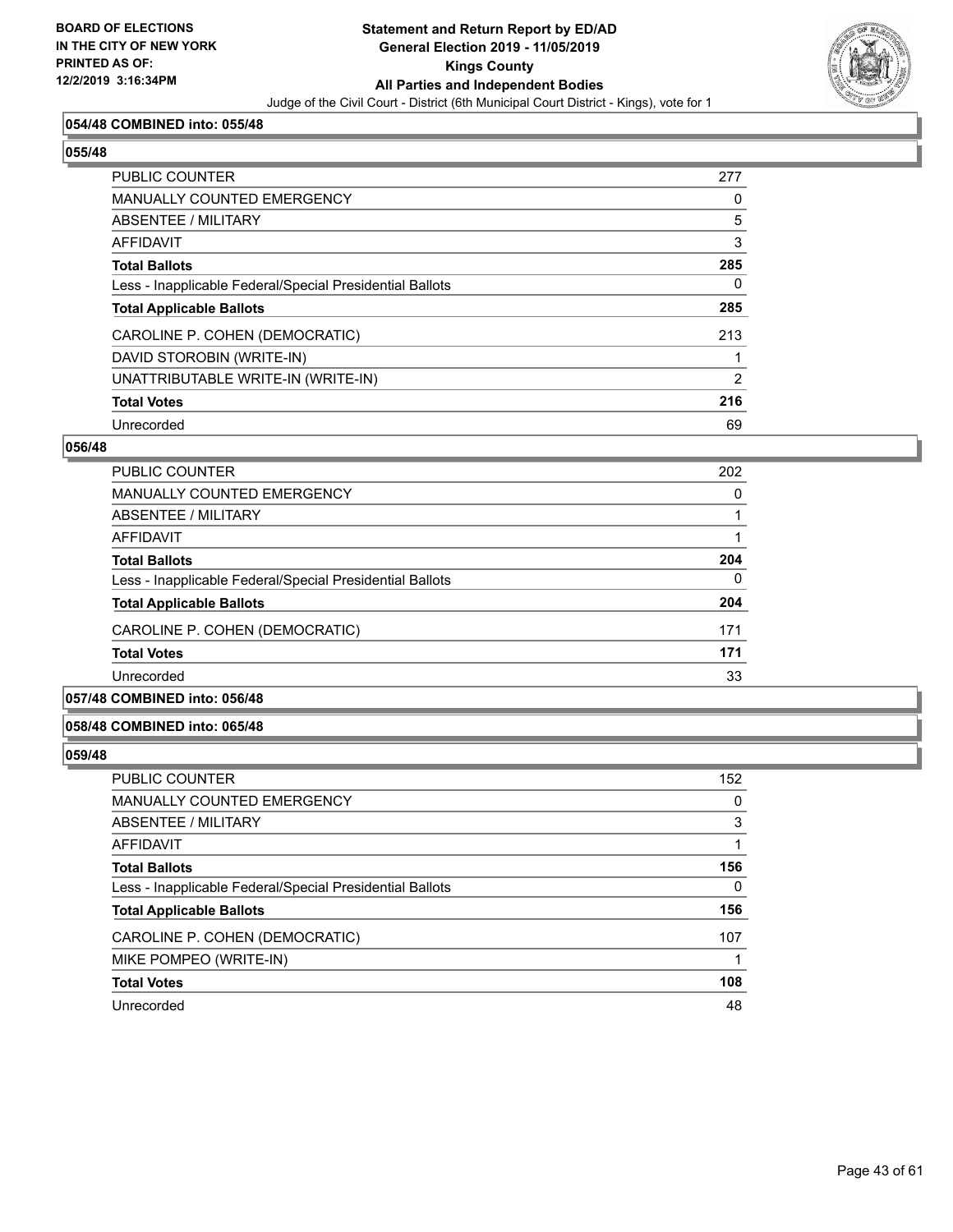

| <b>PUBLIC COUNTER</b>                                    | 181 |
|----------------------------------------------------------|-----|
| <b>MANUALLY COUNTED EMERGENCY</b>                        | 0   |
| ABSENTEE / MILITARY                                      | 2   |
| <b>AFFIDAVIT</b>                                         | 0   |
| <b>Total Ballots</b>                                     | 183 |
| Less - Inapplicable Federal/Special Presidential Ballots | 0   |
| <b>Total Applicable Ballots</b>                          | 183 |
| CAROLINE P. COHEN (DEMOCRATIC)                           | 100 |
| CHARLES D ALCANTARA (WRITE-IN)                           |     |
| RIKKI SEGAL (WRITE-IN)                                   | 1   |
| UNATTRIBUTABLE WRITE-IN (WRITE-IN)                       | 3   |
| <b>Total Votes</b>                                       | 105 |
| Unrecorded                                               | 78  |

# **061/48**

| PUBLIC COUNTER                                           | 224            |
|----------------------------------------------------------|----------------|
| <b>MANUALLY COUNTED EMERGENCY</b>                        | 0              |
| <b>ABSENTEE / MILITARY</b>                               | $\overline{2}$ |
| AFFIDAVIT                                                | 0              |
| <b>Total Ballots</b>                                     | 226            |
| Less - Inapplicable Federal/Special Presidential Ballots | 0              |
| <b>Total Applicable Ballots</b>                          | 226            |
| CAROLINE P. COHEN (DEMOCRATIC)                           | 139            |
| NOREEN ANI (WRITE-IN)                                    |                |
| REBEL BAUMANN (WRITE-IN)                                 |                |
| REFAEL BAUMANN (WRITE-IN)                                |                |
| UNATTRIBUTABLE WRITE-IN (WRITE-IN)                       | $\overline{2}$ |
| ZALMAN ECKSTEIN (WRITE-IN)                               | 1              |
| <b>Total Votes</b>                                       | 145            |
| Unrecorded                                               | 81             |

| PUBLIC COUNTER                                           | 161 |
|----------------------------------------------------------|-----|
| <b>MANUALLY COUNTED EMERGENCY</b>                        | 0   |
| ABSENTEE / MILITARY                                      | 3   |
| AFFIDAVIT                                                | 2   |
| <b>Total Ballots</b>                                     | 166 |
| Less - Inapplicable Federal/Special Presidential Ballots | 0   |
| <b>Total Applicable Ballots</b>                          | 166 |
| CAROLINE P. COHEN (DEMOCRATIC)                           | 127 |
| DAVID MAHO (WRITE-IN)                                    |     |
| ROBERT SCHNEIDER (WRITE-IN)                              |     |
| UNATTRIBUTABLE WRITE-IN (WRITE-IN)                       |     |
| <b>Total Votes</b>                                       | 130 |
| Unrecorded                                               | 36  |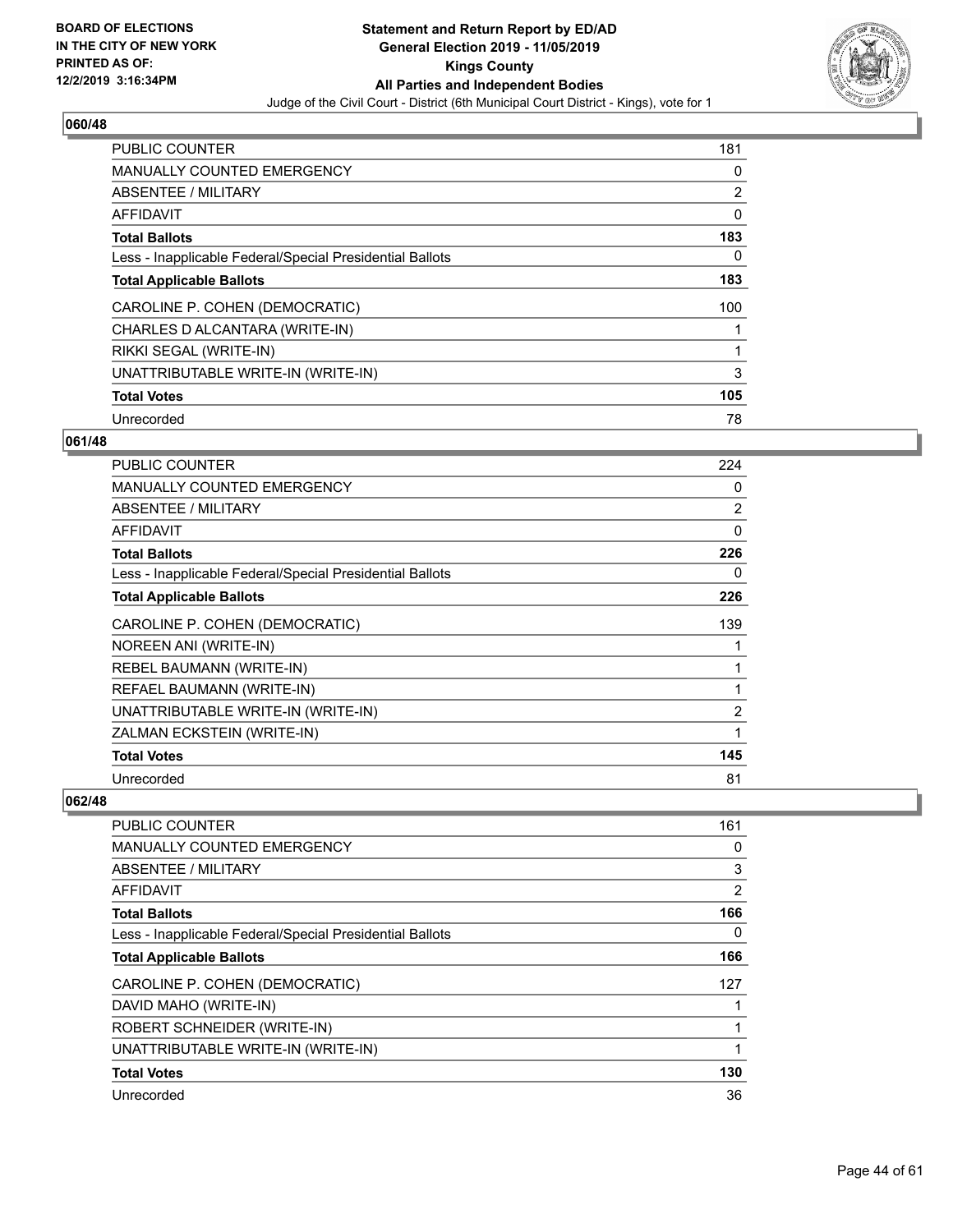

| PUBLIC COUNTER                                           | 135            |
|----------------------------------------------------------|----------------|
| <b>MANUALLY COUNTED EMERGENCY</b>                        | 0              |
| ABSENTEE / MILITARY                                      | 6              |
| AFFIDAVIT                                                | 0              |
| <b>Total Ballots</b>                                     | 141            |
| Less - Inapplicable Federal/Special Presidential Ballots | 0              |
| <b>Total Applicable Ballots</b>                          | 141            |
| CAROLINE P. COHEN (DEMOCRATIC)                           | 99             |
| ALEX MERCED (WRITE-IN)                                   |                |
| ARTHUR KATZ (WRITE-IN)                                   | $\overline{2}$ |
| ELISHEVA ZIEGLER (WRITE-IN)                              | 1              |
| JOHN ROBERTS (WRITE-IN)                                  | 1              |
| MICHAEL BLOOMBERG (WRITE-IN)                             | 1              |
| SHERRY ZIEGLER (WRITE-IN)                                | 1              |
| TARDIS JOHNSON (WRITE-IN)                                | 1              |
| TATTY ZIEGLER (WRITE-IN)                                 | 1              |
| UNATTRIBUTABLE WRITE-IN (WRITE-IN)                       | 3              |
| <b>Total Votes</b>                                       | 111            |
| Unrecorded                                               | 30             |

| PUBLIC COUNTER                                           | 71 |
|----------------------------------------------------------|----|
| <b>MANUALLY COUNTED EMERGENCY</b>                        | 0  |
| ABSENTEE / MILITARY                                      | 3  |
| AFFIDAVIT                                                | 0  |
| <b>Total Ballots</b>                                     | 74 |
| Less - Inapplicable Federal/Special Presidential Ballots | 0  |
| <b>Total Applicable Ballots</b>                          | 74 |
| CAROLINE P. COHEN (DEMOCRATIC)                           | 50 |
| <b>GEORGE WASHINGTON (WRITE-IN)</b>                      |    |
| <b>JERRY GARCIA (WRITE-IN)</b>                           |    |
| UNATTRIBUTABLE WRITE-IN (WRITE-IN)                       | 3  |
| <b>Total Votes</b>                                       | 55 |
| Unrecorded                                               | 19 |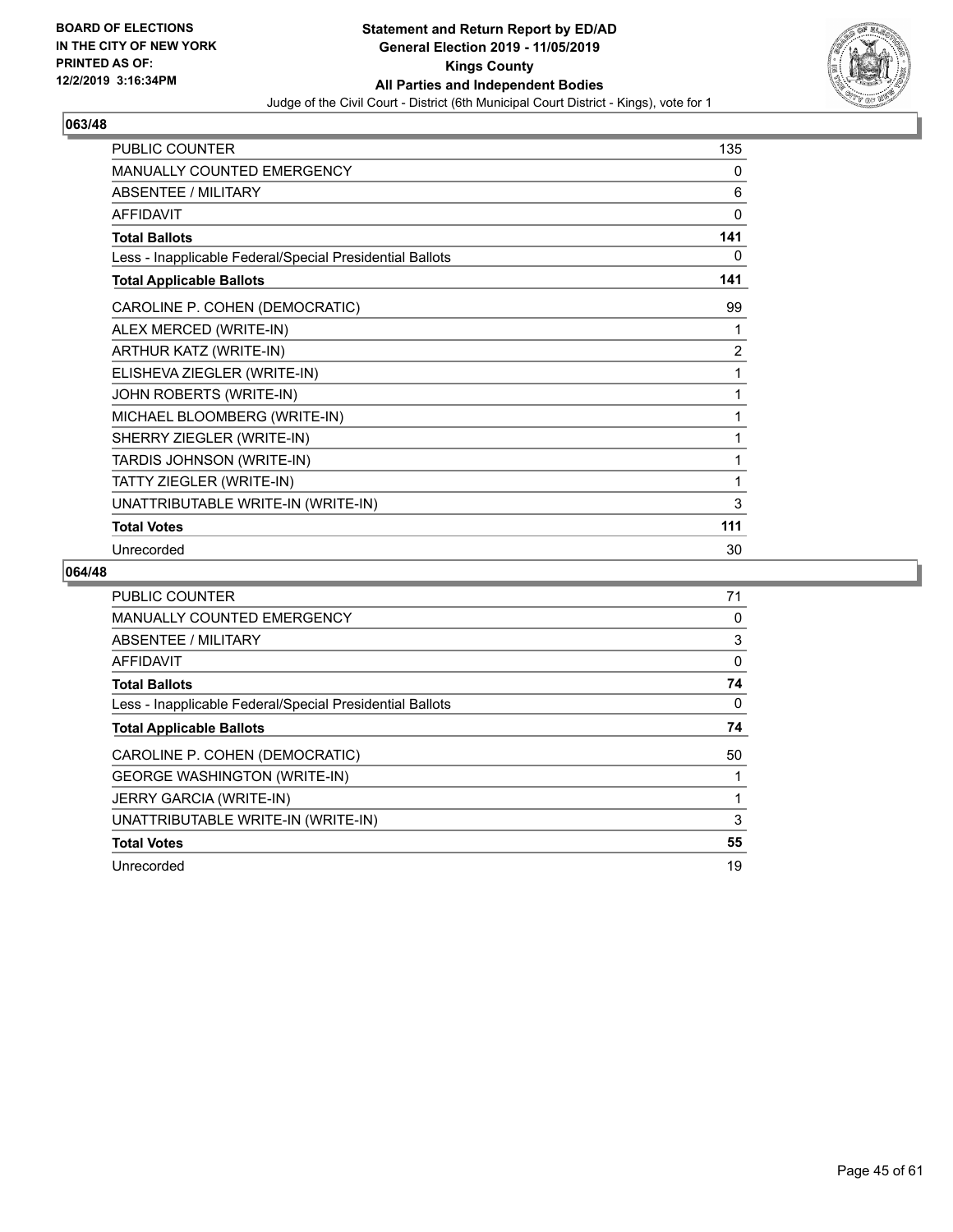

| <b>PUBLIC COUNTER</b>                                    | 189            |
|----------------------------------------------------------|----------------|
| <b>MANUALLY COUNTED EMERGENCY</b>                        | 0              |
| <b>ABSENTEE / MILITARY</b>                               | 6              |
| <b>AFFIDAVIT</b>                                         | 1              |
| <b>Total Ballots</b>                                     | 196            |
| Less - Inapplicable Federal/Special Presidential Ballots | 0              |
| <b>Total Applicable Ballots</b>                          | 196            |
| CAROLINE P. COHEN (DEMOCRATIC)                           | 130            |
| LEE NIGUN (WRITE-IN)                                     | 1              |
| MOSHE LAUFER (WRITE-IN)                                  | 1              |
| ROBERT A SMITH (WRITE-IN)                                | 1              |
| TOBY BIRNBAUM (WRITE-IN)                                 | 1              |
| UNATTRIBUTABLE WRITE-IN (WRITE-IN)                       | $\overline{2}$ |
| ZVI WAKJZUL (WRITE-IN)                                   | 1              |
| <b>Total Votes</b>                                       | 137            |
| Unrecorded                                               | 59             |

# **066/48 COMBINED into: 061/48**

| <b>PUBLIC COUNTER</b>                                    | 158 |
|----------------------------------------------------------|-----|
| <b>MANUALLY COUNTED EMERGENCY</b>                        | 0   |
| ABSENTEE / MILITARY                                      | 5   |
| AFFIDAVIT                                                | 1   |
| <b>Total Ballots</b>                                     | 164 |
| Less - Inapplicable Federal/Special Presidential Ballots | 0   |
| <b>Total Applicable Ballots</b>                          | 164 |
| CAROLINE P. COHEN (DEMOCRATIC)                           | 115 |
| AARON JUDGE (WRITE-IN)                                   |     |
| CARY NOSOWITZ (WRITE-IN)                                 |     |
| ELANA HABERT (WRITE-IN)                                  |     |
| MIKE BLOOMBERG (WRITE-IN)                                |     |
| UNATTRIBUTABLE WRITE-IN (WRITE-IN)                       | 1   |
| <b>Total Votes</b>                                       | 120 |
| Unrecorded                                               | 44  |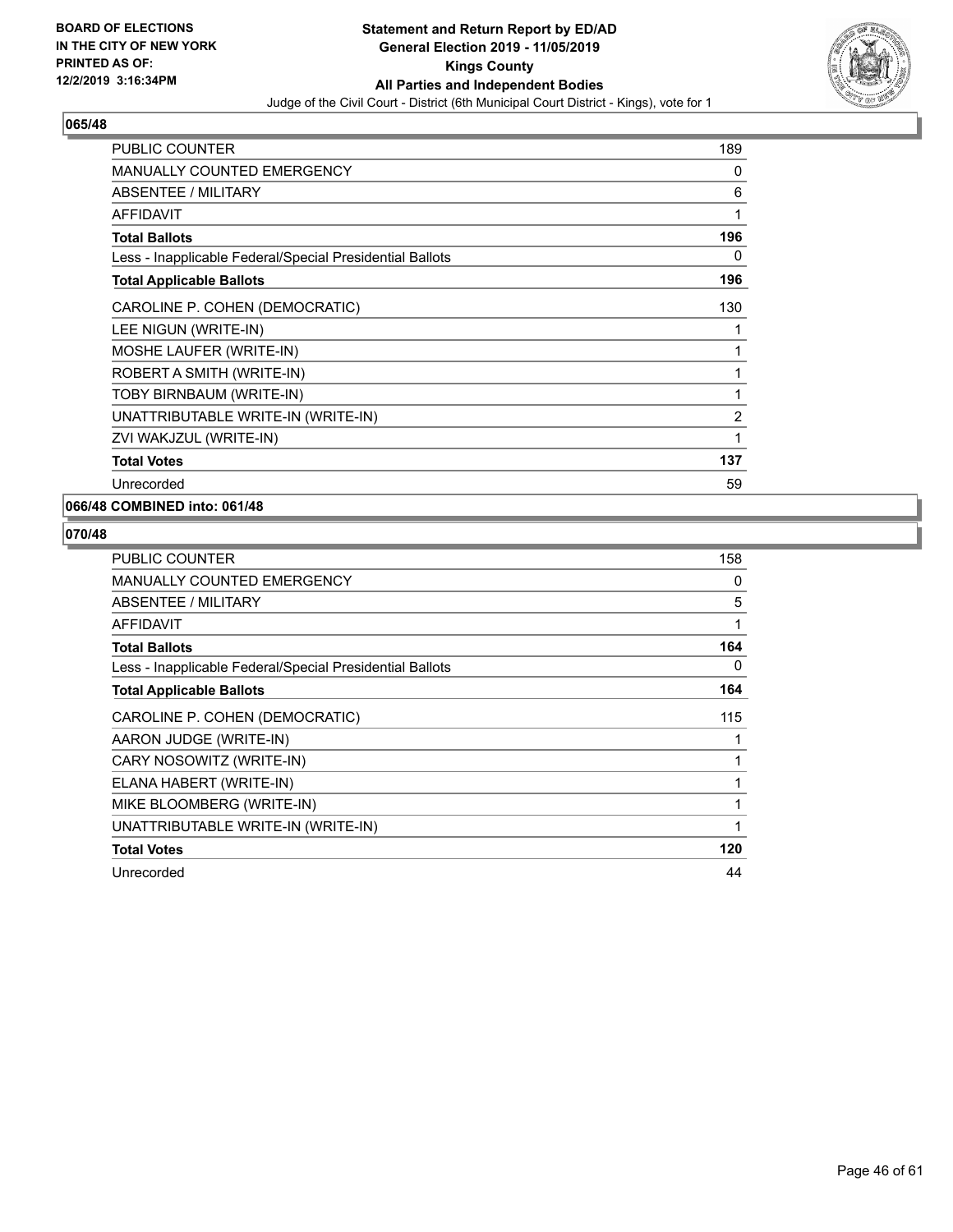

# **026/52 COMBINED into: 064/52**

# **064/52**

| <b>PUBLIC COUNTER</b>                                    | 394 |
|----------------------------------------------------------|-----|
| <b>MANUALLY COUNTED EMERGENCY</b>                        | 0   |
| ABSENTEE / MILITARY                                      | 3   |
| AFFIDAVIT                                                |     |
| <b>Total Ballots</b>                                     | 398 |
| Less - Inapplicable Federal/Special Presidential Ballots | 0   |
| <b>Total Applicable Ballots</b>                          | 398 |
| CAROLINE P. COHEN (DEMOCRATIC)                           | 353 |
| MATILDE SALOMON (WRITE-IN)                               |     |
| VINCENT F. MARTUSCIELLO (WRITE-IN)                       | 1   |
| <b>Total Votes</b>                                       | 355 |
| Unrecorded                                               | 43  |

# **065/52 COMBINED into: 071/52**

#### **066/52**

| PUBLIC COUNTER                                           | 501 |
|----------------------------------------------------------|-----|
| <b>MANUALLY COUNTED EMERGENCY</b>                        | 0   |
| ABSENTEE / MILITARY                                      | 4   |
| AFFIDAVIT                                                | 8   |
| <b>Total Ballots</b>                                     | 513 |
| Less - Inapplicable Federal/Special Presidential Ballots | 0   |
| <b>Total Applicable Ballots</b>                          | 513 |
| CAROLINE P. COHEN (DEMOCRATIC)                           | 442 |
| DANIEL GIANSANTE (WRITE-IN)                              |     |
| UNATTRIBUTABLE WRITE-IN (WRITE-IN)                       |     |
| ZEPHYR TEACHOUT (WRITE-IN)                               |     |
| <b>Total Votes</b>                                       | 445 |
| Unrecorded                                               | 68  |
| 067/52 COMBINED into: 066/52                             |     |
|                                                          |     |

**068/52 COMBINED into: 092/52**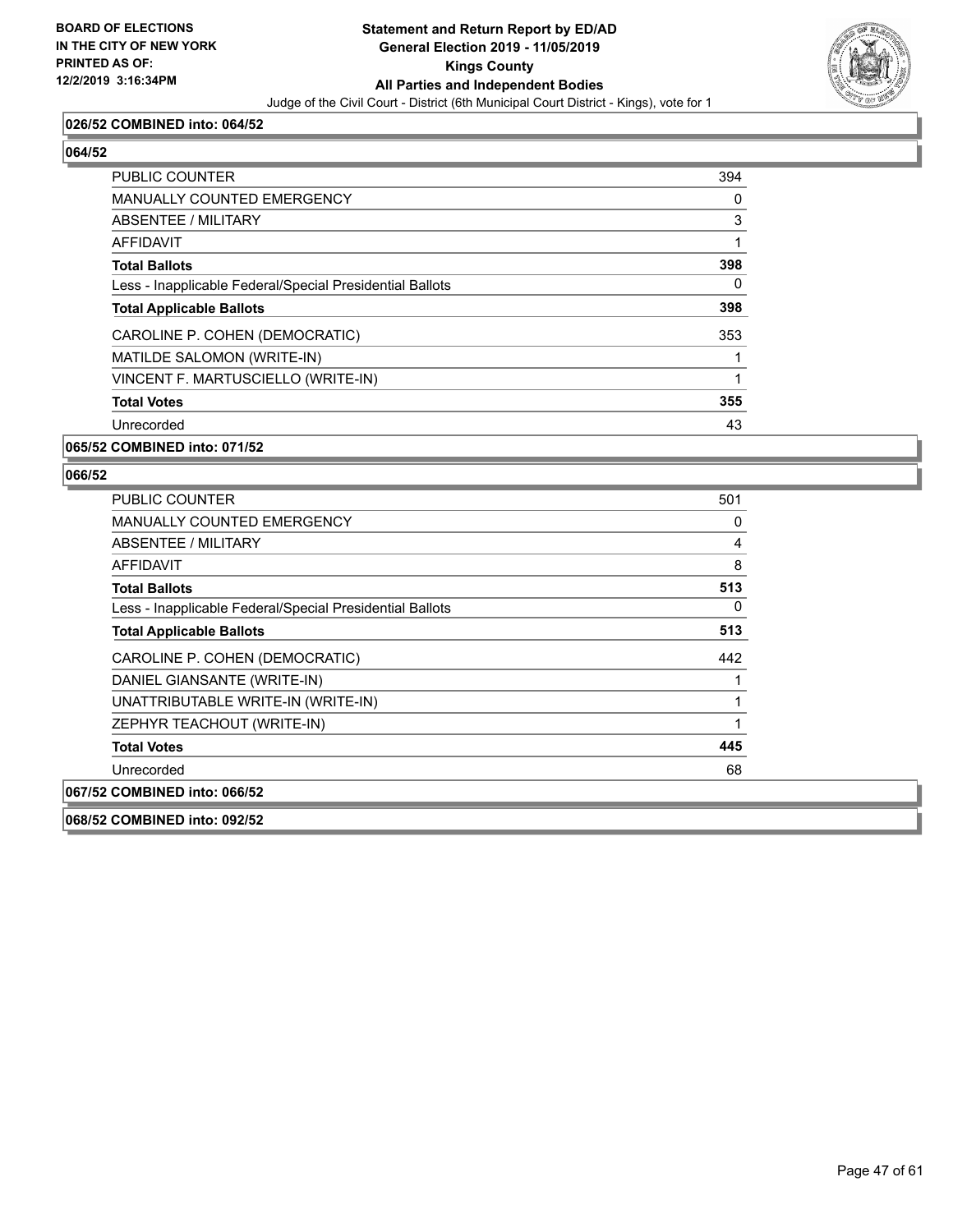

| <b>PUBLIC COUNTER</b>                                    | 563 |
|----------------------------------------------------------|-----|
| MANUALLY COUNTED EMERGENCY                               | 0   |
| <b>ABSENTEE / MILITARY</b>                               | 4   |
| <b>AFFIDAVIT</b>                                         | 6   |
| <b>Total Ballots</b>                                     | 573 |
| Less - Inapplicable Federal/Special Presidential Ballots | 0   |
| <b>Total Applicable Ballots</b>                          | 573 |
| CAROLINE P. COHEN (DEMOCRATIC)                           | 494 |
| BRNJI MOLINA (WRITE-IN)                                  |     |
| DANIEL SCHLACHEL (WRITE-IN)                              | 1   |
| DEBORAH MASUCCI (WRITE-IN)                               | 1   |
| JEFFERY EPSTIEN (WRITE-IN)                               | 1   |
| RACHEL FREEMAN (WRITE-IN)                                | 1   |
| UNATTRIBUTABLE WRITE-IN (WRITE-IN)                       | 1   |
| <b>Total Votes</b>                                       | 500 |
| Unrecorded                                               | 73  |

# **070/52**

| <b>PUBLIC COUNTER</b>                                    | 350 |
|----------------------------------------------------------|-----|
| <b>MANUALLY COUNTED EMERGENCY</b>                        | 0   |
| ABSENTEE / MILITARY                                      | 3   |
| AFFIDAVIT                                                | 2   |
| <b>Total Ballots</b>                                     | 355 |
| Less - Inapplicable Federal/Special Presidential Ballots | 0   |
| <b>Total Applicable Ballots</b>                          | 355 |
| CAROLINE P. COHEN (DEMOCRATIC)                           | 314 |
| AMANDA SHAPIRO (WRITE-IN)                                |     |
| VINCENT F. MARTUSCIELLO (WRITE-IN)                       |     |
| <b>Total Votes</b>                                       | 316 |
| Unrecorded                                               | 39  |

| <b>PUBLIC COUNTER</b>                                    | 555      |
|----------------------------------------------------------|----------|
| <b>MANUALLY COUNTED EMERGENCY</b>                        | 0        |
| <b>ABSENTEE / MILITARY</b>                               | 5        |
| AFFIDAVIT                                                | 4        |
| <b>Total Ballots</b>                                     | 564      |
| Less - Inapplicable Federal/Special Presidential Ballots | $\Omega$ |
| <b>Total Applicable Ballots</b>                          | 564      |
| CAROLINE P. COHEN (DEMOCRATIC)                           | 500      |
| DANIELY SHIN (WRITE-IN)                                  |          |
| FRANCICO ZORNASA (WRITE-IN)                              | 1        |
| PEREZ CHAN (WRITE-IN)                                    |          |
| <b>Total Votes</b>                                       | 503      |
| Unrecorded                                               | 61       |
| 072/52 COMBINED into: 073/52                             |          |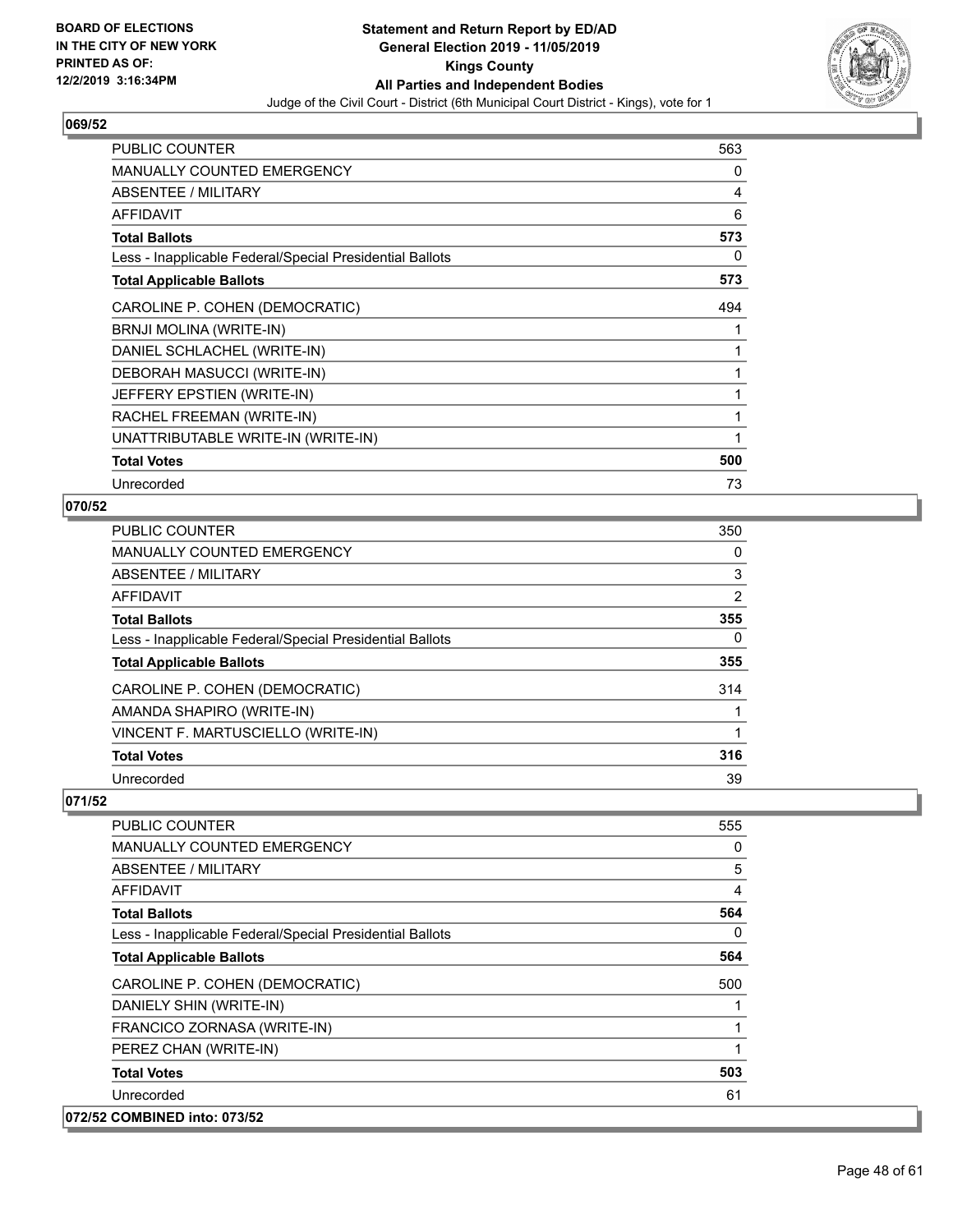

| <b>PUBLIC COUNTER</b>                                    | 430 |
|----------------------------------------------------------|-----|
| <b>MANUALLY COUNTED EMERGENCY</b>                        | 0   |
| <b>ABSENTEE / MILITARY</b>                               |     |
| <b>AFFIDAVIT</b>                                         | 12  |
| <b>Total Ballots</b>                                     | 449 |
| Less - Inapplicable Federal/Special Presidential Ballots | 0   |
| <b>Total Applicable Ballots</b>                          | 449 |
| CAROLINE P. COHEN (DEMOCRATIC)                           | 382 |
| ELIZABETH BYRNE MARRELLA (WRITE-IN)                      |     |
| UNATTRIBUTABLE WRITE-IN (WRITE-IN)                       | 1   |
| <b>Total Votes</b>                                       | 384 |
| Unrecorded                                               | 65  |

# **074/52 COMBINED into: 075/52**

# **075/52**

| <b>PUBLIC COUNTER</b>                                    | 494 |
|----------------------------------------------------------|-----|
| <b>MANUALLY COUNTED EMERGENCY</b>                        | 0   |
| ABSENTEE / MILITARY                                      | 6   |
| <b>AFFIDAVIT</b>                                         | 2   |
| <b>Total Ballots</b>                                     | 502 |
| Less - Inapplicable Federal/Special Presidential Ballots | 0   |
| <b>Total Applicable Ballots</b>                          | 502 |
| CAROLINE P. COHEN (DEMOCRATIC)                           | 415 |
| DAVID BIJUR (WRITE-IN)                                   |     |
| JENNIFER LEVY (WRITE-IN)                                 |     |
| PETER FOX (WRITE-IN)                                     |     |
| UNATTRIBUTABLE WRITE-IN (WRITE-IN)                       |     |
| <b>Total Votes</b>                                       | 419 |
| Unrecorded                                               | 83  |

| <b>PUBLIC COUNTER</b>                                    | 93            |
|----------------------------------------------------------|---------------|
| MANUALLY COUNTED EMERGENCY                               | $\Omega$      |
| ABSENTEE / MILITARY                                      | $\Omega$      |
| AFFIDAVIT                                                | $\mathcal{P}$ |
| <b>Total Ballots</b>                                     | 95            |
| Less - Inapplicable Federal/Special Presidential Ballots | $\Omega$      |
| <b>Total Applicable Ballots</b>                          | 95            |
| CAROLINE P. COHEN (DEMOCRATIC)                           | 79            |
| <b>Total Votes</b>                                       | 79            |
| Unrecorded                                               | 16            |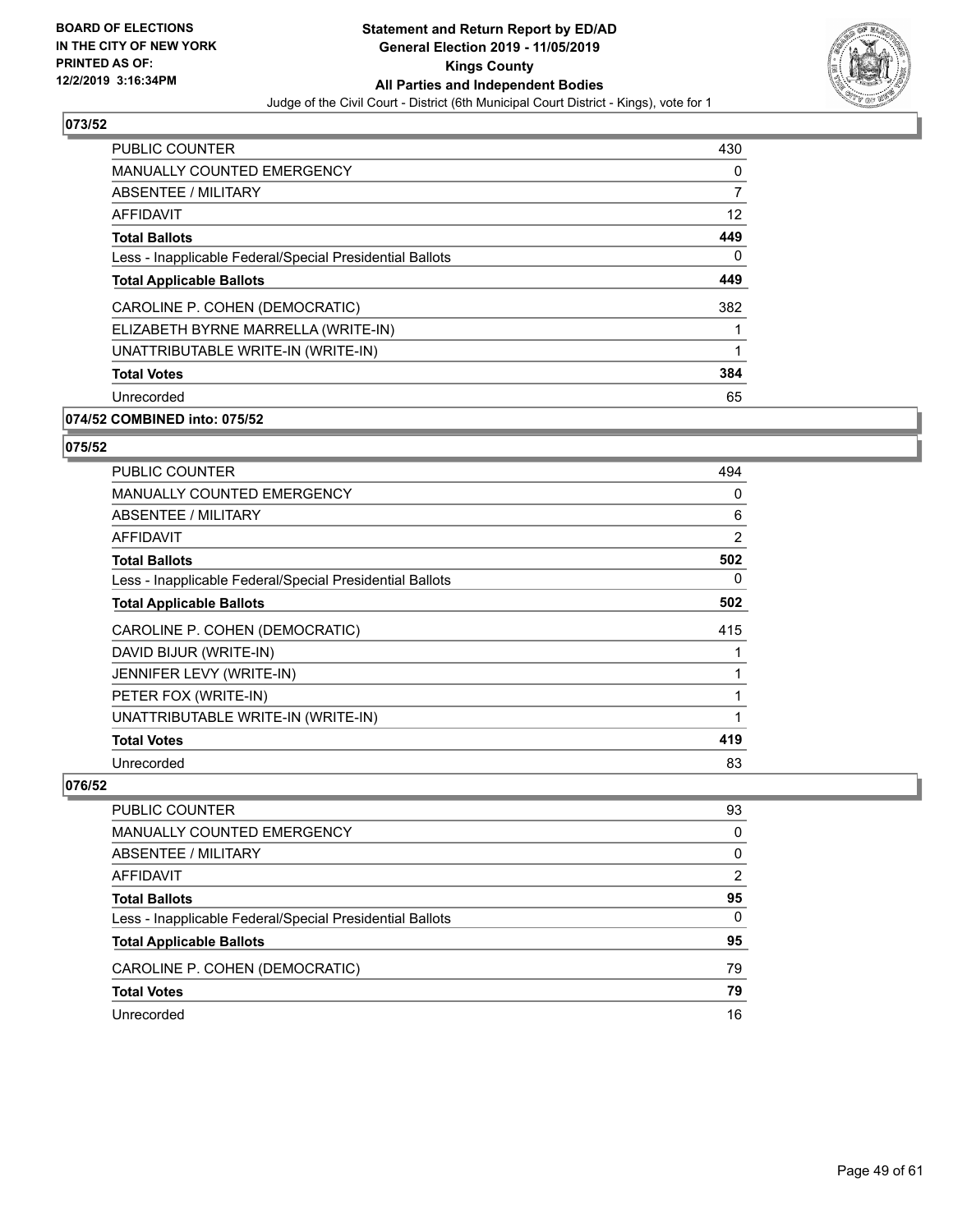

| PUBLIC COUNTER                                           | 551 |
|----------------------------------------------------------|-----|
| <b>MANUALLY COUNTED EMERGENCY</b>                        | 0   |
| ABSENTEE / MILITARY                                      | 4   |
| AFFIDAVIT                                                | 2   |
| <b>Total Ballots</b>                                     | 557 |
| Less - Inapplicable Federal/Special Presidential Ballots | 0   |
| <b>Total Applicable Ballots</b>                          | 557 |
| CAROLINE P. COHEN (DEMOCRATIC)                           | 492 |
| LAWRENCE ROTHBART (WRITE-IN)                             | 2   |
| ROBERT C NEWMAN (WRITE-IN)                               | 1   |
| UNATTRIBUTABLE WRITE-IN (WRITE-IN)                       | 1   |
| <b>Total Votes</b>                                       | 496 |
| Unrecorded                                               | 61  |
| 101/52 COMBINED into: 069/52                             |     |

# **103/52**

| <b>PUBLIC COUNTER</b>                                    | 297 |
|----------------------------------------------------------|-----|
| <b>MANUALLY COUNTED EMERGENCY</b>                        | 0   |
| ABSENTEE / MILITARY                                      | 2   |
| AFFIDAVIT                                                |     |
| <b>Total Ballots</b>                                     | 300 |
| Less - Inapplicable Federal/Special Presidential Ballots | 0   |
| <b>Total Applicable Ballots</b>                          | 300 |
| CAROLINE P. COHEN (DEMOCRATIC)                           | 261 |
| NATHANIEL DUNN (WRITE-IN)                                |     |
| STEVEN E SHOVERS (WRITE-IN)                              |     |
| UNATTRIBUTABLE WRITE-IN (WRITE-IN)                       |     |
| <b>Total Votes</b>                                       | 264 |
| Unrecorded                                               | 36  |

| PUBLIC COUNTER                                           | 303 |
|----------------------------------------------------------|-----|
| <b>MANUALLY COUNTED EMERGENCY</b>                        | 0   |
| ABSENTEE / MILITARY                                      | 2   |
| AFFIDAVIT                                                | 2   |
| <b>Total Ballots</b>                                     | 307 |
| Less - Inapplicable Federal/Special Presidential Ballots | 0   |
| <b>Total Applicable Ballots</b>                          | 307 |
| CAROLINE P. COHEN (DEMOCRATIC)                           | 267 |
| ANNA NORTHERN (WRITE-IN)                                 |     |
| LAURA LEE JOHNSON (WRITE-IN)                             |     |
| <b>Total Votes</b>                                       | 269 |
| Unrecorded                                               | 38  |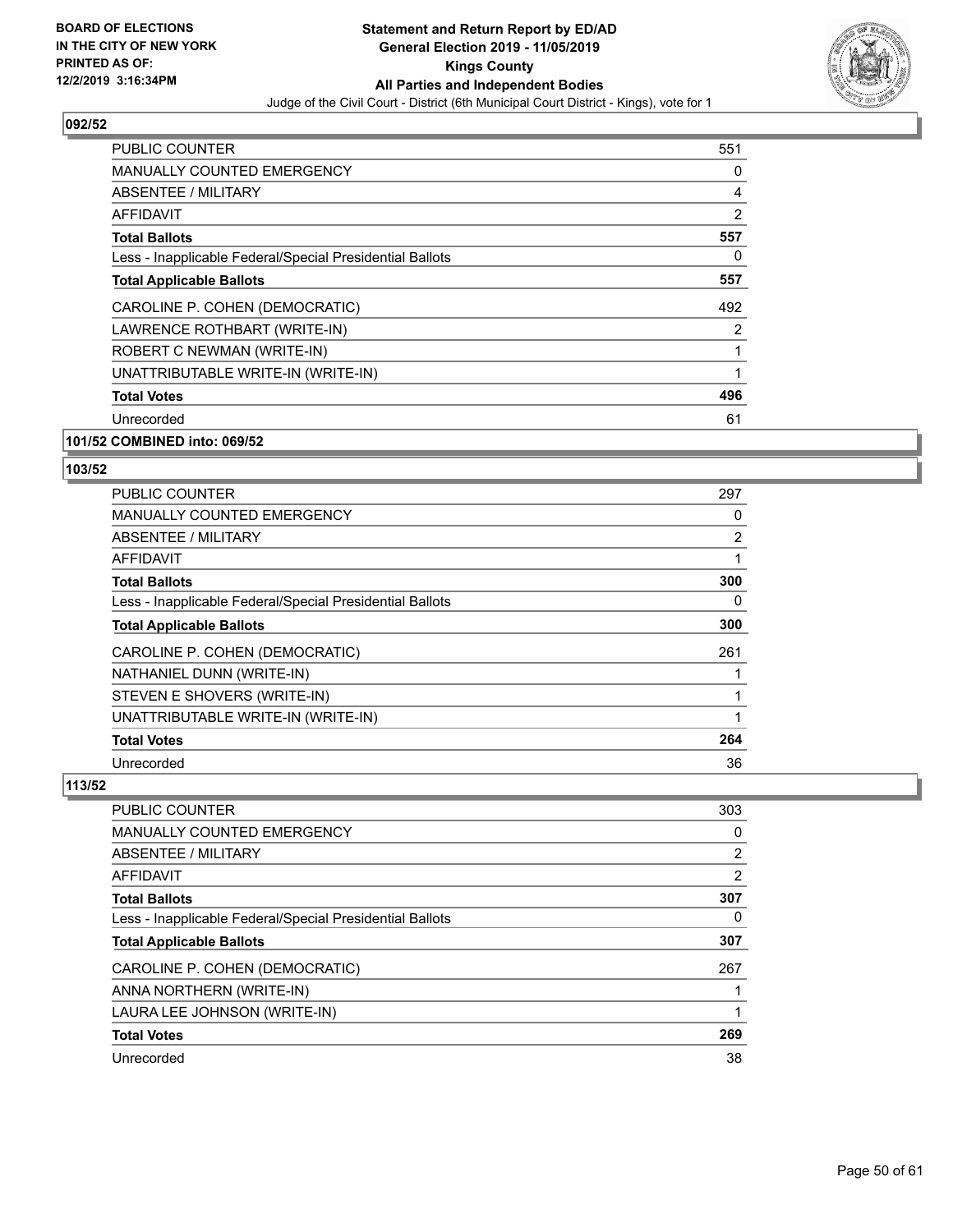

| <b>PUBLIC COUNTER</b>                                    | 405 |
|----------------------------------------------------------|-----|
| <b>MANUALLY COUNTED EMERGENCY</b>                        | 0   |
| ABSENTEE / MILITARY                                      | 2   |
| AFFIDAVIT                                                | 3   |
| <b>Total Ballots</b>                                     | 410 |
| Less - Inapplicable Federal/Special Presidential Ballots | 0   |
| <b>Total Applicable Ballots</b>                          | 410 |
| CAROLINE P. COHEN (DEMOCRATIC)                           | 378 |
| <b>Total Votes</b>                                       | 378 |
| Unrecorded                                               | 32  |

#### **060/57**

| 458 |
|-----|
| 0   |
| 3   |
| 9   |
| 470 |
| 0   |
| 470 |
| 415 |
|     |
|     |
| 417 |
| 53  |
|     |

| PUBLIC COUNTER                                           | 342 |
|----------------------------------------------------------|-----|
| <b>MANUALLY COUNTED EMERGENCY</b>                        | 0   |
| ABSENTEE / MILITARY                                      | 2   |
| AFFIDAVIT                                                | 11  |
| <b>Total Ballots</b>                                     | 355 |
| Less - Inapplicable Federal/Special Presidential Ballots | 0   |
| <b>Total Applicable Ballots</b>                          | 355 |
| CAROLINE P. COHEN (DEMOCRATIC)                           | 332 |
| <b>Total Votes</b>                                       | 332 |
| Unrecorded                                               | 23  |
| 063/57 COMBINED into: 060/57                             |     |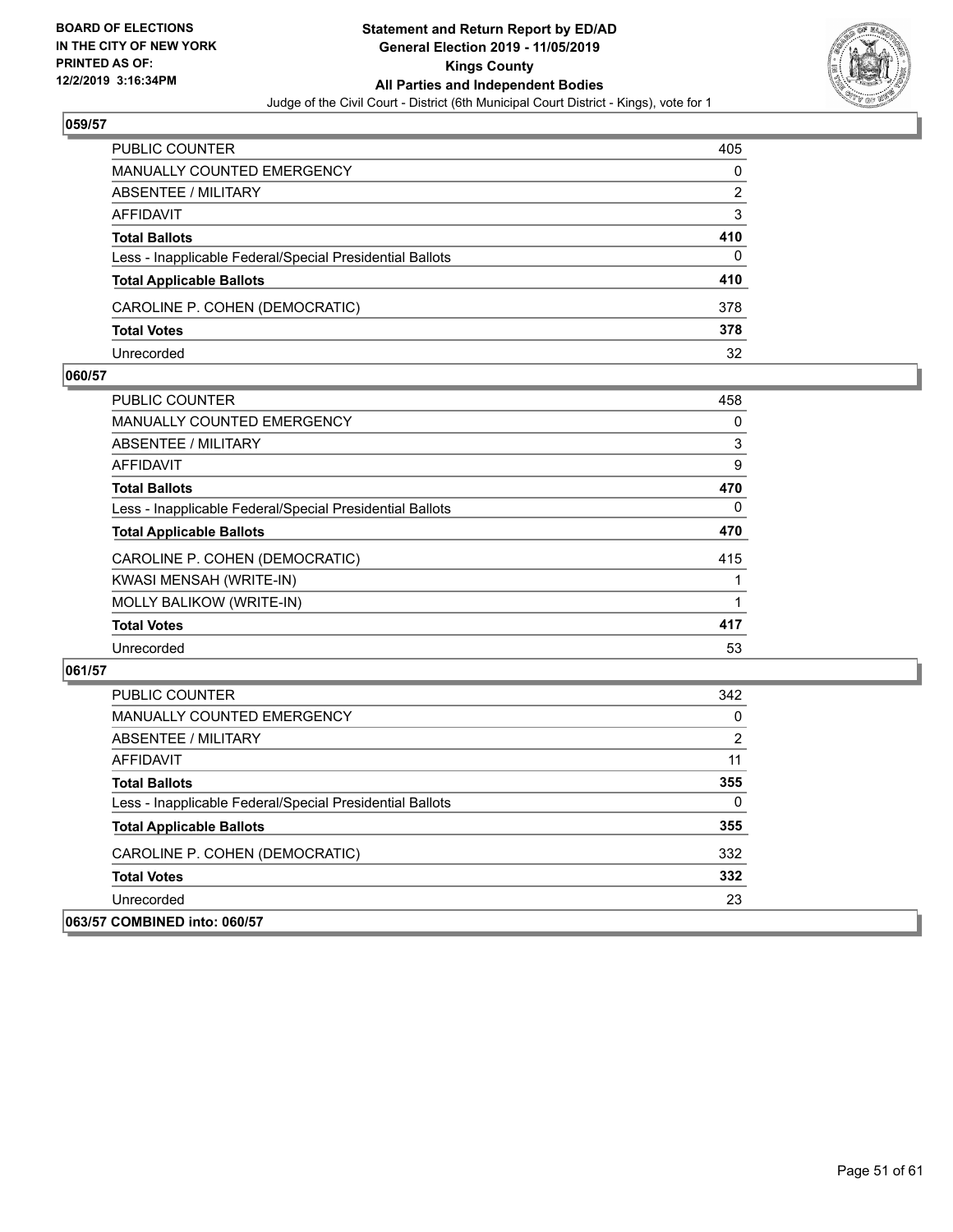

| <b>PUBLIC COUNTER</b>                                    | 498 |
|----------------------------------------------------------|-----|
| <b>MANUALLY COUNTED EMERGENCY</b>                        | 0   |
| ABSENTEE / MILITARY                                      | 4   |
| AFFIDAVIT                                                | 9   |
| <b>Total Ballots</b>                                     | 511 |
| Less - Inapplicable Federal/Special Presidential Ballots | 0   |
| <b>Total Applicable Ballots</b>                          | 511 |
| CAROLINE P. COHEN (DEMOCRATIC)                           | 457 |
| JAMIE FELL (WRITE-IN)                                    |     |
| <b>Total Votes</b>                                       | 458 |
| Unrecorded                                               | 53  |

# **065/57 COMBINED into: 059/57**

#### **066/57 COMBINED into: 067/57**

# **067/57**

| <b>PUBLIC COUNTER</b>                                    | 429      |
|----------------------------------------------------------|----------|
| MANUALLY COUNTED EMERGENCY                               | 0        |
| ABSENTEE / MILITARY                                      |          |
| AFFIDAVIT                                                | 6        |
| <b>Total Ballots</b>                                     | 436      |
| Less - Inapplicable Federal/Special Presidential Ballots | $\Omega$ |
| <b>Total Applicable Ballots</b>                          | 436      |
| CAROLINE P. COHEN (DEMOCRATIC)                           | 390      |
| JOANNA LAU (WRITE-IN)                                    |          |
| <b>Total Votes</b>                                       | 391      |
| Unrecorded                                               | 45       |

| <b>PUBLIC COUNTER</b>                                    | 281      |
|----------------------------------------------------------|----------|
| MANUALLY COUNTED EMERGENCY                               | 0        |
| ABSENTEE / MILITARY                                      | $\Omega$ |
| AFFIDAVIT                                                | 4        |
| <b>Total Ballots</b>                                     | 285      |
| Less - Inapplicable Federal/Special Presidential Ballots | 0        |
| <b>Total Applicable Ballots</b>                          | 285      |
| CAROLINE P. COHEN (DEMOCRATIC)                           | 253      |
| CHRISTIAN LEZCAHO (WRITE-IN)                             |          |
| <b>Total Votes</b>                                       | 254      |
| Unrecorded                                               | 31       |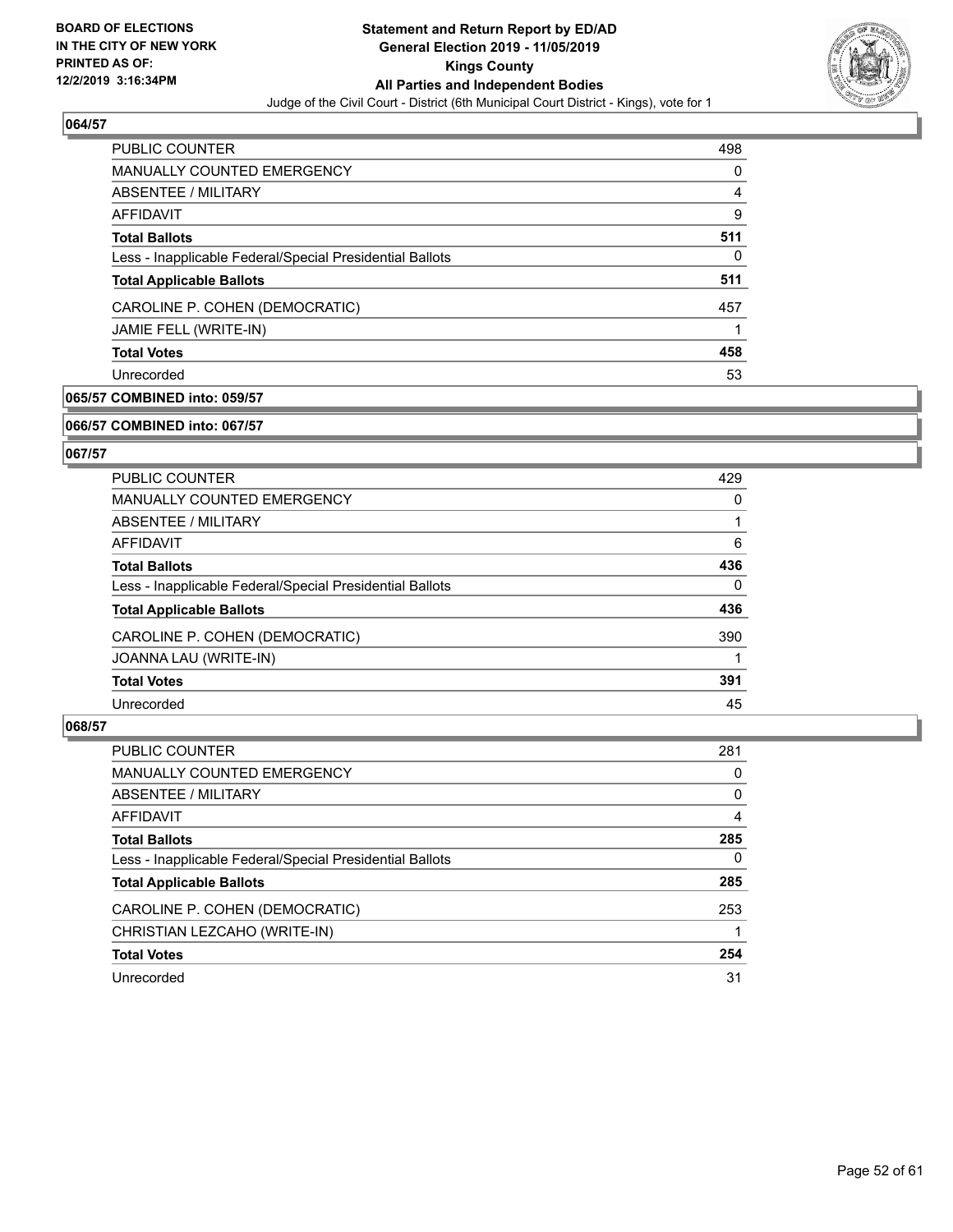

| <b>PUBLIC COUNTER</b>                                    | 309 |
|----------------------------------------------------------|-----|
| <b>MANUALLY COUNTED EMERGENCY</b>                        | 0   |
| ABSENTEE / MILITARY                                      |     |
| AFFIDAVIT                                                | 2   |
| <b>Total Ballots</b>                                     | 312 |
| Less - Inapplicable Federal/Special Presidential Ballots | 0   |
| <b>Total Applicable Ballots</b>                          | 312 |
| CAROLINE P. COHEN (DEMOCRATIC)                           | 270 |
| ANDREW COHEN (WRITE-IN)                                  |     |
| UNATTRIBUTABLE WRITE-IN (WRITE-IN)                       |     |
| <b>Total Votes</b>                                       | 272 |
| Unrecorded                                               | 40  |

# **070/57**

| PUBLIC COUNTER                                           | 316      |
|----------------------------------------------------------|----------|
| <b>MANUALLY COUNTED EMERGENCY</b>                        | 0        |
| ABSENTEE / MILITARY                                      |          |
| AFFIDAVIT                                                | 11       |
| <b>Total Ballots</b>                                     | 328      |
| Less - Inapplicable Federal/Special Presidential Ballots | $\Omega$ |
| <b>Total Applicable Ballots</b>                          | 328      |
| CAROLINE P. COHEN (DEMOCRATIC)                           | 304      |
| <b>Total Votes</b>                                       | 304      |
| Unrecorded                                               | 24       |
|                                                          |          |

# **071/57 COMBINED into: 064/57**

| <b>PUBLIC COUNTER</b>                                    | 251 |
|----------------------------------------------------------|-----|
| <b>MANUALLY COUNTED EMERGENCY</b>                        | 0   |
| ABSENTEE / MILITARY                                      | 27  |
| AFFIDAVIT                                                | 4   |
| <b>Total Ballots</b>                                     | 282 |
| Less - Inapplicable Federal/Special Presidential Ballots | 0   |
| <b>Total Applicable Ballots</b>                          | 282 |
| CAROLINE P. COHEN (DEMOCRATIC)                           | 252 |
| <b>Total Votes</b>                                       | 252 |
| Unrecorded                                               | 30  |
| 073/57 COMBINED into: 084/57                             |     |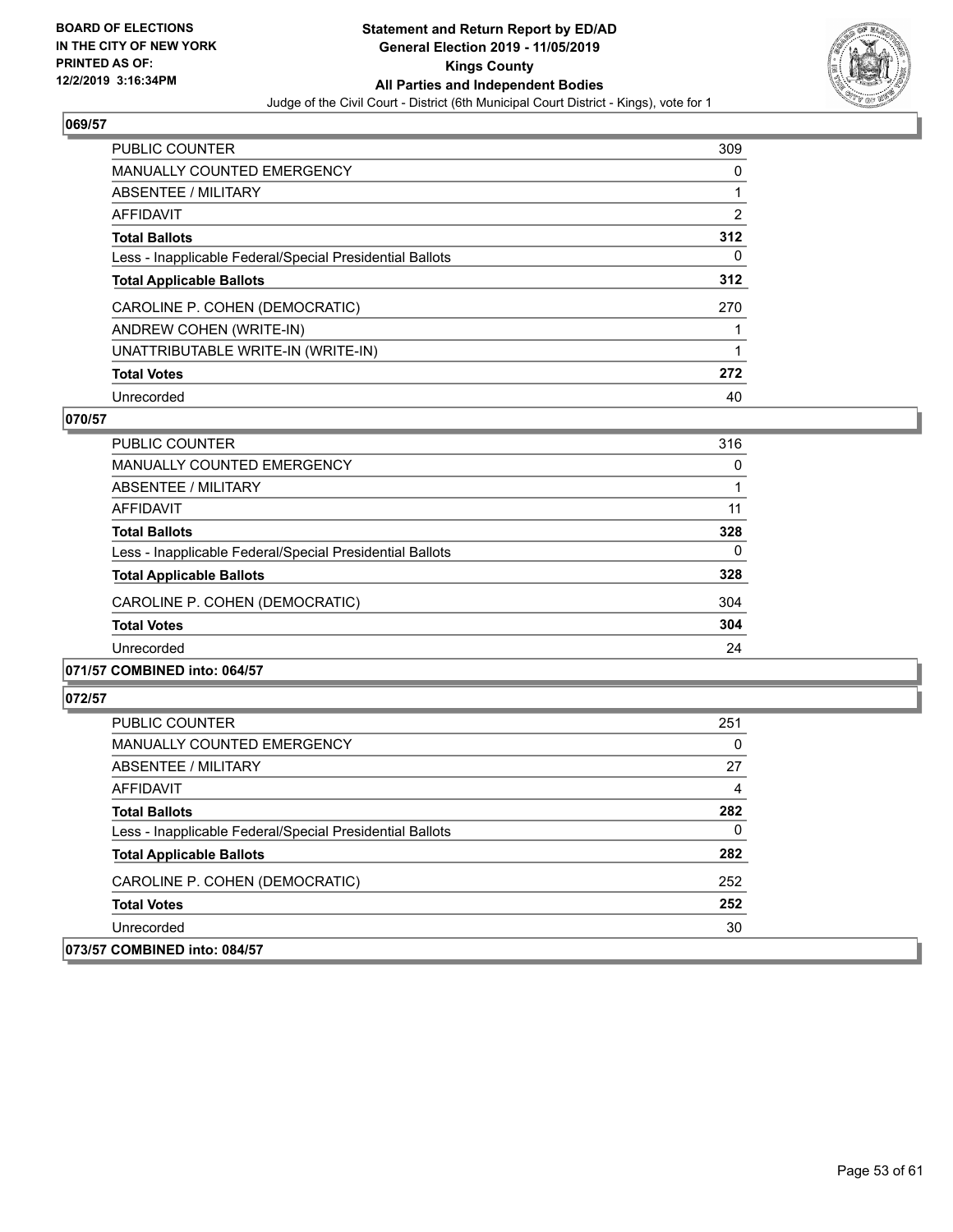

| PUBLIC COUNTER                                           | 275 |
|----------------------------------------------------------|-----|
| <b>MANUALLY COUNTED EMERGENCY</b>                        | 0   |
| <b>ABSENTEE / MILITARY</b>                               | 3   |
| <b>AFFIDAVIT</b>                                         | 6   |
| <b>Total Ballots</b>                                     | 284 |
| Less - Inapplicable Federal/Special Presidential Ballots | 0   |
| <b>Total Applicable Ballots</b>                          | 284 |
| CAROLINE P. COHEN (DEMOCRATIC)                           | 234 |
| BARACK OBAMA (WRITE-IN)                                  |     |
| <b>Total Votes</b>                                       | 235 |
| Unrecorded                                               | 49  |

# **075/57**

| <b>PUBLIC COUNTER</b>                                    | 386            |
|----------------------------------------------------------|----------------|
| MANUALLY COUNTED EMERGENCY                               | 0              |
| ABSENTEE / MILITARY                                      | $\overline{2}$ |
| AFFIDAVIT                                                | 8              |
| <b>Total Ballots</b>                                     | 396            |
| Less - Inapplicable Federal/Special Presidential Ballots | 0              |
| <b>Total Applicable Ballots</b>                          | 396            |
| CAROLINE P. COHEN (DEMOCRATIC)                           | 341            |
| HAL PHILLIPS (WRITE-IN)                                  |                |
| <b>Total Votes</b>                                       | 342            |
| Unrecorded                                               | 54             |

| <b>PUBLIC COUNTER</b>                                    | 605 |
|----------------------------------------------------------|-----|
| <b>MANUALLY COUNTED EMERGENCY</b>                        | 0   |
| ABSENTEE / MILITARY                                      | 3   |
| AFFIDAVIT                                                | 6   |
| <b>Total Ballots</b>                                     | 614 |
| Less - Inapplicable Federal/Special Presidential Ballots | 0   |
| <b>Total Applicable Ballots</b>                          | 614 |
| CAROLINE P. COHEN (DEMOCRATIC)                           | 539 |
| AMIHA BROWN (WRITE-IN)                                   |     |
| UNATTRIBUTABLE WRITE-IN (WRITE-IN)                       | 2   |
| <b>Total Votes</b>                                       | 542 |
| Unrecorded                                               | 72  |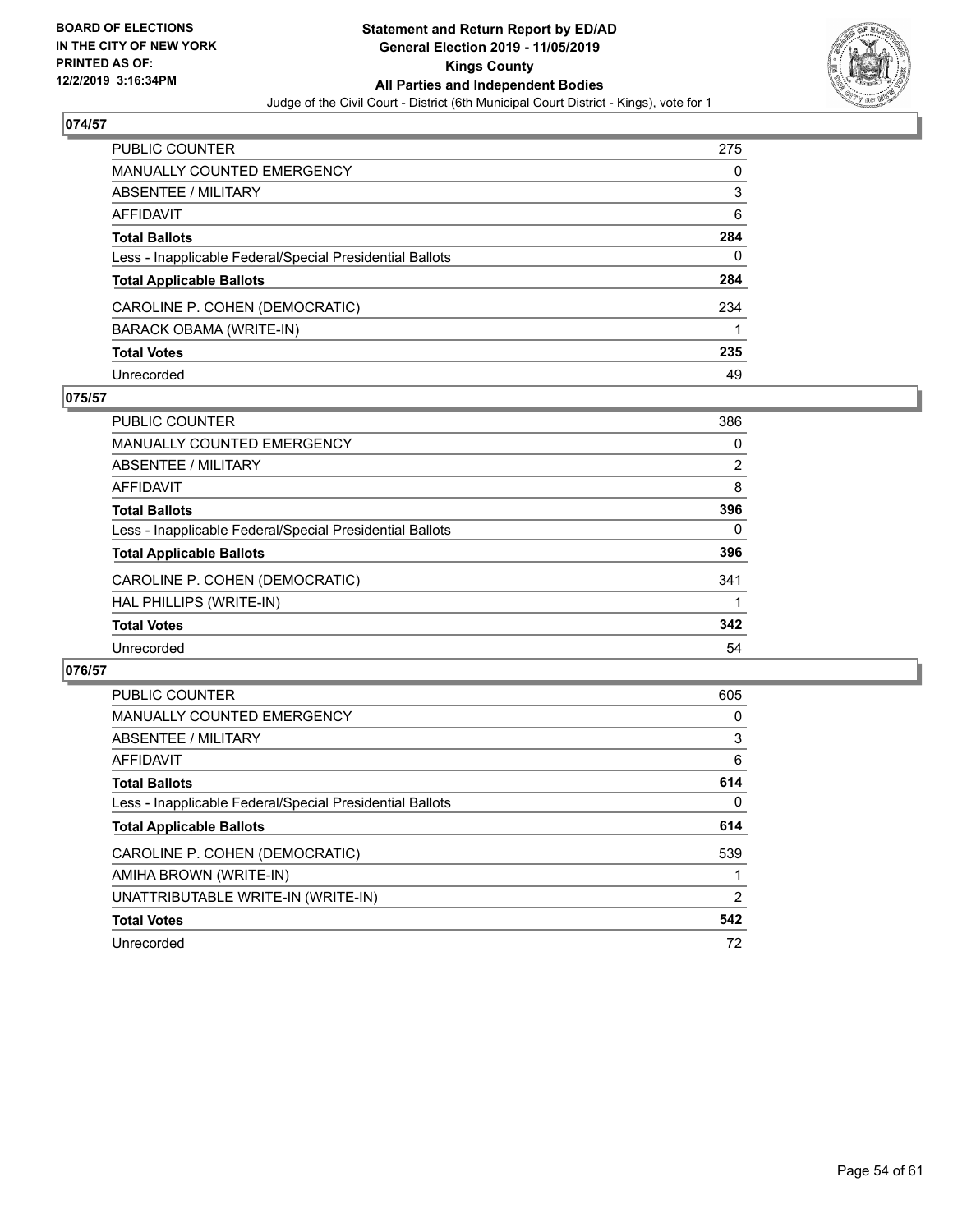

| <b>PUBLIC COUNTER</b>                                    | 129 |
|----------------------------------------------------------|-----|
| <b>MANUALLY COUNTED EMERGENCY</b>                        | 0   |
| ABSENTEE / MILITARY                                      | 0   |
| AFFIDAVIT                                                |     |
| <b>Total Ballots</b>                                     | 130 |
| Less - Inapplicable Federal/Special Presidential Ballots | 0   |
| <b>Total Applicable Ballots</b>                          | 130 |
| CAROLINE P. COHEN (DEMOCRATIC)                           | 109 |
| UNATTRIBUTABLE WRITE-IN (WRITE-IN)                       |     |
| <b>Total Votes</b>                                       | 110 |
| Unrecorded                                               | 20  |

# **078/57 COMBINED into: 076/57**

#### **079/57 COMBINED into: 081/57**

# **080/57**

| PUBLIC COUNTER                                           | 487 |
|----------------------------------------------------------|-----|
| <b>MANUALLY COUNTED EMERGENCY</b>                        | 0   |
| ABSENTEE / MILITARY                                      | 7   |
| AFFIDAVIT                                                | 8   |
| <b>Total Ballots</b>                                     | 502 |
| Less - Inapplicable Federal/Special Presidential Ballots | 0   |
| <b>Total Applicable Ballots</b>                          | 502 |
| CAROLINE P. COHEN (DEMOCRATIC)                           | 431 |
| ANNA OFFIT (WRITE-IN)                                    |     |
| <b>BLAKE ESKINE (WRITE-IN)</b>                           |     |
| UNATTRIBUTABLE WRITE-IN (WRITE-IN)                       | 1   |
| <b>Total Votes</b>                                       | 434 |
| Unrecorded                                               | 68  |

| <b>PUBLIC COUNTER</b>                                    | 445          |
|----------------------------------------------------------|--------------|
| <b>MANUALLY COUNTED EMERGENCY</b>                        | 0            |
| ABSENTEE / MILITARY                                      | 3            |
| AFFIDAVIT                                                | 7            |
| <b>Total Ballots</b>                                     | 455          |
| Less - Inapplicable Federal/Special Presidential Ballots | $\mathbf{0}$ |
| <b>Total Applicable Ballots</b>                          | 455          |
| CAROLINE P. COHEN (DEMOCRATIC)                           | 378          |
| PHARA SOUFFRANT-FORREST (WRITE-IN)                       |              |
| <b>Total Votes</b>                                       | 379          |
| Unrecorded                                               | 76           |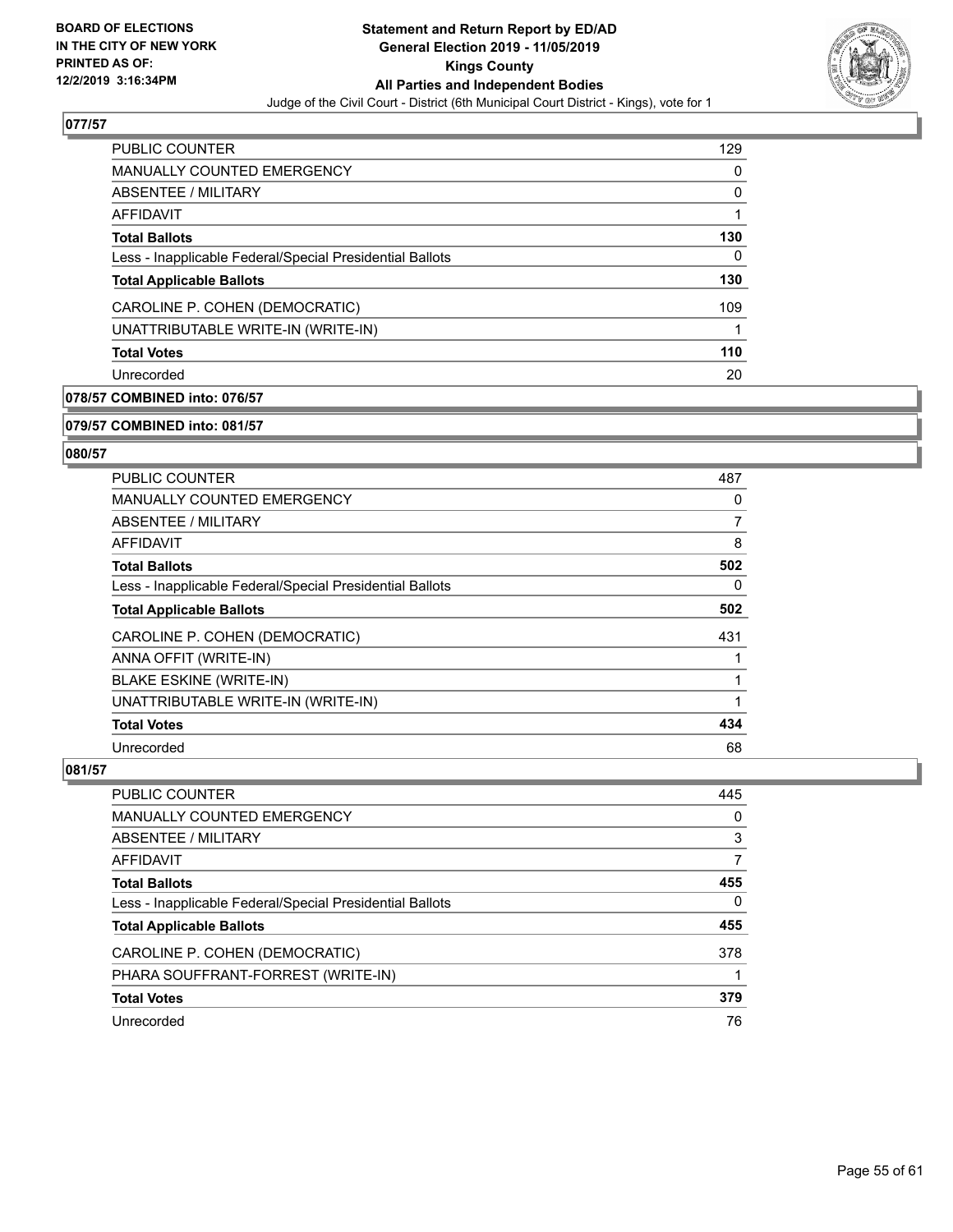

| <b>PUBLIC COUNTER</b>                                    | 177 |
|----------------------------------------------------------|-----|
| <b>MANUALLY COUNTED EMERGENCY</b>                        | 0   |
| ABSENTEE / MILITARY                                      | 3   |
| AFFIDAVIT                                                | 3   |
| <b>Total Ballots</b>                                     | 183 |
| Less - Inapplicable Federal/Special Presidential Ballots | 0   |
| <b>Total Applicable Ballots</b>                          | 183 |
| CAROLINE P. COHEN (DEMOCRATIC)                           | 152 |
| <b>Total Votes</b>                                       | 152 |
| Unrecorded                                               | 31  |

#### **084/57**

| PUBLIC COUNTER                                           | 407 |
|----------------------------------------------------------|-----|
| MANUALLY COUNTED EMERGENCY                               | 0   |
| ABSENTEE / MILITARY                                      | 3   |
| AFFIDAVIT                                                | 5   |
| <b>Total Ballots</b>                                     | 415 |
| Less - Inapplicable Federal/Special Presidential Ballots | 0   |
| <b>Total Applicable Ballots</b>                          | 415 |
| CAROLINE P. COHEN (DEMOCRATIC)                           | 366 |
| <b>Total Votes</b>                                       | 366 |
| Unrecorded                                               | 49  |

| PUBLIC COUNTER                                           | 362            |
|----------------------------------------------------------|----------------|
| <b>MANUALLY COUNTED EMERGENCY</b>                        | 0              |
| ABSENTEE / MILITARY                                      | $\overline{2}$ |
| AFFIDAVIT                                                | 5              |
| <b>Total Ballots</b>                                     | 369            |
| Less - Inapplicable Federal/Special Presidential Ballots | $\Omega$       |
| <b>Total Applicable Ballots</b>                          | 369            |
| CAROLINE P. COHEN (DEMOCRATIC)                           | 307            |
| ELIZABETH WARREN (WRITE-IN)                              |                |
| <b>ISELA ISAACS (WRITE-IN)</b>                           |                |
| MATT JOSELOFF (WRITE-IN)                                 |                |
| <b>Total Votes</b>                                       | 310            |
| Unrecorded                                               | 59             |
| 086/57 COMBINED into: 075/57                             |                |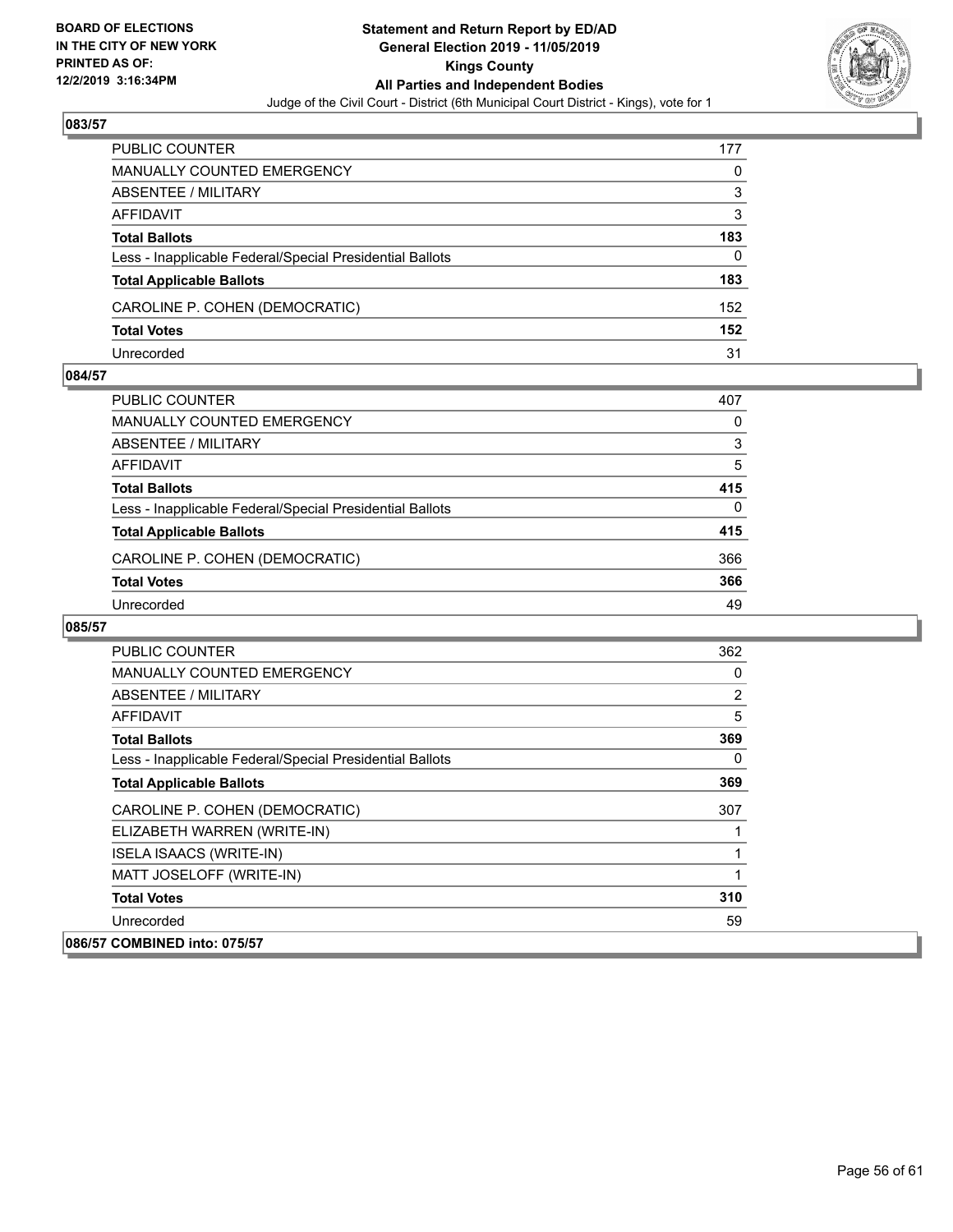

| <b>PUBLIC COUNTER</b>                                    | 443 |
|----------------------------------------------------------|-----|
| <b>MANUALLY COUNTED EMERGENCY</b>                        | 0   |
| ABSENTEE / MILITARY                                      | 5   |
| AFFIDAVIT                                                | 6   |
| <b>Total Ballots</b>                                     | 454 |
| Less - Inapplicable Federal/Special Presidential Ballots | 0   |
| <b>Total Applicable Ballots</b>                          | 454 |
| CAROLINE P. COHEN (DEMOCRATIC)                           | 389 |
| SANDY DONOVAN (WRITE-IN)                                 |     |
| UNATTRIBUTABLE WRITE-IN (WRITE-IN)                       | 1   |
| <b>Total Votes</b>                                       | 391 |
| Unrecorded                                               | 63  |

**088/57 COMBINED into: 085/57**

**089/57 COMBINED into: 091/57**

#### **090/57**

| <b>PUBLIC COUNTER</b>                                    | 307 |
|----------------------------------------------------------|-----|
| MANUALLY COUNTED EMERGENCY                               | 0   |
| ABSENTEE / MILITARY                                      | 4   |
| AFFIDAVIT                                                | 2   |
| <b>Total Ballots</b>                                     | 313 |
| Less - Inapplicable Federal/Special Presidential Ballots | 0   |
| <b>Total Applicable Ballots</b>                          | 313 |
| CAROLINE P. COHEN (DEMOCRATIC)                           | 236 |
| ALAN CHIN (WRITE-IN)                                     |     |
| <b>Total Votes</b>                                       | 237 |
| Unrecorded                                               | 76  |

| PUBLIC COUNTER                                           | 354 |
|----------------------------------------------------------|-----|
| <b>MANUALLY COUNTED EMERGENCY</b>                        | 0   |
| ABSENTEE / MILITARY                                      | 6   |
| AFFIDAVIT                                                | 0   |
| <b>Total Ballots</b>                                     | 360 |
| Less - Inapplicable Federal/Special Presidential Ballots | 0   |
| <b>Total Applicable Ballots</b>                          | 360 |
| CAROLINE P. COHEN (DEMOCRATIC)                           | 309 |
| UNATTRIBUTABLE WRITE-IN (WRITE-IN)                       |     |
| <b>Total Votes</b>                                       | 310 |
| Unrecorded                                               | 50  |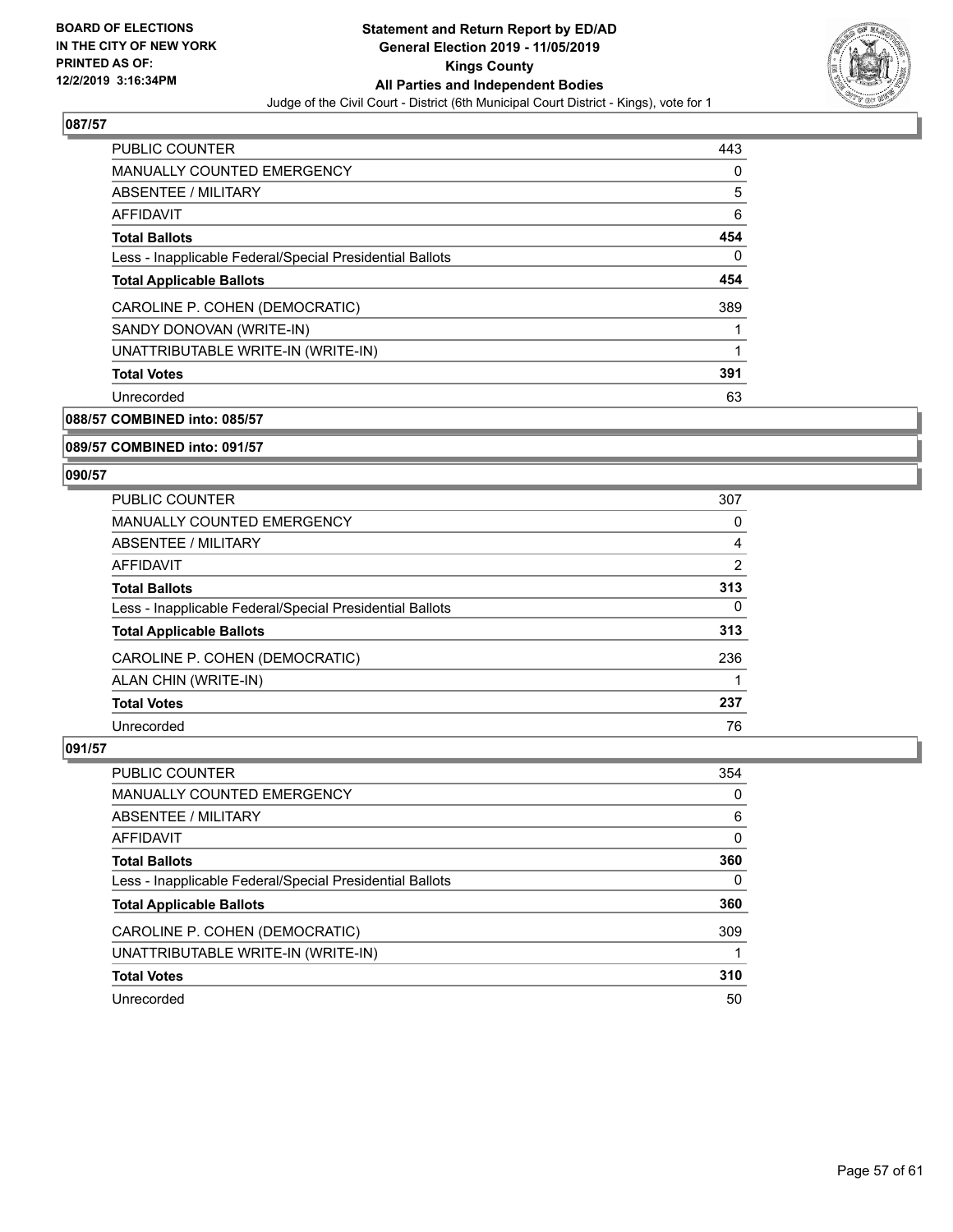

| PUBLIC COUNTER                                           | 217 |
|----------------------------------------------------------|-----|
| <b>MANUALLY COUNTED EMERGENCY</b>                        | 0   |
| ABSENTEE / MILITARY                                      | 3   |
| AFFIDAVIT                                                |     |
| <b>Total Ballots</b>                                     | 221 |
| Less - Inapplicable Federal/Special Presidential Ballots | 0   |
| <b>Total Applicable Ballots</b>                          | 221 |
| CAROLINE P. COHEN (DEMOCRATIC)                           | 178 |
| <b>Total Votes</b>                                       | 178 |
| Unrecorded                                               | 43  |

#### **093/57**

| PUBLIC COUNTER                                           | 170 |
|----------------------------------------------------------|-----|
| <b>MANUALLY COUNTED EMERGENCY</b>                        | 0   |
| ABSENTEE / MILITARY                                      |     |
| AFFIDAVIT                                                | 2   |
| <b>Total Ballots</b>                                     | 173 |
| Less - Inapplicable Federal/Special Presidential Ballots | 0   |
| <b>Total Applicable Ballots</b>                          | 173 |
| CAROLINE P. COHEN (DEMOCRATIC)                           | 140 |
| <b>Total Votes</b>                                       | 140 |
| Unrecorded                                               | 33  |
|                                                          |     |

# **096/57 COMBINED into: 087/57**

| <b>PUBLIC COUNTER</b>                                    | 315          |
|----------------------------------------------------------|--------------|
| <b>MANUALLY COUNTED EMERGENCY</b>                        | 0            |
| ABSENTEE / MILITARY                                      | 1            |
| AFFIDAVIT                                                | 2            |
| <b>Total Ballots</b>                                     | 318          |
| Less - Inapplicable Federal/Special Presidential Ballots | $\mathbf{0}$ |
| <b>Total Applicable Ballots</b>                          | 318          |
| CAROLINE P. COHEN (DEMOCRATIC)                           | 285          |
| HANNAH DIAMOND (WRITE-IN)                                |              |
| UNATTRIBUTABLE WRITE-IN (WRITE-IN)                       | 1            |
| <b>Total Votes</b>                                       | 287          |
| Unrecorded                                               | 31           |
| 105/57 COMBINED into: 080/57                             |              |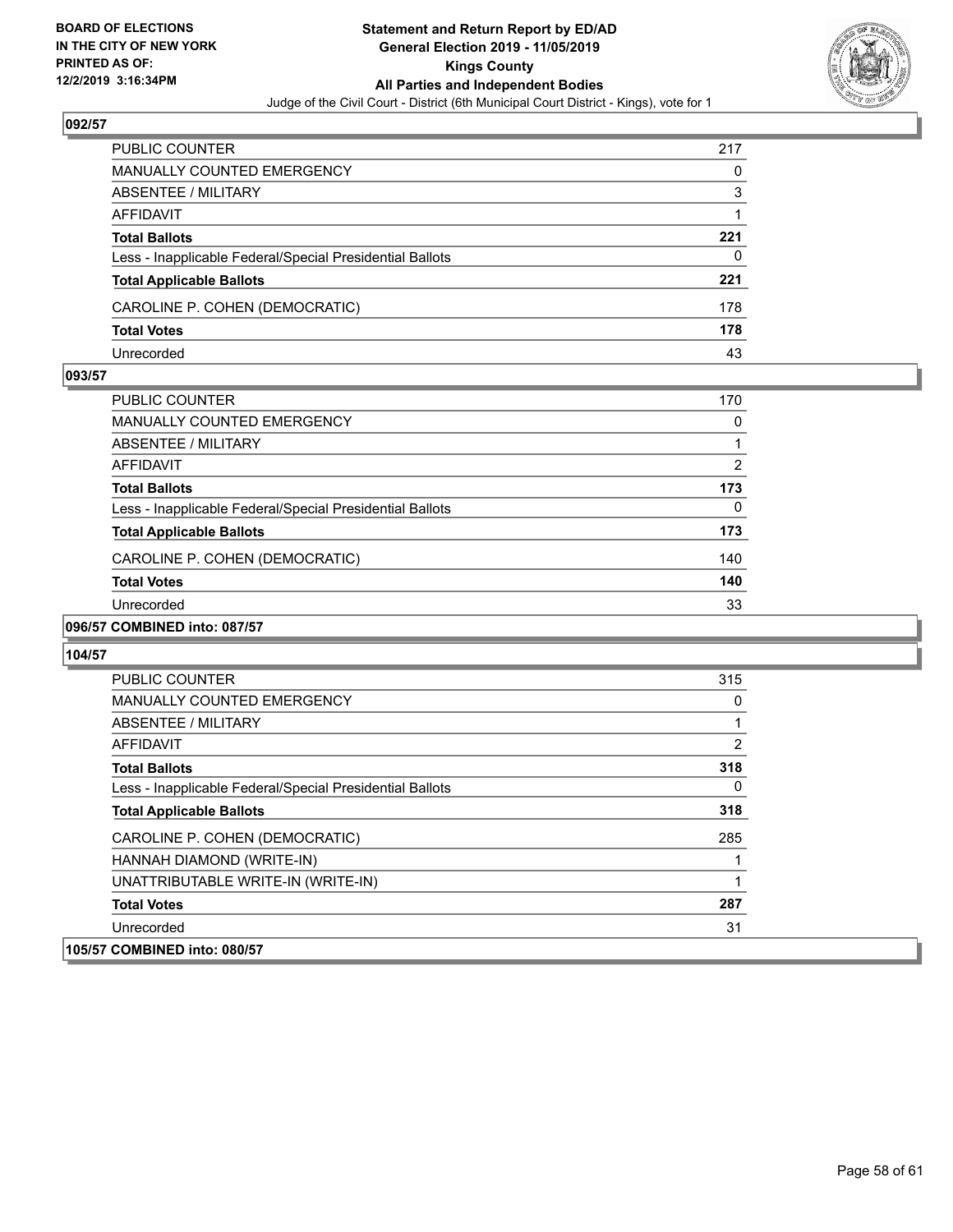

| <b>PUBLIC COUNTER</b>                                    | 109      |
|----------------------------------------------------------|----------|
| MANUALLY COUNTED EMERGENCY                               | $\Omega$ |
| ABSENTEE / MILITARY                                      | $\Omega$ |
| AFFIDAVIT                                                |          |
| <b>Total Ballots</b>                                     | 110      |
| Less - Inapplicable Federal/Special Presidential Ballots | $\Omega$ |
| <b>Total Applicable Ballots</b>                          | 110      |
| CAROLINE P. COHEN (DEMOCRATIC)                           | 86       |
| <b>Total Votes</b>                                       | 86       |
| Unrecorded                                               | 24       |

#### **017/58 COMBINED into: 019/58**

# **018/58**

| <b>PUBLIC COUNTER</b>                                    | 164 |
|----------------------------------------------------------|-----|
| MANUALLY COUNTED EMERGENCY                               | 0   |
| ABSENTEE / MILITARY                                      |     |
| AFFIDAVIT                                                |     |
| <b>Total Ballots</b>                                     | 166 |
| Less - Inapplicable Federal/Special Presidential Ballots | 0   |
| <b>Total Applicable Ballots</b>                          | 166 |
| CAROLINE P. COHEN (DEMOCRATIC)                           | 145 |
| <b>Total Votes</b>                                       | 145 |
| Unrecorded                                               | 21  |
|                                                          |     |

| <b>PUBLIC COUNTER</b>                                    | 257 |
|----------------------------------------------------------|-----|
| <b>MANUALLY COUNTED EMERGENCY</b>                        | 0   |
| ABSENTEE / MILITARY                                      | 5   |
| AFFIDAVIT                                                |     |
| <b>Total Ballots</b>                                     | 263 |
| Less - Inapplicable Federal/Special Presidential Ballots | 0   |
| <b>Total Applicable Ballots</b>                          | 263 |
| CAROLINE P. COHEN (DEMOCRATIC)                           | 228 |
| DELON DESOUZA (WRITE-IN)                                 |     |
| <b>Total Votes</b>                                       | 229 |
| Unrecorded                                               | 34  |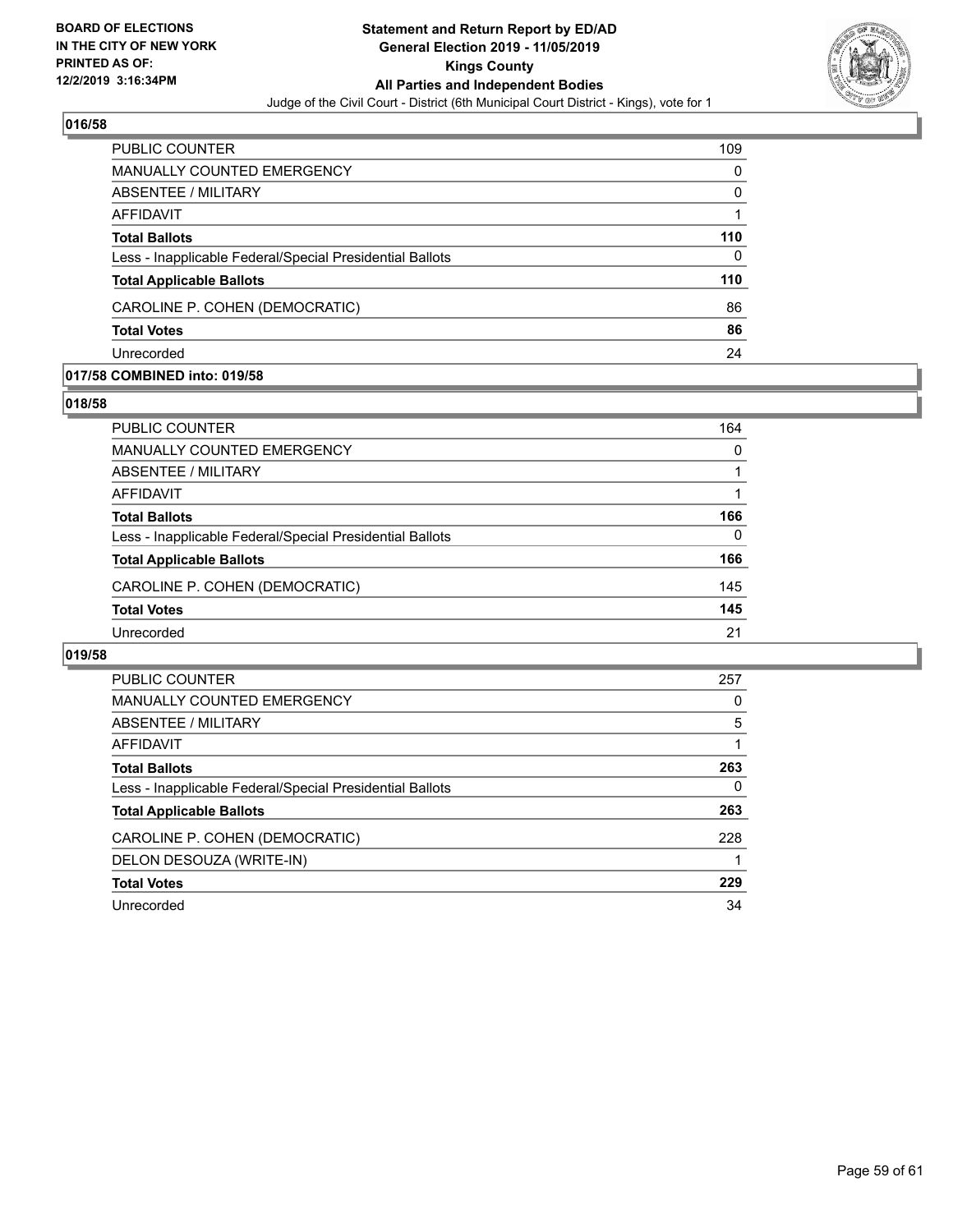

| PUBLIC COUNTER                                           | 316      |
|----------------------------------------------------------|----------|
| MANUALLY COUNTED EMERGENCY                               | 0        |
| ABSENTEE / MILITARY                                      | 2        |
| AFFIDAVIT                                                | $\Omega$ |
| <b>Total Ballots</b>                                     | 318      |
| Less - Inapplicable Federal/Special Presidential Ballots | 0        |
| <b>Total Applicable Ballots</b>                          | 318      |
| CAROLINE P. COHEN (DEMOCRATIC)                           | 273      |
| UNATTRIBUTABLE WRITE-IN (WRITE-IN)                       | 2        |
| <b>Total Votes</b>                                       | 275      |
| Unrecorded                                               | 43       |

| 081/58 COMBINED into: 021/58                             |     |
|----------------------------------------------------------|-----|
| 022/58 COMBINED into: 020/58                             |     |
| Unrecorded                                               | 40  |
| <b>Total Votes</b>                                       | 191 |
| KEN PERRY (WRITE-IN)                                     |     |
| CAROLINE P. COHEN (DEMOCRATIC)                           | 190 |
| <b>Total Applicable Ballots</b>                          | 231 |
| Less - Inapplicable Federal/Special Presidential Ballots | 0   |
| <b>Total Ballots</b>                                     | 231 |
| AFFIDAVIT                                                | 0   |
| ABSENTEE / MILITARY                                      | 8   |
| MANUALLY COUNTED EMERGENCY                               |     |
| <b>PUBLIC COUNTER</b>                                    | 223 |